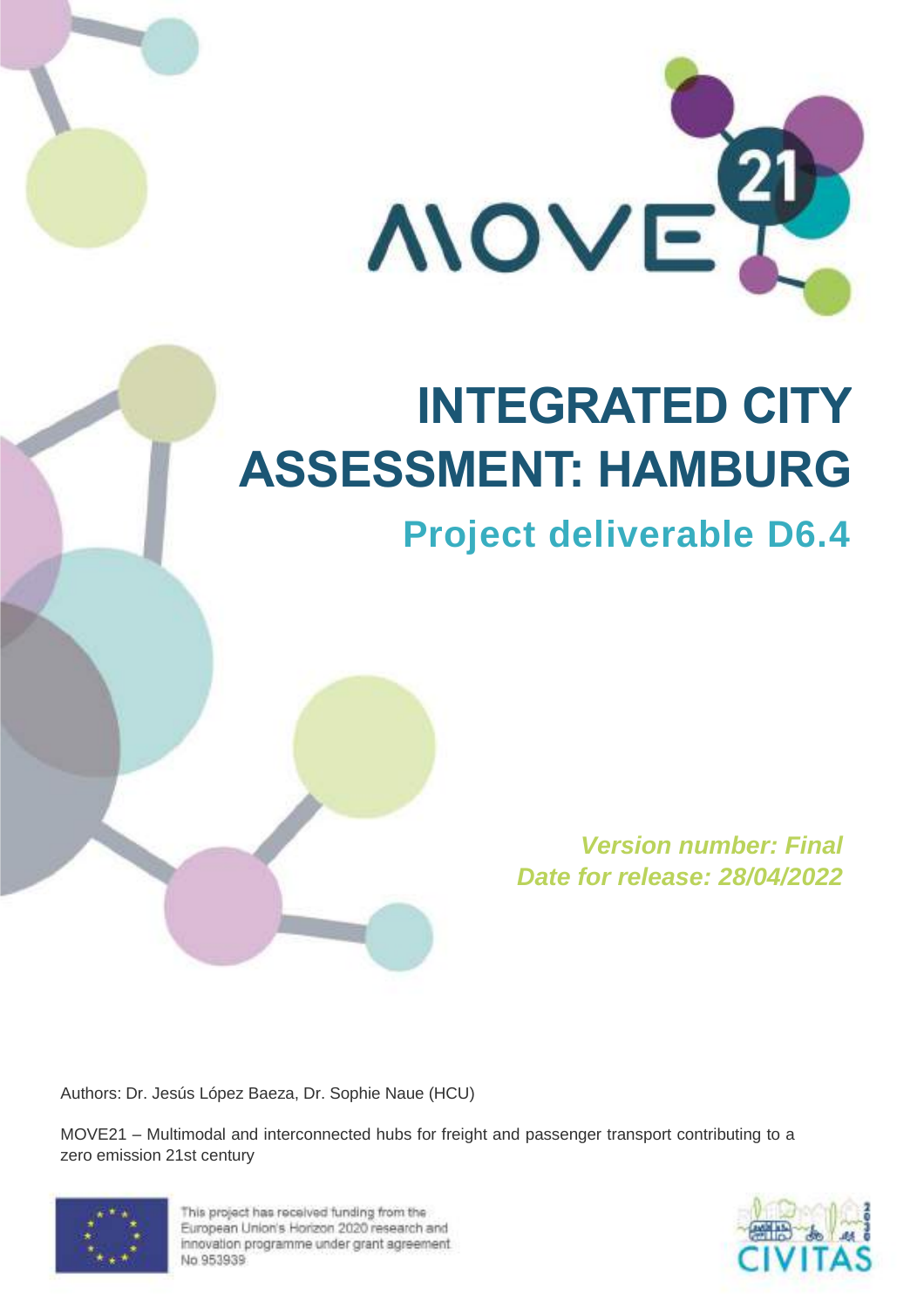

# <span id="page-1-0"></span>**Deliverable administrative information**

| <b>Deliverable Administration</b> |                  |                                        |                                  |                                     |                                                                                                             |  |
|-----------------------------------|------------------|----------------------------------------|----------------------------------|-------------------------------------|-------------------------------------------------------------------------------------------------------------|--|
| <b>Grant</b><br><b>Agreement</b>  | 953939           | <b>Project</b><br>short name           | MOVE21                           |                                     |                                                                                                             |  |
| <b>Deliverable</b><br>no.         | D6.4             | <b>Name</b>                            |                                  | Integrated City Assessment: Hamburg |                                                                                                             |  |
| <b>Status</b>                     | Final            | <b>Due</b>                             | M12<br><b>Date</b><br>28/04/2022 |                                     |                                                                                                             |  |
| <b>Authors</b>                    |                  | López Baeza, Jesús; Naue, Sophie (HCU) |                                  |                                     |                                                                                                             |  |
| <b>Related tasks</b>              | T6.1.2           |                                        |                                  |                                     |                                                                                                             |  |
| <b>Dissemination</b><br>level     | Public           |                                        |                                  |                                     |                                                                                                             |  |
| <b>Document</b><br>history        | <b>Version</b>   | <b>Date</b>                            | <b>Submitted</b>                 | <b>Reviewed</b>                     | <b>Comments</b>                                                                                             |  |
|                                   | V.01             | 24/02/2022                             | Jesús<br>López<br><b>Baeza</b>   | (open)                              | 1 <sup>st</sup> draft outline, to be<br>reviewed by all Work<br>Package Leaders and LL<br>project managers. |  |
|                                   | V.02             | 01/04/2022                             | Jesús<br>López<br><b>Baeza</b>   | Julia,<br>David                     | 1 <sup>st</sup><br>full<br>draft,<br>to<br>be<br>reviewed Julia Peleikis,<br>David Dooghe                   |  |
|                                   | V <sub>0.3</sub> | 15/04/2022                             | Jesús<br>López<br><b>Baeza</b>   | Geiske<br><b>Bouma</b>              | 2 <sub>nd</sub><br>full<br>draft,<br>be<br>to<br>reviewed<br>by<br>Geiske<br>Bouma (TNO, WP6 lead)          |  |
|                                   | V <sub>0.4</sub> | 22/04/2022                             | Jesús<br>López<br><b>Baeza</b>   | Tiina<br>Ruohonen                   | Minor<br>comments<br>and<br>questions<br>to<br>be<br>addressed<br>before<br>submission                      |  |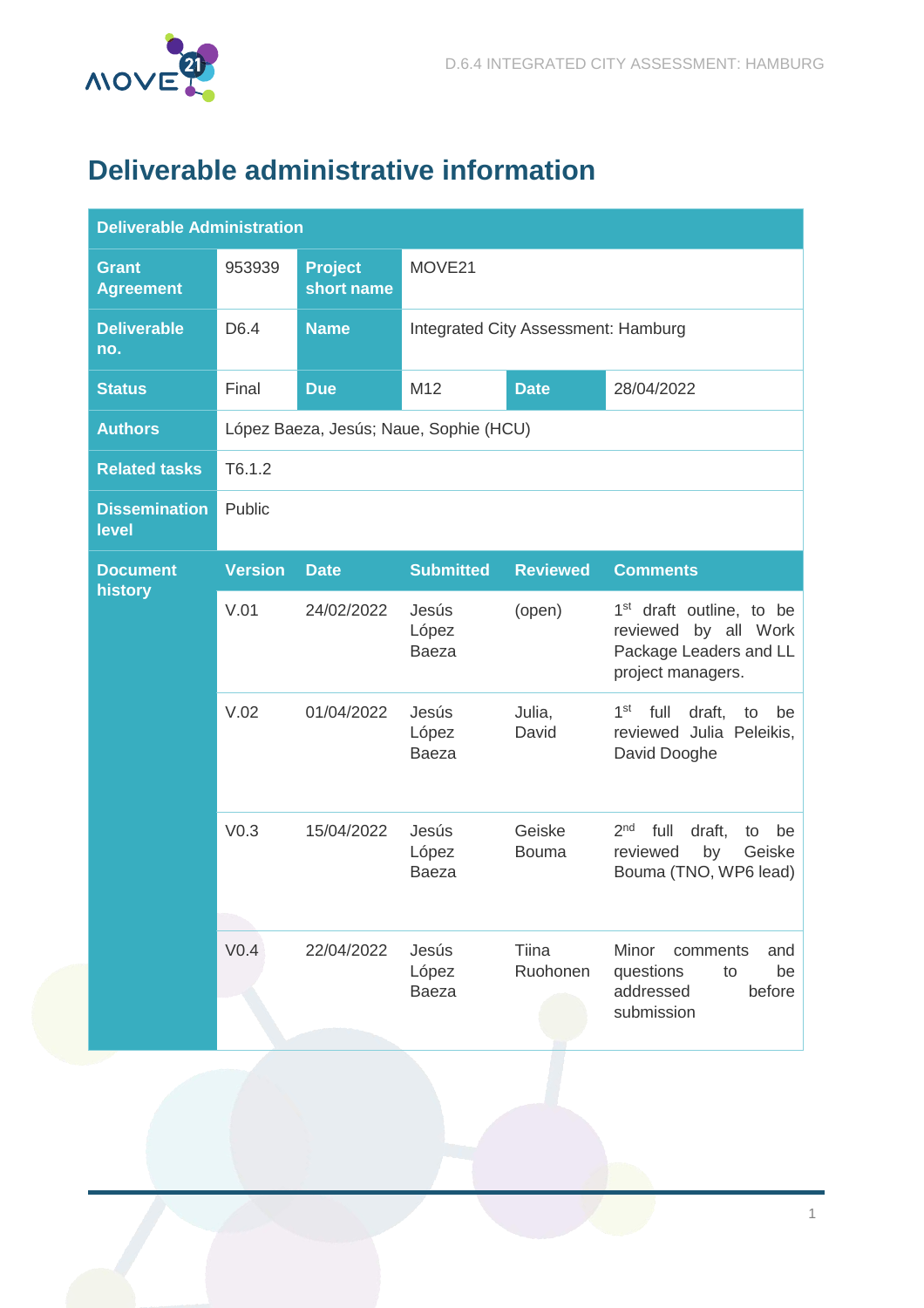

# <span id="page-2-0"></span>Legal Disclaimer

MOVE21 is co-funded by the European Commission, Horizon 2020 research and innovation programme under grant agreement No. 953939 (Innovation Action). The information and views set out in this deliverable are those of the author(s) and do not necessarily reflect the official opinion of the European Union. The information in this document is provided "as is", and no guarantee or warranty is given that the information is fit for any specific purpose. Neither the European Union institutions and bodies nor any person acting on their behalf may be held responsible for the use which may be made of the information contained therein. The MOVE21 Consortium members shall have no liability for damages of any kind including without limitation direct, special, indirect, or consequential damages that may result from the use of these materials subject to any liability which is mandatory due to applicable law.

Copyright © MOVE21 Consortium, 2021.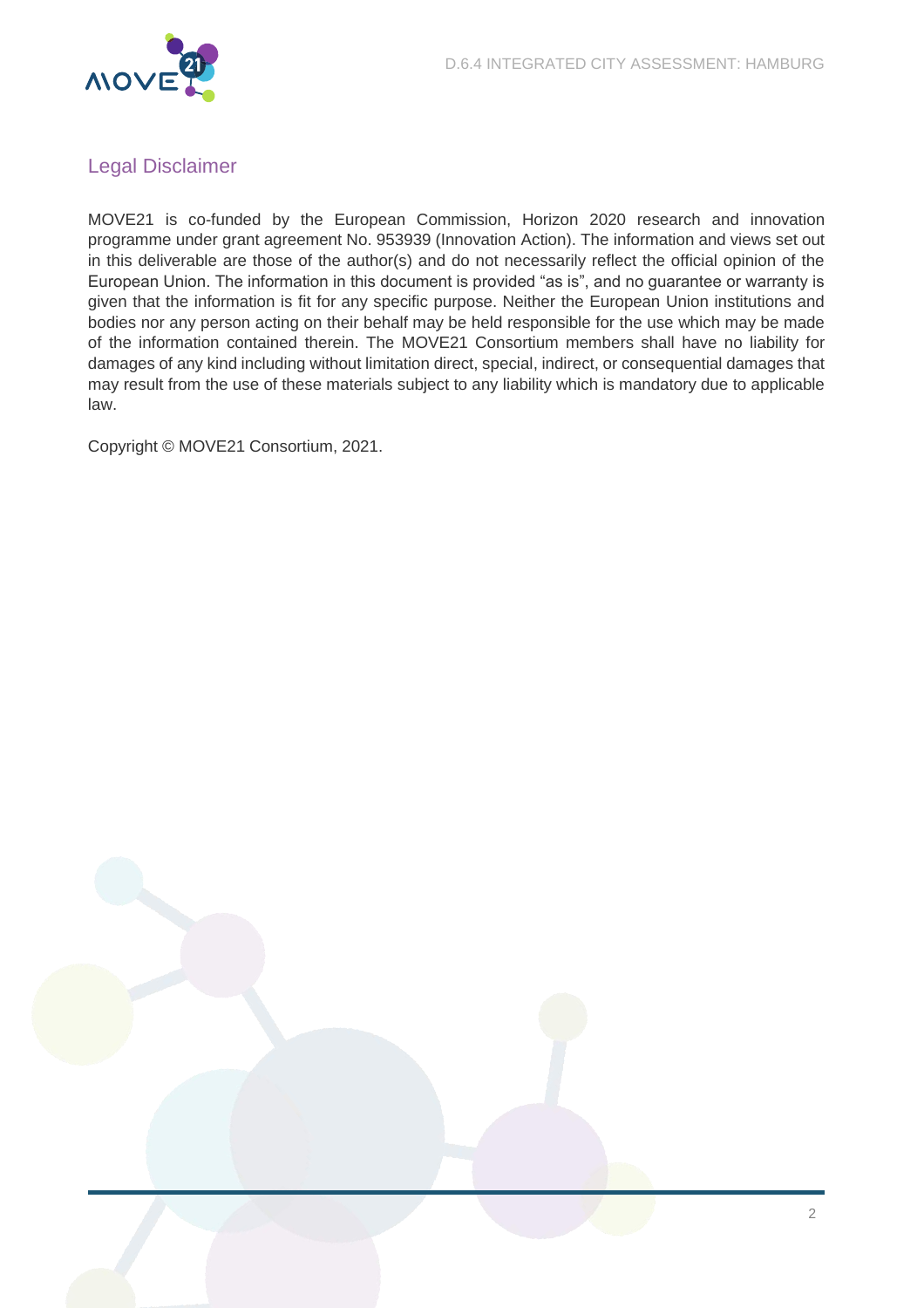

# <span id="page-3-0"></span>**Project Executive Summary**

The main objective of MOVE 21 is to transform European cities and functional urban areas into climateneutral, connected multimodal urban nodes for smart and clean mobility and logistics. MOVE21 will do this through an integrated approach in which all urban systems are connected, and which addresses both goods and passenger transport together. As a result, MOVE21 will improve efficiency, capacity utilisation, accessibility, and innovation capacity in urban nodes and functional urban areas.

The integrated approach in MOVE21 ensures that potential negative effects from applying zeroemission solutions in one domain are not transferred to other domains but are instead mitigated. It also ensures that European transport systems will become more resilient. Central to the integrated approach of MOVE21 are three Living Labs in Oslo, Gothenburg, and Hamburg and three replicator cities Munich, Bologna and Rome. In these, different types of mobility hubs and associated innovations are tested and means to overcome barriers for clean and smart mobility are deployed. The Living Labs are based on an open innovation model with quadruple helix partners. The co creation processes are supported by coherent policy measures and by increasing innovation capacity in city governments and local ecosystems. The proposed solutions deliver new, close to market ready solutions that have been proven to work in different regulatory and governance settings. The Living Labs are designed to outlast MOVE21 by applying a self-sustaining partnership model.

# <span id="page-3-1"></span>**MOVE21 partners**

The MOVE21 consortium consists of 24 partners from seven different European countries, representing local city authorities, regional authorities, technology and service providers, public transport companies, SMEs, research institutions, universities and network organisations.

- **Norway**: City of Oslo, Viken County, Ruter, Urban Sharing, Mixmove, Institute of Transport Economics, IKT-Norge
- **Sweden**: City of Gothenburg, Rise Research Institutes of Sweden, Business Region Gothenburg, Volvo Technology, Renova, Parkering Göteborg
- **Germany**: City of Hamburg, City of Munich, Hafencity University Hamburg, Deutsche Bahn Station & Service
- **Italy**: Metropolitan City of Bologna, Roma Servizi per la Mobilità, Roma Tre University
- **Belgium: Eurocities, Polis**
- **The Netherlands**: TNO
- **Greece**: Hellas Centre for Technology and Research



<https://twitter.com/move21eu>

<https://www.linkedin.com/company/74707535/>

For further information please visit **[www.move21.eu](http://www.move21.eu/)**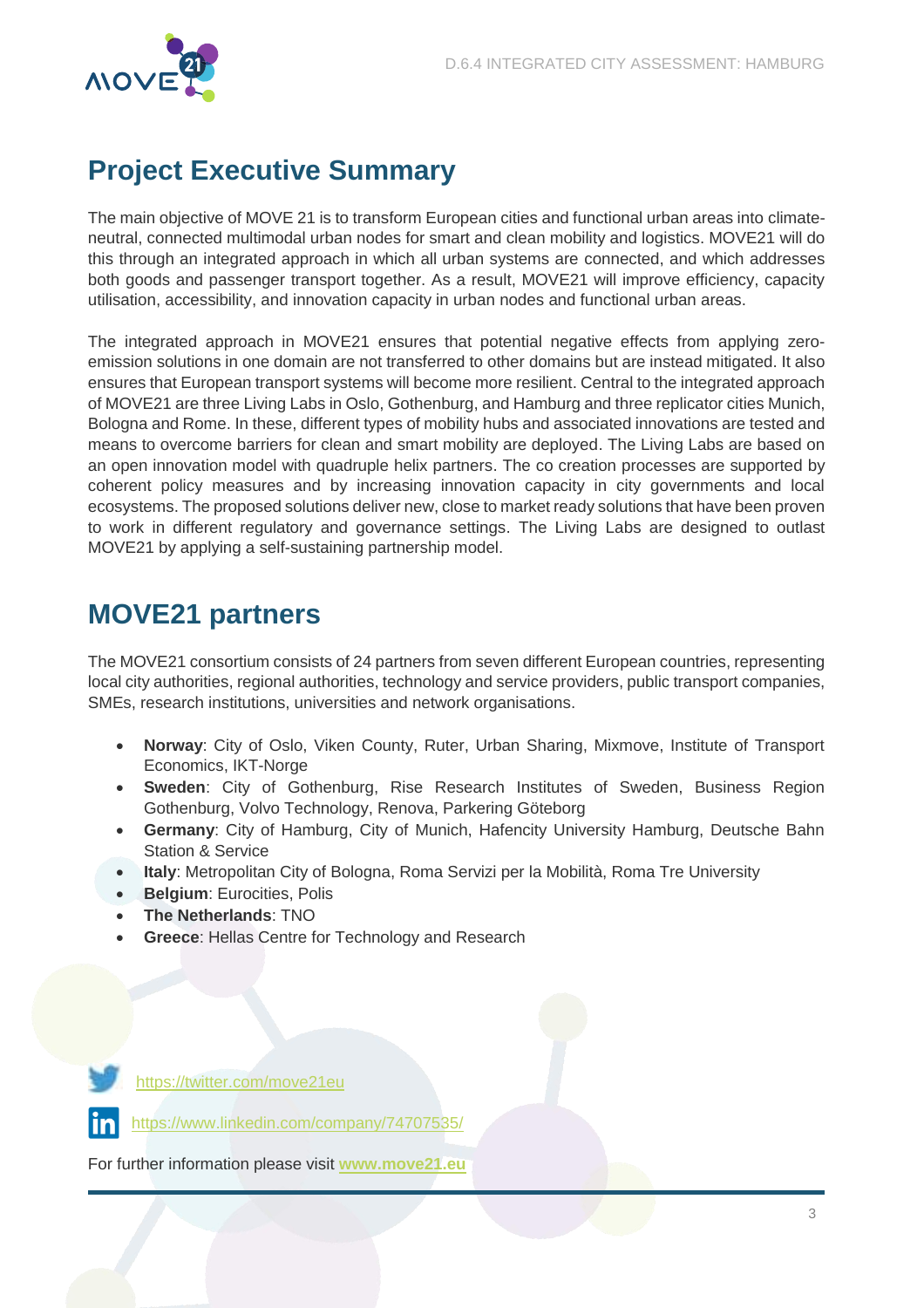

# <span id="page-4-0"></span>**Deliverable executive summary**

This deliverable describes the up to date development of the Hamburg Living Lab in the project MOVE21. Firstly, it summarizes the context assessment that describes the social and special considerations, governance, and potential for technological integration. Secondly, it detects and describes the main priority topics and fields of action. Finally, the deliverable presents an action plan of development in each of the priority topics, along with a tentative time plan.

# <span id="page-4-1"></span>Key words

Living Lab Hamburg, knowledge brokerage process, contextual factors, innovation capacity

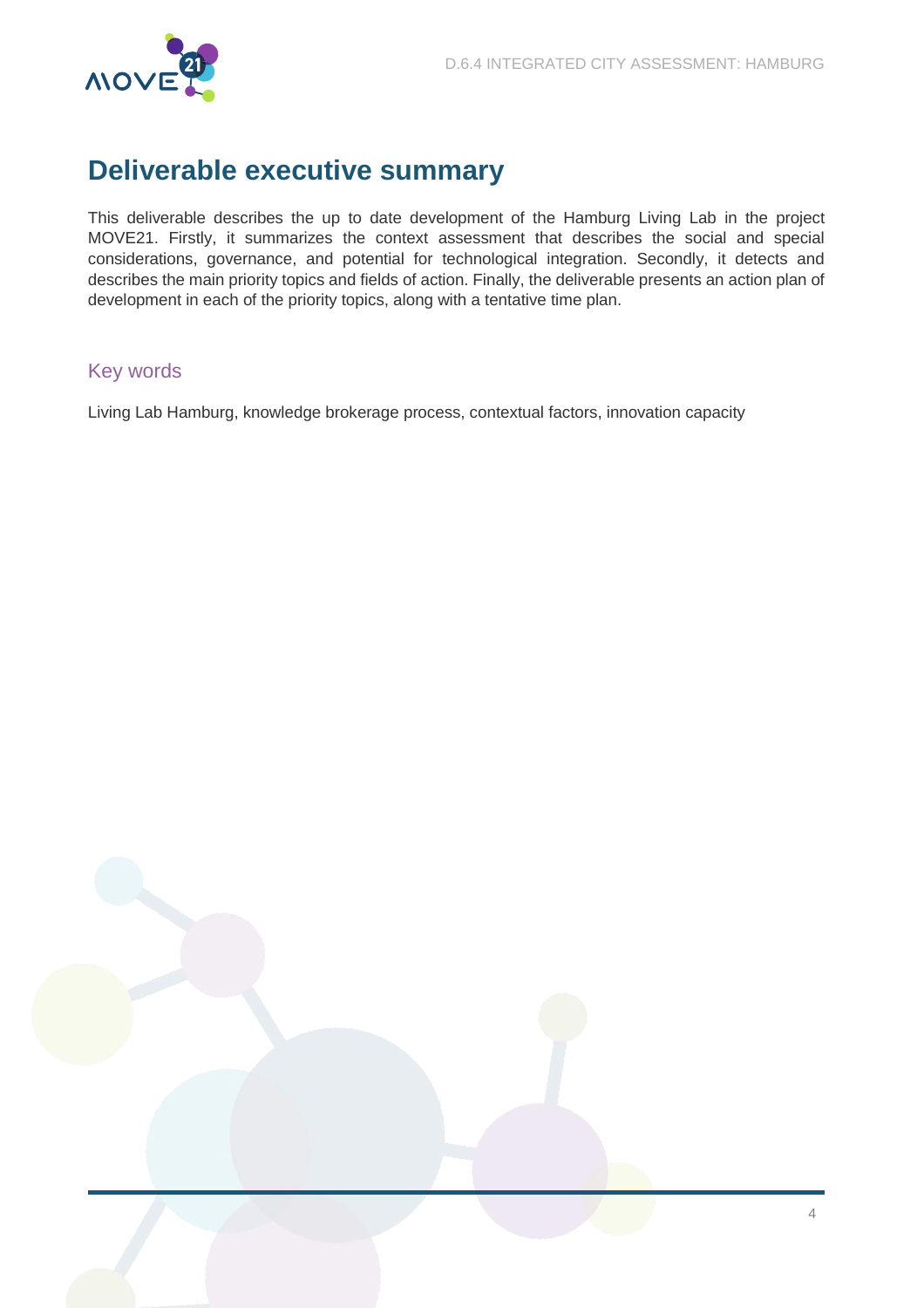

# Table of contents

| 2.1<br>2.2<br>STRUCTURE OF THE DELIVERABLE AND LINKS WITH OTHER WORK PACKAGES/DELIVERABLES 8<br>2.3 |   |
|-----------------------------------------------------------------------------------------------------|---|
|                                                                                                     |   |
| 3.1                                                                                                 |   |
|                                                                                                     |   |
|                                                                                                     |   |
|                                                                                                     |   |
|                                                                                                     |   |
|                                                                                                     |   |
|                                                                                                     |   |
|                                                                                                     |   |
|                                                                                                     |   |
|                                                                                                     |   |
|                                                                                                     |   |
|                                                                                                     |   |
| 5                                                                                                   |   |
| 5.1                                                                                                 |   |
| 5.2                                                                                                 |   |
|                                                                                                     |   |
|                                                                                                     | 5 |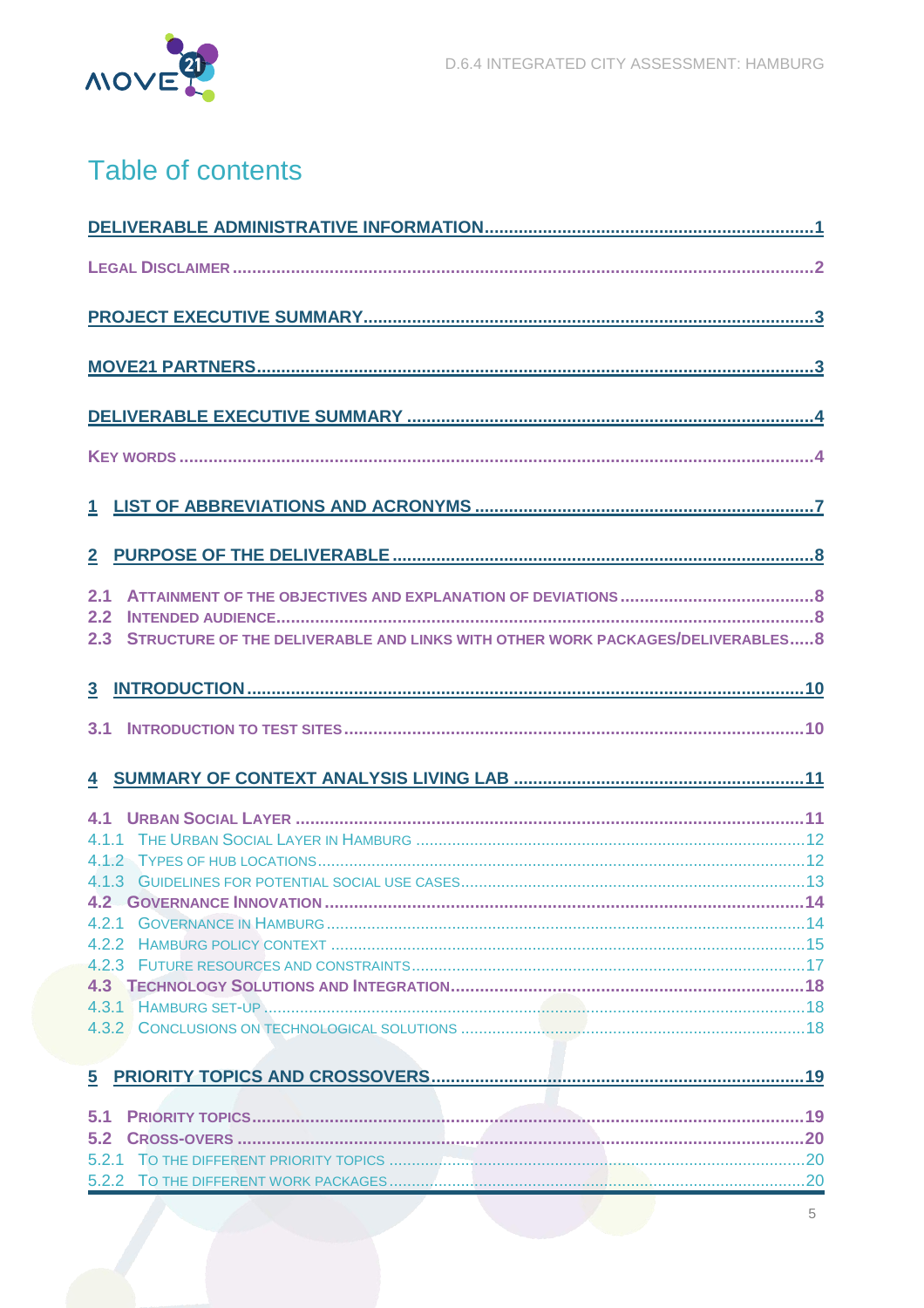

| 6                                                                  |  |
|--------------------------------------------------------------------|--|
|                                                                    |  |
| 61                                                                 |  |
|                                                                    |  |
|                                                                    |  |
|                                                                    |  |
|                                                                    |  |
|                                                                    |  |
|                                                                    |  |
|                                                                    |  |
| 6.3 TIMING OF THE KNOWLEDGE BROKERING PROCESS IN THE LIVING LAB 33 |  |
|                                                                    |  |
|                                                                    |  |
|                                                                    |  |
|                                                                    |  |

# **List of figures**

| Figure 1. District of Altona and intervention areas. Source: District of Altona11 |  |
|-----------------------------------------------------------------------------------|--|
| Figure 2. Scheme of the common action plan and interdependence of use-cases 22    |  |
|                                                                                   |  |

# List of tables

| Table 1. Proposed classification of hub locations by urban fabric type, considering Altona14 |  |
|----------------------------------------------------------------------------------------------|--|
|                                                                                              |  |
|                                                                                              |  |
|                                                                                              |  |
|                                                                                              |  |
|                                                                                              |  |
|                                                                                              |  |
|                                                                                              |  |
|                                                                                              |  |
|                                                                                              |  |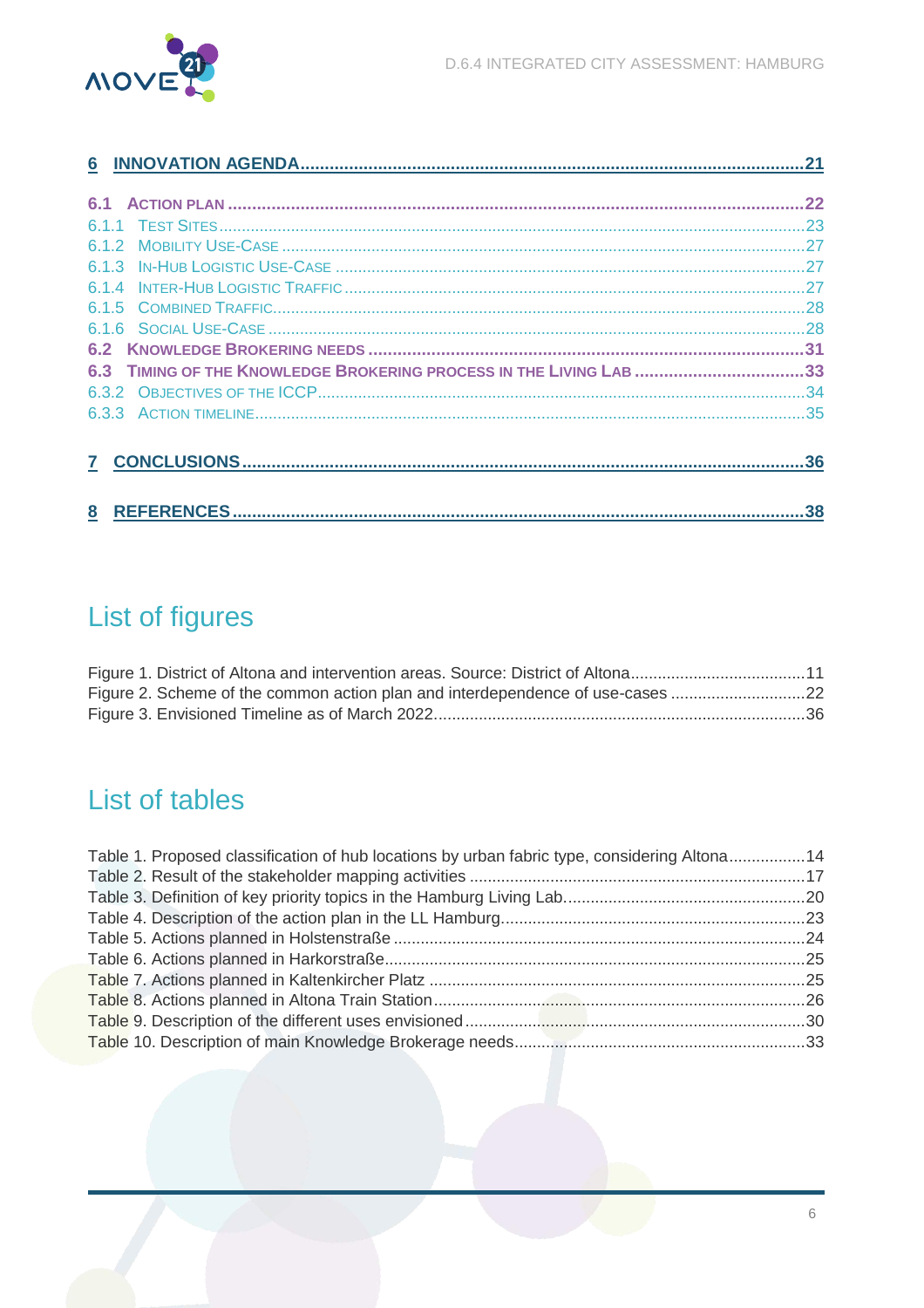

# <span id="page-7-0"></span>**1 List of abbreviations and acronyms**

| <b>Acronym</b> | <b>Meaning</b>                                         |
|----------------|--------------------------------------------------------|
| <b>BUKEA</b>   | Behörde für Umwelt, Klima, Energie und Agrarwirtschaft |
| <b>BVM</b>     | Behörde für Verkehr und Mobilitätswende                |
| <b>BWI</b>     | Behörde für Wirtschaft und Innovation                  |
| D              | Deliverable                                            |
| <b>FBA</b>     | <b>Federal Trunk Road Authority</b>                    |
| <b>HVV</b>     | Hamburger Verkehrsverbund                              |
| <b>ICA</b>     | <b>Integrated City Assessment</b>                      |
| <b>ICCP</b>    | Innovation Co-Creation Partnership                     |
| <b>ITS</b>     | <b>Intelligent Transport Systems</b>                   |
| <b>KPI</b>     | Key Performance Indicator                              |
| <b>LBV</b>     | Landesbetrieb Verkehr                                  |
| LI-HH          | Logistik-Initiative Hamburg                            |
| LL             | Living Lab                                             |
| <b>LSBG</b>    | Landesbetrieb Straßen, Brücken und Gewässer            |
| ÖPNV           | Öffentlicher Personennahverkehr                        |
| <b>TF</b>      | <b>Task Force</b>                                      |
| <b>UMMS</b>    | <b>Urban Mobility Monitoring System</b>                |
| <b>VHH</b>     | Verkehrsbetriebe Hamburg-Holstein                      |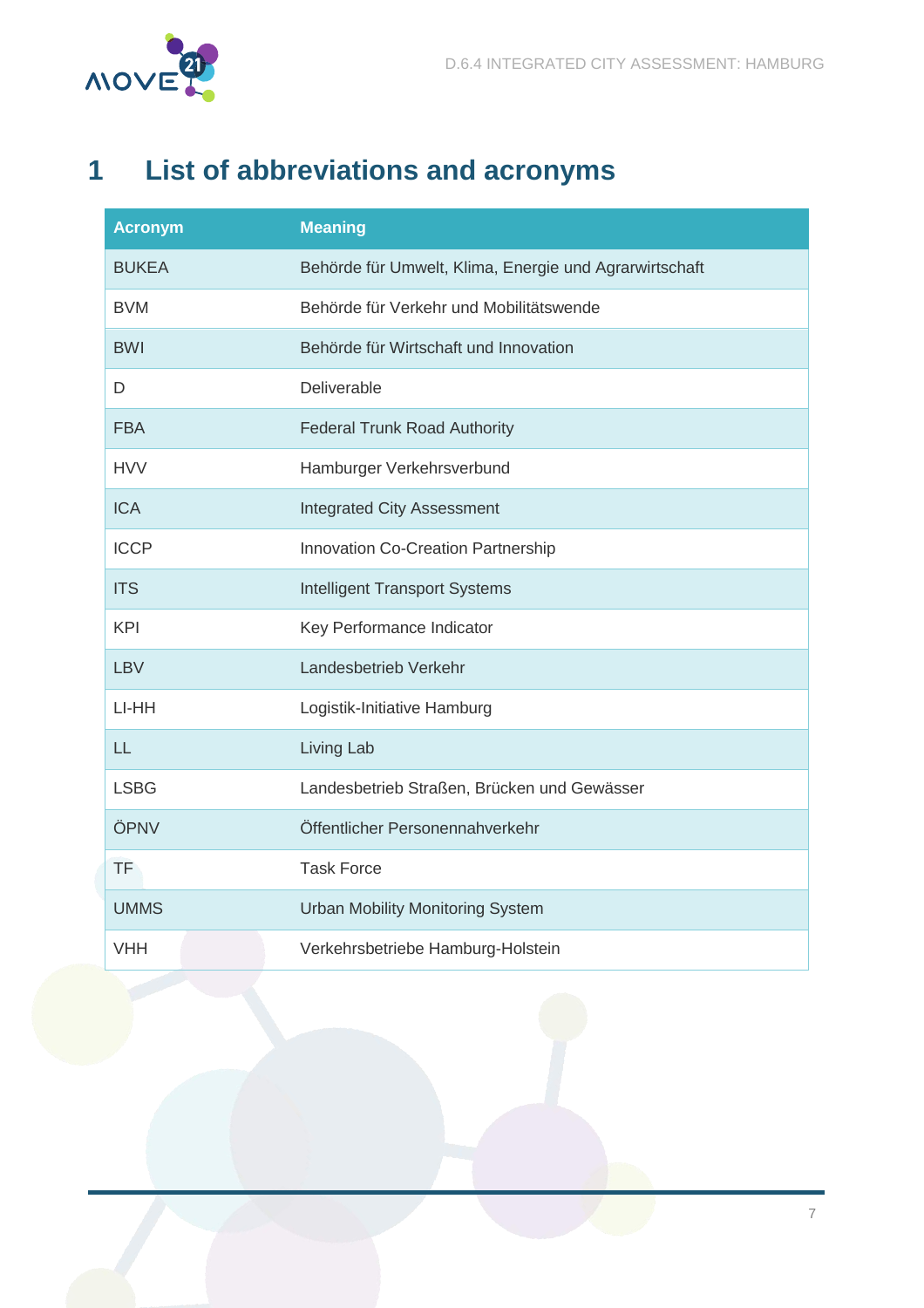

# <span id="page-8-0"></span>**2 Purpose of the deliverable**

The Integrated City Assessment (ICA) is based on deliverables D3.1, D4.1, and D5.1 and provides first insights into the contextual factors that need to be considered or altered for the development and deployment of the MOVE21 solutions. Special attention is devoted to the urban social layer (WP3), governance (WP4), and technological solutions and integration (WP5). They are relevant for the current and future socio-technical contexts in the Living Lab (LL) test sites and for improving the innovation capacity in the cities. Thus, the LL processes of co-creation, implementation, and upscaling activities should be supported with a continuous knowledge brokerage process related to these three topics. Based on the input from WP3, WP4, and WP5 and the co-creation process so far, the Hamburg LL has identified priority topics and crossovers involving WP3-6 as well as other WPs. An innovation agenda is developed on how these topics and crossovers will be taken up in the knowledge brokerage process.

# <span id="page-8-1"></span>2.1 Attainment of the objectives and explanation of deviations

The objectives related to this deliverable have been achieved in full and as scheduled.

# <span id="page-8-2"></span>2.2 Intended audience

The intended audience of this deliverable are:

- Task Force of the Hamburg LL, informed by the report summaries and incorporating the outcomes of this deliverable into their internal decision-making process.
- Knowledge transfer with stakeholders within the Innovation Co-Creation Partnerships (ICCPs), which contain a wide spectrum of stakeholders who might be interested in the information of this deliverable.
- WP-Leaders as an up-to-date version of the activities and plans of the LLs.
- The general public and the academic community in particular, as this deliverable constitutes a body of knowledge that will be shared and replicated.

# <span id="page-8-3"></span>2.3 Structure of the deliverable and links with other work packages/deliverables

The deliverable D6.4 is structured in the following way: First, the purpose of the deliverable, intended audience and its structure as well as related WPs are explained in chapter 2. An introduction to the test sites, in the Hamburg LL follows in chapter 3. Chapter 4 summarizes the first findings from D3.1, D4.1 and D5.1 on, respectively, the urban social layer, governance, and draft technology solutions. Based on the discussions in the Hamburg LL and the context analysis from WP3, WP4 and WP5, the identified priority topics are explained, also considering the social layer, governance and technological solutions and integration (chapter 5). Potential crossovers between WP3, WP4, WP5 as well as other WPs are elaborated. In chapter 6, the innovation agenda with the knowledge brokerage needs for the LL Hamburg is described to make expert input and discussions as specific as possible at this stage of the project. The timing of the knowledge brokerage process is linked to the timeline of the Hamburg LL. Chapter 7 presents final conclusions of the Integrated City Assessment for Gothenburg and next steps.

This deliverable is connected to other work packages and deliverables as follows: WP6 coordinates and facilitates learning, testing, deployment and upscaling activities in the LL. An initial context analysis was performed in WP3, WP4 and WP5 which delivered input to D6.4 of WP6. Therefore, deliverable 6.4 is connected with Deliverables 3.1, 4.1, and 5.1 as they provide the main input for chapter 4 about the context description and situational analysis. Deliverable 6.4 is also aligned with 6.2 and 6.3, as they have a shared structure and methodological framework, each of them applied in one specific living lab. WP6 again will provide solutions, data and insights for WP7 replication & take-up as well as for WP8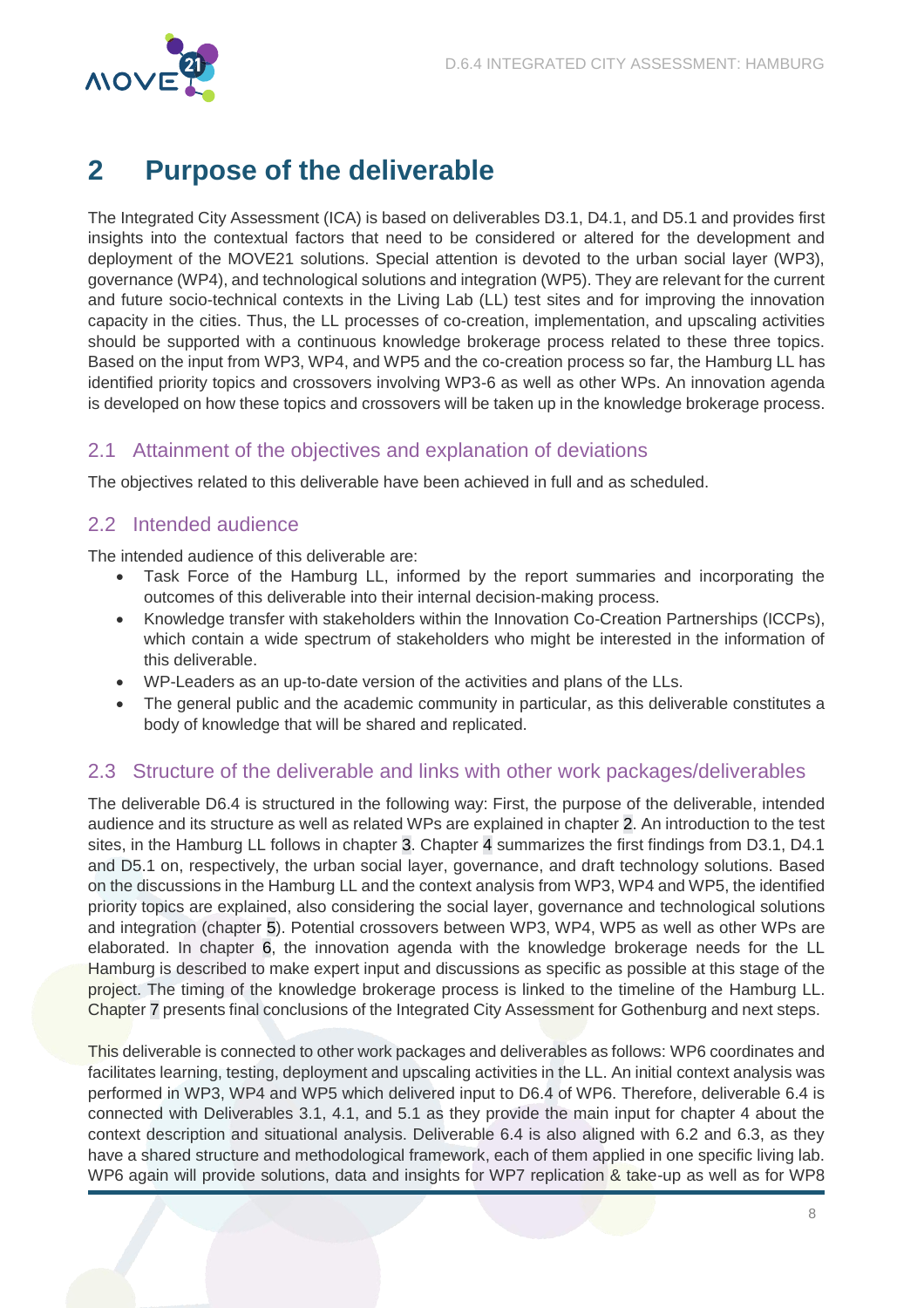

impact assessment. Deliverable 6.4 will be used as an input for 8.2 by incorporating specific strategic indicators to the KPIs in the UMMS. Lastly, D6.4 will be used as reference in D10.3, which will outline some measures for local end user and stakeholder involvement and buy-.in.

In relation to task 6.1.2, the Integrated City Assessment D6.4 describes how on-demand knowledge and information on identified priority topics will be included in the knowledge brokerage process in Hamburg.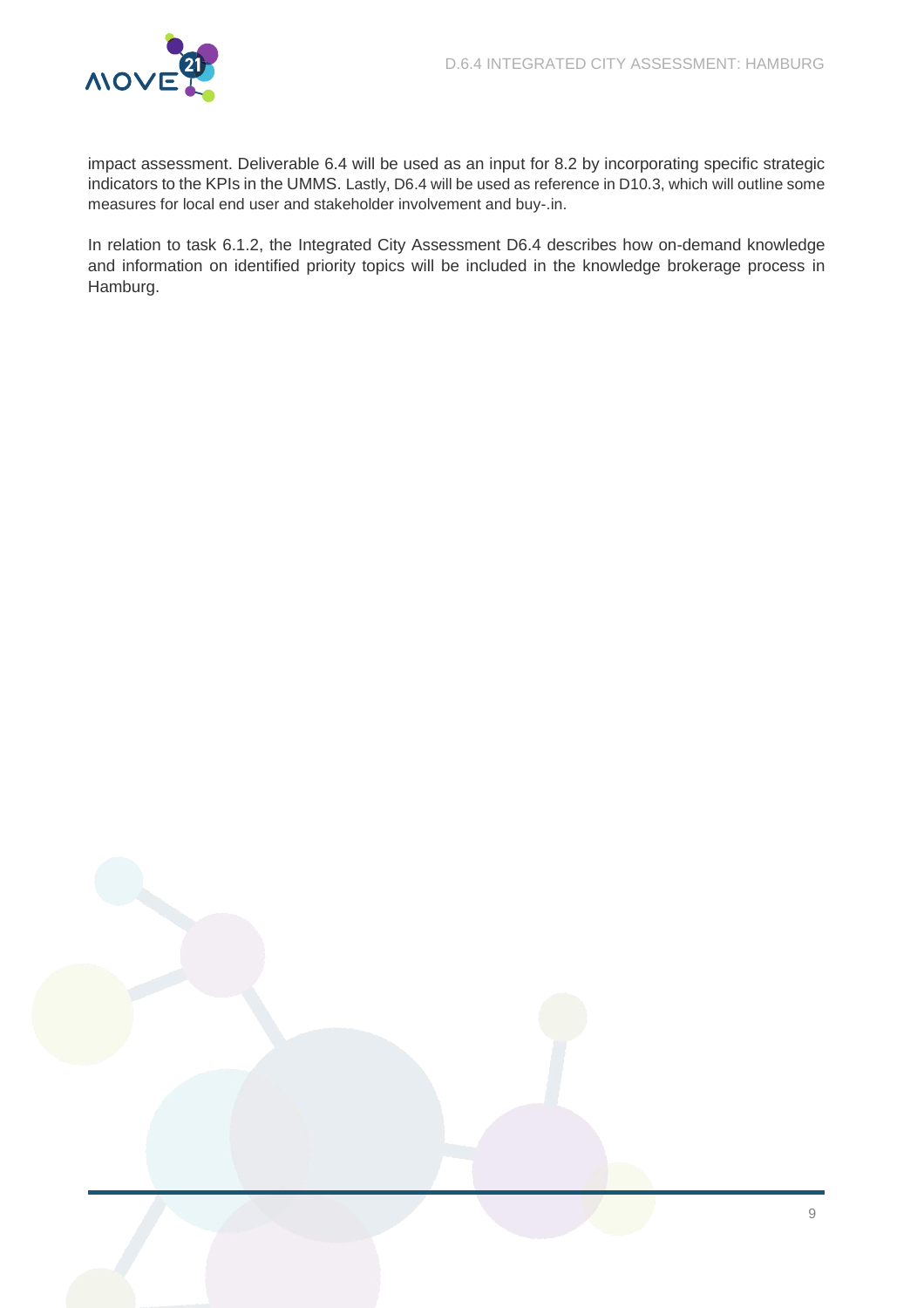

# <span id="page-10-0"></span>**3 Introduction**

The city of Hamburg is the second-largest city in Germany and it is also one of the sixteen federal states in the country. Hamburg is divided into seven districts governed by an elected government that is dependent on the Senate of Hamburg.

Hamburg participates in MOVE21 by establishing a Living Lab in the district of Altona. The Hamburg Living Lab is led by the municipality of Hamburg and it involves the Senate Chancellery, the Ministry for Economy and Innovation (BWI), the District Authority of Altona, Deutsche Bahn SmartCity, and the HafenCity University of Hamburg.

Within the MOVE21 project, the Hamburg LL is planning the implementation of actions in several test sites as well as inter-hub traffic routes (traffic between hubs) in Altona.

The District of Altona is located in the northwest part of the city and is delimited by the river Elbe to the south, the districts of Hamburg Mitte and Eimsbüttel to the east, and the state of Schleswig-Holstein to the north and west. The district includes a diverse range of urban fabrics types. Altona has a dense city center including traditional urban landmarks e.g., a town hall, a central station, and a main shopping street, as it used to be an independent town until 1937. Altona also has extensive areas of a suburban character: single-family residential, modern-era Punkthäuser towers, low-rise multi-family residential Siedlungen blocks, industrial areas, and green spaces. These types of urban fabrics are characteristic of the German urban development context and can be found in multiple areas of Hamburg. A description of the initial contextual condition that frame the Living Lab in Hamburg is presented in Section 4: Summary of Context Analysis Living Lab.

The Hamburg LL envisions the implementation of mixed-use micro-hubs for passengers and freight. The Hamburg LL formed a Task Force that is in charge of the executive and strategic planning of LL implementation activities. During the first period of the project (May 2021 to January 2022), the implementation activities focused mainly on (1) the discussion about candidate locations (see section 6.1.1) for deploying the micro-hub or micro-hubs, and (2) the pre-definition of a mixed-use use-case that would include logistics, mobility, a social-use, and inter-hub traffic operations. The current progress and upcoming short- and mid-term actions are discussed in Section 5: Priority Topics and Crossovers and planned in Section 6: Innovation Agenda.

# <span id="page-10-1"></span>3.1 Introduction to test sites

As of March 2022, the Hamburg LL plans on developing pilot actions on several test sites in Altona. One of the main characteristics of the hubs is the integration of several uses. The Hamburg LL plans establishing mixed-use micro-hubs for passenger and freight, meaning that (1) the hubs will have a small (micro) scale serving short distances within the district, and (2) the hubs are intended to integrate more than one single use. They will be able to combine passenger transportation and mobility services with logistic and parcel delivery, and spaces for social and cultural activities in some cases.

Four test sites have a fixed location in the eastern part of the district (Altona Old Town), and additional hubs are planned to be built in areas with specific location still to define. A hub in Hoslstenstraße is planned to deliver logistics, mobility, and socio-cultural services to the area. The Hamburg LL also plans to enhance the existing use services of a second hub in Harkortstraße, and a third hub in Altona Train Station. A third hub in Kaltenkirchener Platz will propose the reutilization of empty outdoor spaces currently used for parking. Subsequently, locations in the area of Schnackenburgallee, and western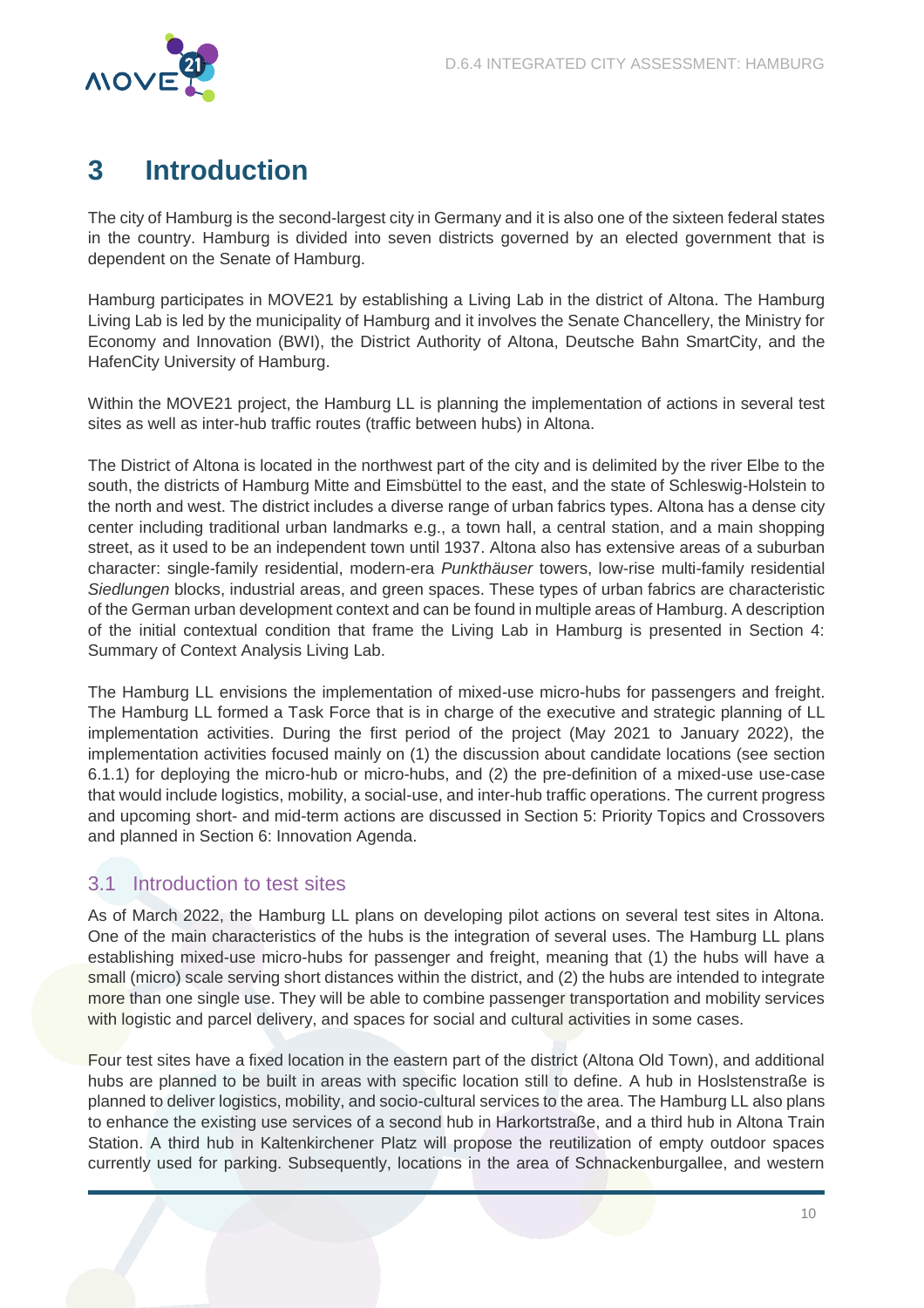

neighborhoods of Altona (e.g. Lurup, Osdorf and Sülldorf-Iserbrook) will also be integrated in the network of hubs through inter-hub traffic. A detailed list of locations and actions can be found in Section 6.1.1.



Figure 1. District of Altona and intervention areas. Source: District of Altona

# <span id="page-11-2"></span><span id="page-11-0"></span>**4 Summary of Context Analysis Living Lab**

# <span id="page-11-1"></span>4.1 Urban Social Layer

An initial spatial context assessment was established in Deliverable D3.1. Against the background of behavioral change towards door-to-door and shop-to-door consumption and mobility tendencies in society in recent years, MOVE21 includes an assessment methodology to guide the design and deployment of solutions to offer citizens a structural adaptation that matches the social, consumption, and mobility practices involving neighborhood-scale hubs for passenger and freight. In detail, the Urban Social Layer of MOVE21 is dedicated to public space vitality by emphasizing the pedestrian flow in public space. To do so, mobility hubs are assessed (1) considering the social and spatial characteristics of the specific locations in which they are deployed and (2) outlining potential services that could be added to the hubs.

The ultimate goal of D3.1 for the Hamburg LL is to help the Hamburg Task Force achieve and maintain high social qualities in urban space, by enhancing walkability in order to increase the diversity of people (Bartzokas-Tsiompras & Photis, 2020), social cohesion, and collective engagement (van den Berg et al., 2017; Amin, 2008), quality of life (Rogers et al., 2011), and other positive aspects related to the potential encounter of people in the streets (Amin, 2008), randomized social interaction (Kashdan & Farmer, 2014), and serendipity and capacity of spontaneous action (Gumpert & Drucker, 2000).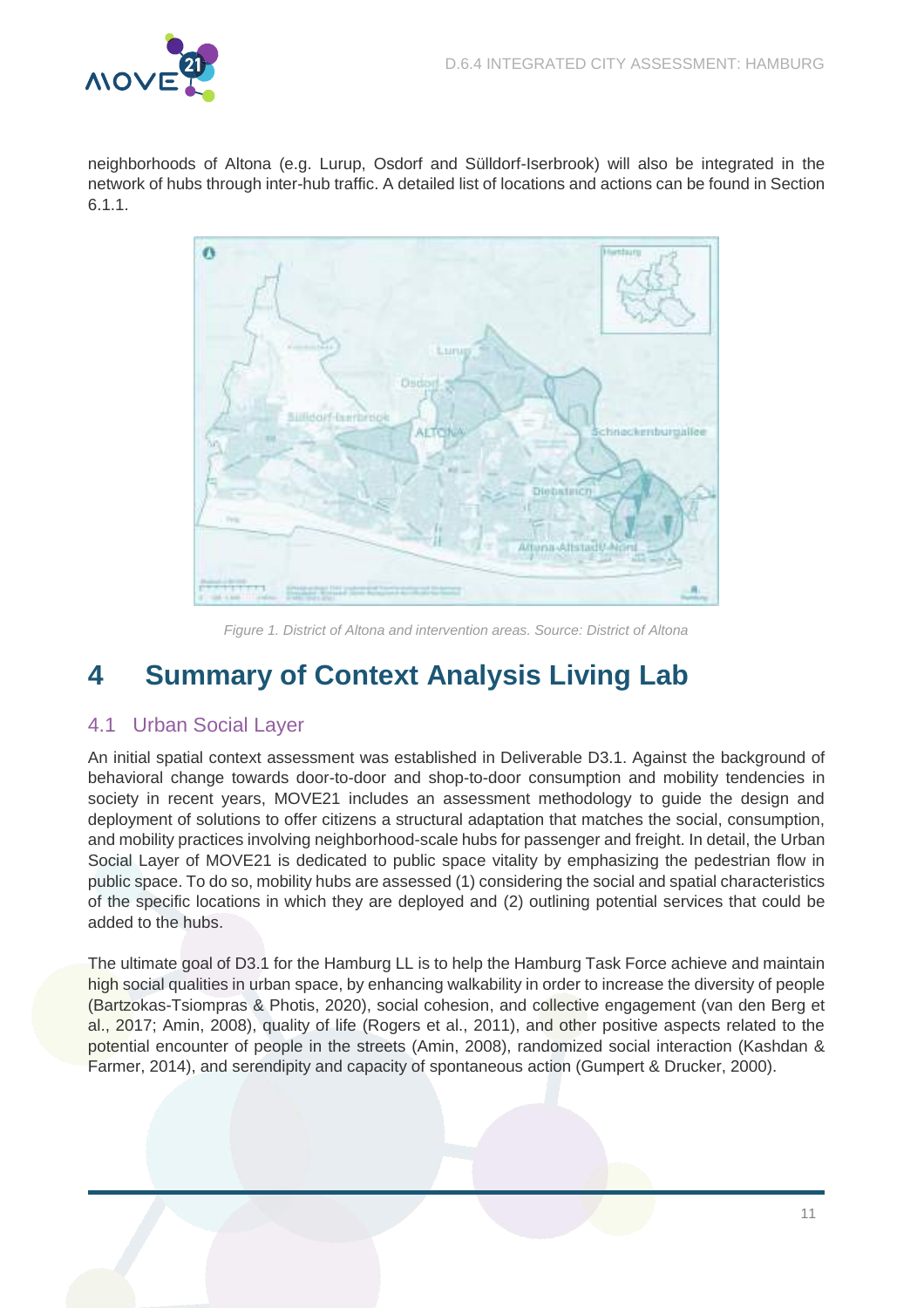

WP3 performs a Spatial Context Analysis (D3.1) that offers an exploratory methodology to evaluate the candidate locations to host mobility hubs. It studies the way different data sources<sup>1</sup> can be analyzed and combined to extract valuable insights about the performance of small-scale public open urban spaces from a social and spatial approach.

# <span id="page-12-0"></span>4.1.1 The Urban Social Layer in Hamburg

In the case of Hamburg, the analysis performed by D3.1 detected an inverse correlation between spatial network relevance and socio-economic relevance in several areas of Altona, which identifies the social phenomenon of people choosing to visit places that gather people, regardless of the pure spatial configuration of those. It is observed that the main social activity is concentrated in the areas with lower connectivity (understanding connectivity as urban integration, higher near complex intersections, and longer streets), which are potentially linked to historical values, pedestrian-scale design with smaller streets, and places of socio-economic attraction (such as landmarks, neighborhood centers, and main commercial axes).

A distinct distribution of places is also observed, depending on the nature of their main function. Activities tend to concentrate around neighborhood centres resulting in a polycentric city structure. Neighborhood centers emerge in the intersection of axes that gather optional activities along with them, and necessary activities tend to cluster around transport hubs. In contrast, suburban areas are characterized by low building density with open multi-family blocks in organic street patterns with multiple turns and a low number of intersections, which results in a low walkability index, and multiple small walkable units disconnected from each other.

# <span id="page-12-1"></span>4.1.2 Types of hub locations

 $\overline{a}$ 

The analysis method of D3.1 included a hub location type classification based on the automatic clustering of several analytic indicators. This classification differentiated four distinct types of hub locations, in the three Living Lab cities part of MOVE21. The candidate locations for hosting a hub in the city of Hamburg fell within the types 2 and 3 of this classification. It must be mentioned that the list of locations includes those being considered by the Hamburg TF at the time of the analysis (November 2021). The updated list of candidate locations (as of March 2022) can be found in Section 6.1.1.

#### Type 2 Disperse fabric: Holstenstraße, Achtern Born, Harkortstraße, and Kaltenkirchener Platz

This type of hubs refers to those hubs located in areas with a low density of services and multiple relative levels of activity. They tend to have a mid-low level of walkability, and a good connection to the rest of the city through main streets. This type of hub is uncommon in the other Living Labs, while it is the most common type in Hamburg. Despite the diversity of urban fabric types in the district of Altona, the relation between street morphology, building types, and level of activity remains similar in the hub candidate locations. Observing the performance of each hub location across all of the indexes, some distinct tendencies are noticed: The location in Holstenstraße is surrounded by a higher density of activities with a higher popularity than the other locations; The location in Achtern Born has the poorest conditions to access other services, while it has the highest walkability index; The location in Harkortstraße is representative as the average performance across all the indexes among the other candidate locations of this type; The location in Kaltenkirchener Platz is surrounded by exceptionally large buildings due to its proximity to an industrial fabric type, and it also presents an exceptionally high relative level of popularity (popularity concentrated on a low number of locations).

<sup>1</sup> Street networks from OSMnx, buildings from Hamburg ALKIS, social media data from Foursquare.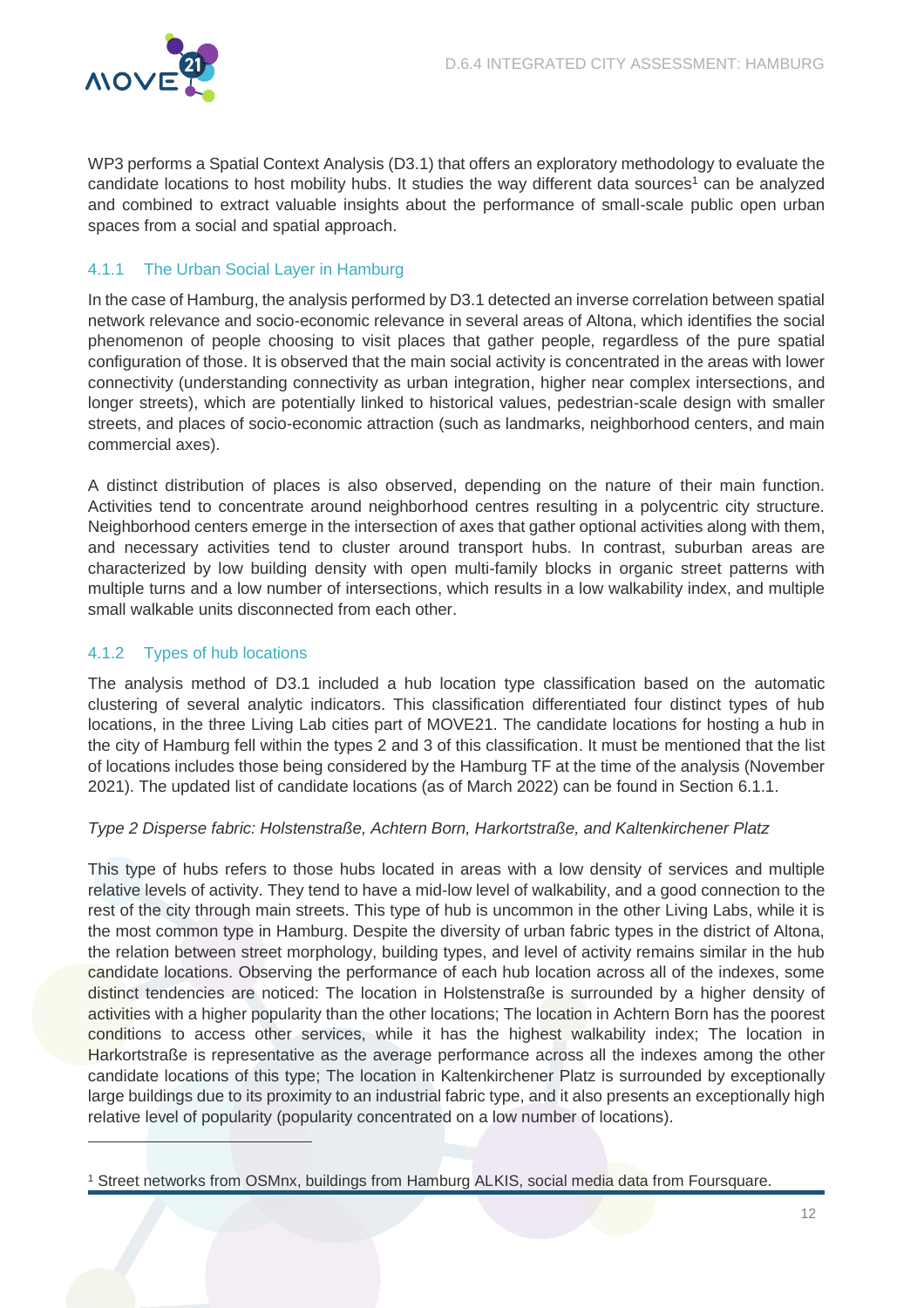

### Type 3 Industrial fabric: Schackenburgallee

This type of hubs refers to those hubs located in areas of a well-defined functional clustering. In the case of Hamburg, the location of Schackenburgallee is an industrial area that is clearly delimited from the neighboring areas by major urban infrastructures (railways and highways) and has a distinct urban fabric type of large buildings with diverse setbacks to allocate open-air parking lots. The characteristic of this type of hub location is high connectivity to the rest of the city and TEN-T corridors that allow easy access to motorized traffic while offering a low level of walkability (accessibility, comfort, reachability) and poor socio-economic relevance caused by lack of services, amenities, and social activity.

# <span id="page-13-0"></span>4.1.3 Guidelines for potential social use cases

### Type 2 Disperse fabric: Holstenstraße, Achtern Born, Harkortstraße, and Kaltenkirchener Platz

Potential uses of a hub could provide these areas with services that are missing, in the direction of social justice and equal access to basic services. Adding services would intend to create a new flow of pedestrians towards the use of this one service in the area driven by necessity and potentially activate inactive public spaces with single-purpose trips. The result of implementing hubs with social activities in these areas is expected to be more noticeable than in dense, well-functioning popular areas.

# Type 3 Industrial fabric: Schackenburgallee

Since these hubs are located in industrial areas, they could provide services that are complementary to the existing functions in the area, being mainly workplaces. The most popular location is a fitness center. A critical customer base of the workplaces and the fitness center could be used, and the multi-purpose mobility scheme could also be applied, meaning that the people working in the area could stop by the hub on the way home, or on the lunch break, or regular users of the fitness center could pick-up a package before or after exercising. It is likely that the comfort at pedestrian level is low due to the size of the buildings and built infrastructure, therefore other transport modes could also be considered.

Considering that the list of locations is likely to change in the future, D3.1 also describes typologies that are present in Oslo and Gothenburg. An assessment to determine the characteristics of the locations of additional test sites is recommended.

- Type 1 Dense fabric/city center: Those hubs located in places with a critical mass of urban vitality are within city centres and areas that cluster high levels of all types of activities, and high levels of walkability. Hubs in these locations could consider their use within a multi-purpose mobility scheme.
- Type 4 Segregated fabric/isolated clusters: Those hubs located in areas that constitute "walkable units". Their performance as "walkable units" could favor multipurpose trips in synergy with the activities found in them, aiming for a catalytic effect attracting additional functions and services.

Further discussions about the hub classification within the Hamburg Task Force established a Hamburgcontext adaptation of the aforementioned classification. While Oslo and Gothenburg have test sites in the city centres, Hamburg has three locations in Altona's old town. Since Altona used to be an independent city until recently, one could argue that those hubs could be classified as Type 1 in the specific context of Hamburg, considering Altona's old town as a city centre. The size of Altona (excl. the rest of Hamburg) is not comparable to the size of Oslo and Gothenburg, and therefore, our indicators measured in Altona depict a similar urban environment as in disperse and suburban areas of Oslo and Gothenburg. Still, there is a noticeable difference in density, activity levels, and building types, between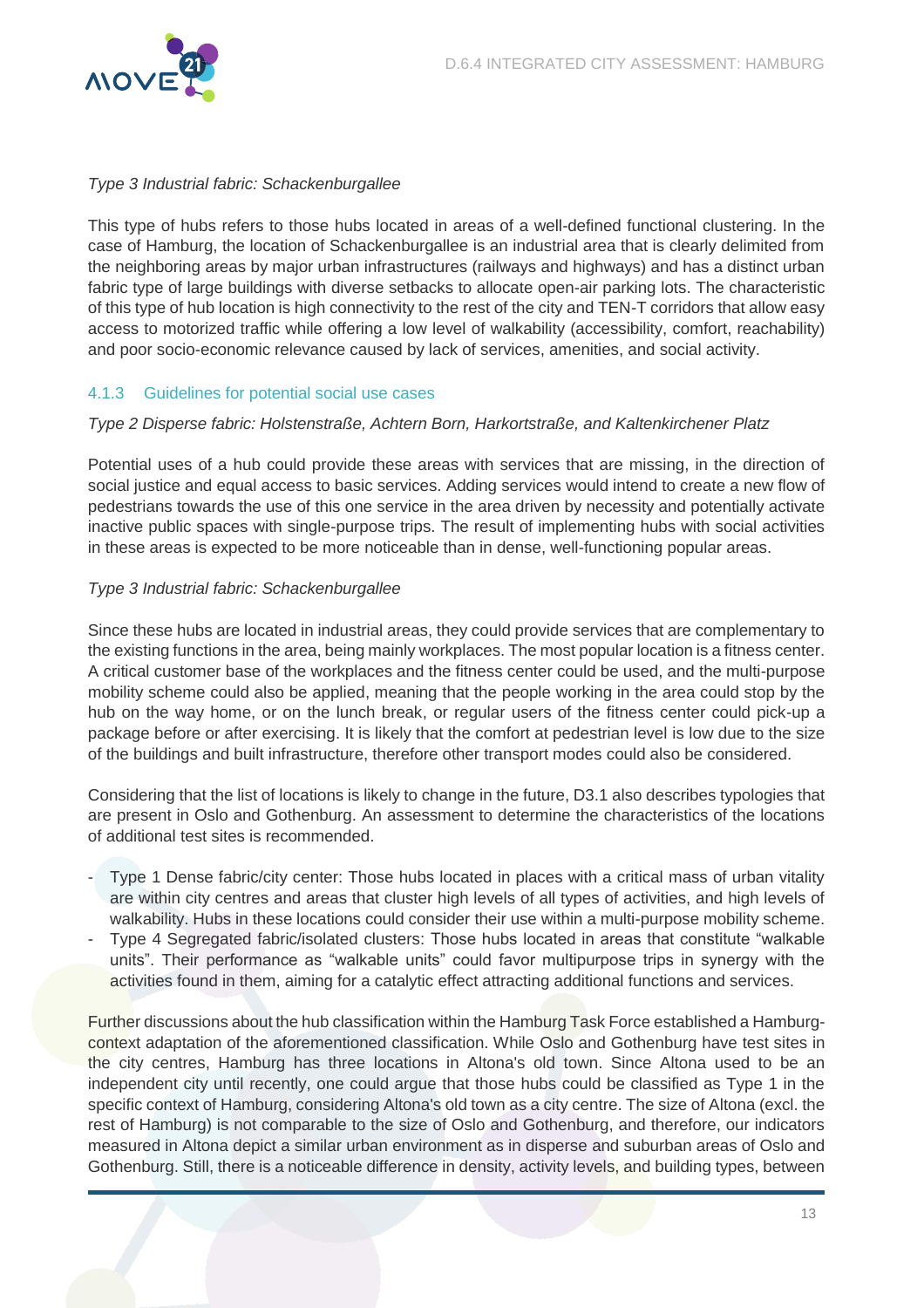

Altona's old town and suburban areas of Altona. Furthermore, D3.1 describes Hamburg as a polycentric city integrated with separate areas with their own center of activity. If we were to consider Altona as a unit of study, it would make sense to consider Altona's old town not as "Type 2: Disperse and suburban" are, but as "Type 1: Dense city center".

By implementing this classification, the urban types of Altona would mirror the different phases of the implementation plan designed by the Hamburg Task Force, (See section 6.1.1.).

| <b>Task Force Phase</b> | <b>Hub Locations</b>                                                 | <b>Classification in D3.1</b> | <b>Amendment to D3.1</b> |
|-------------------------|----------------------------------------------------------------------|-------------------------------|--------------------------|
| Phase 1 A               | Holstenstraße                                                        | Type 2                        | Type 1                   |
| Phase 1 B               | Harkhortstraße                                                       | Type 2                        | Type 1                   |
| Phase 1 C               | Kaltenkirchener Platz                                                | Type 2                        | Type 1                   |
| Phase 2                 | Inter-hub trips                                                      |                               | ٠                        |
| Phase 3                 | Schakenburgallee                                                     | Type 3                        | Type 3                   |
| Phase 4                 | Western suburban areas<br>(e.g., Achtern Born, Osdorfer Born, Lurup) | Type 2                        | Type 2                   |

Table 1. Proposed classification of hub locations by urban fabric type, considering Altona

<span id="page-14-2"></span>This classification would need to be taken as a reference, always to be completed with local knowledge, on-site observations, and in-field measurements.

# <span id="page-14-0"></span>4.2 Governance Innovation

An initial governance context assessment is established in Deliverable D4.1, which implements a set of parameters derived from the Technological Innovation Systems framework. These parameters reflect governance issues relevant to the Living Labs and are (1) policy and regulations; (2) stakeholders; (3) legitimacy; and (4) resources.

Deliverable D4.1 implements a parametrized evaluation extracted from a set of questions in the format of interviews with key persons involved in the Living Labs, with the intention of gaining a detailed overview of the governance context of the city and the locations where hubs would be potentially deployed. These interviews took place in October-November 2021.

# <span id="page-14-1"></span>4.2.1 Governance in Hamburg

D4.1 offers an overview of the governance structure of Hamburg. Particularly relevant for MOVE21 are those governance structures dealing with topics of mobility or infrastructures of transportation. Among those, the Ministry for Transport and Mobility Transition (Behörde für Verkehr und Mobilitätswende; BVM) is one of eleven authorities of the Senate of Hamburg. BVM manages the general transport situation and includes social participation with a special focus on individual mobility. Secondly, the Ministry for Economy and Innovation (Behörde für Wirtschaft und Innovation; BWI) is focused on managing economic growth and technical progress as its primary objective. Since the Hamburger economic environment encompasses a large number of logistics companies with a wide range of competencies, the BWI includes a Logistics Department with this special focus. BWI is also responsible for the process of green transformation of the economy. Regarding the green transition widely, The Ministry for Environment, Climate, Energy, and Agriculture (Behörde für Umwelt, Klima, Energie und Agrarwirtschaft; BUKEA) is responsible for the development of Hamburg's overall climate policy strategy (Hamburg Climate Plan) and its operationalization into specifics measures, including the distribution of funding. Lastly, the State Office for Roads, Bridges, and Waterways (Landesbetrieb Straßen, Brücken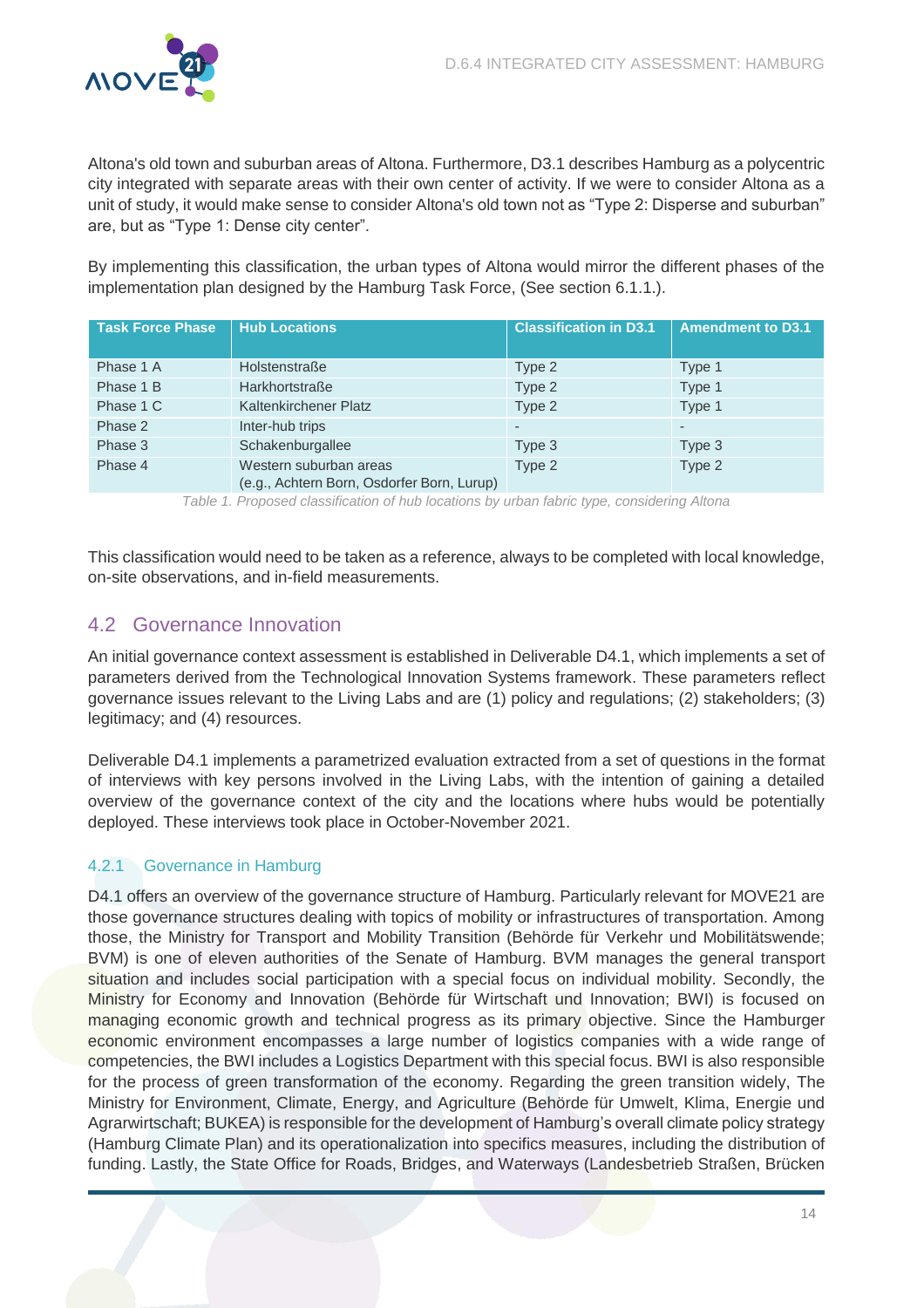

und Gewässer; LSBG) is a public company of the City of Hamburg assigned to the Ministry for Transport and Mobility Transition (BVM). It is a service provider for the city's administration and plans, designs builds, and maintains structural facilities and technical infrastructure.

With a particular focus on transport, D4.1 provides a general overview of the agencies that operate at different scales. The City of Hamburg governs and manages the local road network. However, the federal motorways are governed by the Federal Trunk Road Authority (FBA), and highways are governed by the states. The railway infrastructure is governed by the Federal Railway Authority and includes all railway infrastructure and stations. Deutsche Bahn operates national train lines as well as commuter trains in Hamburg (S-Bahn). The City of Hamburg operates the four subway lines (U-Bahn), as well as 119 bus routes through the municipal company Hamburger Hochbahn. Public transport is coordinated in Hamburg and the surrounding area by the Hamburger Verkehrsverbund, HVV. This association regulates the ticketing systems and transport schedules and ensures harmonization between several modes of transport and operators. 85,5% of HVV is owned by the City of Hamburg.

# <span id="page-15-0"></span>4.2.2 Hamburg policy context

The Technological Innovation Systems framework establishes a series of parameters that are implemented by D4.1 to describe the policy context of the Living Labs. In particular, the case of Hamburg is described as follows.

# 4.2.2.1 Policy and regulations

The City of Hamburg published several important regulations and policies that are aligned with some of the overall objectives of the pilot activities of the Living Lab Hamburg in MOVE21. These policies include the Hamburg Climate Action Plan (Klocke, 2011), the city's overall climate policy strategy; the ITS strategy (City of Hamburg, 2021), and the city's concept for sustainable urban logistics in Hamburg (LI-HH, 2021). A strategy for urban logistics in Hamburg is currently in the process of being approved, and is aimed at reducing  $CO<sub>2</sub>$  emissions and improving the overall traffic situation.

# 4.2.2.2 Stakeholders

D4.1 identifies the main stakeholders in Hamburg that are relevant for MOVE21 concluding that "The task force includes some of the relevant public stakeholders to ensure that there is an understanding of policies and regulations and assess whether the project can contribute to potential improvements of the policy landscape" (Deliverable 4.1: 26).

Within the city administration, the BWI and the District of Altona are directly involved in the project. Contacts to the BVM have been established and it is planned to involve the BVM in the further process. The central Ministry for Urban Development and Housing (Behörde für Stadtentwicklung und Wohnen, BSW) has been involved to a lesser extent in the first project months, but it is planned to establish contacts in the further process as well. Additionally, LBV (Landesbetrieb Verkehr) was identified as a subordinate of the BVM and responsible for the management of roads that are relevant for the cityscale road network. In the private sector, the Deutsche Bahn is identified as an important stakeholder, also a MOVE21 project partner.

Cooperation has been initiated with additional stakeholders, including SAGA, the largest public housing company in Hamburg, as well as with public transport providers, such as the Hochbahn.

Additionally, the Hamburg Task Force carried out a stakeholder mapping process, which identified more relevant stakeholders while D4.1 was in development. As of this moment (March 2022), an Innovation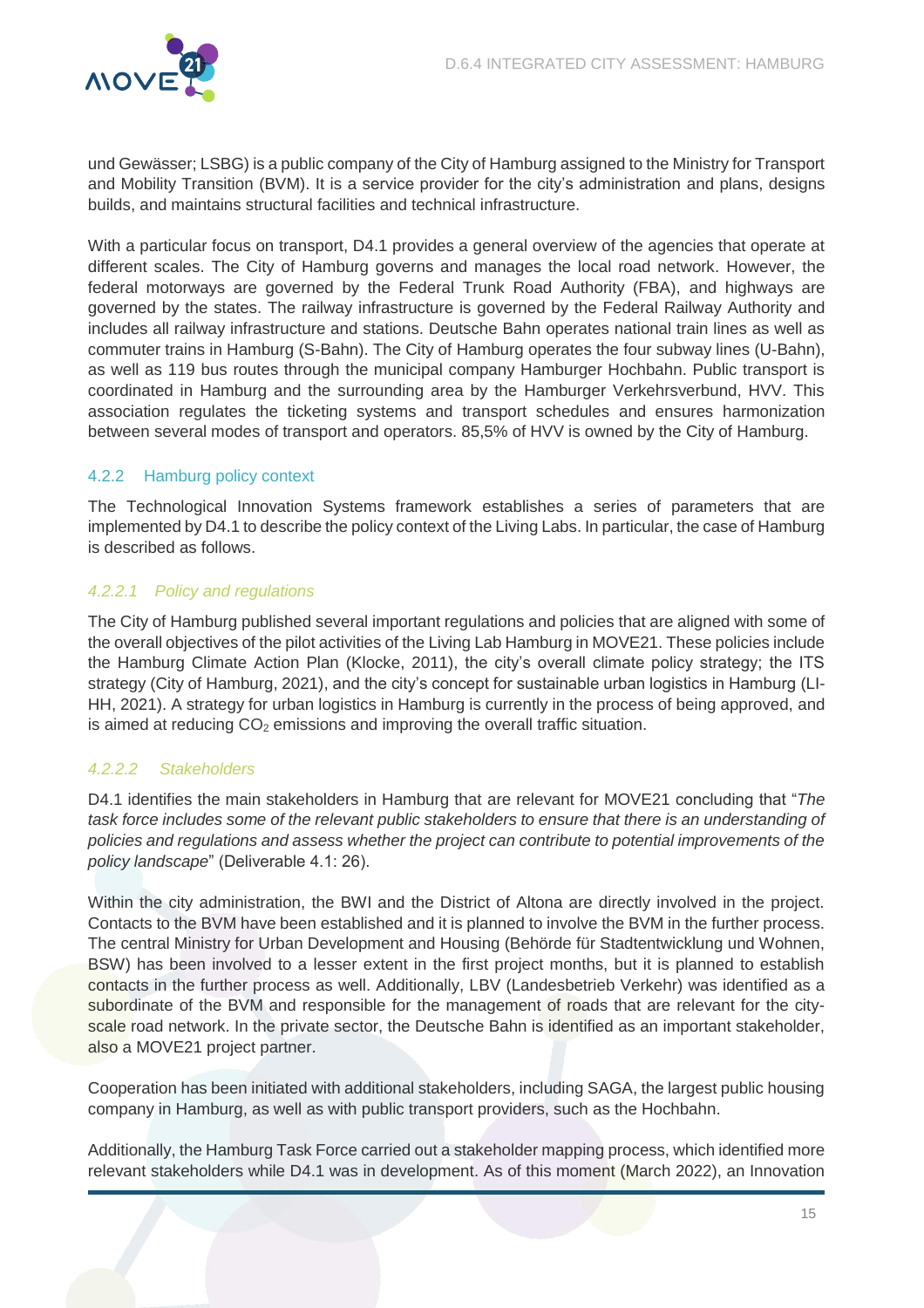

and Co-Creation Partnership (ICCP) is to be established with the most relevant stakeholders identified in the process: Logistik-Initiative Hamburg. Further location-specific stakeholder mapping is planned to identify relevant local stakeholders of each candidate location, including the end users (citizens). As it is explained below, the list of locations is still not secured (see Section 6.1.1) and therefore, public announcements necessary to involve citizens have not been made yet. In this regard, actions involving citizens are being planned at a strategic and methodological level.

|                                | <b>Mobility</b>                                                                                                                                                                                                                                                                                                                                        | <b>Logistic</b>                                                                                                                                                                                                                                                                                                        | <b>Social and other</b>                                                                                                                                                         |
|--------------------------------|--------------------------------------------------------------------------------------------------------------------------------------------------------------------------------------------------------------------------------------------------------------------------------------------------------------------------------------------------------|------------------------------------------------------------------------------------------------------------------------------------------------------------------------------------------------------------------------------------------------------------------------------------------------------------------------|---------------------------------------------------------------------------------------------------------------------------------------------------------------------------------|
| <b>Private</b><br>companies    | Carsharing operators<br>Micro-mobility operators                                                                                                                                                                                                                                                                                                       | Global Parcel Service Providers (DP-<br>DHL, Hermes, DPD, GLS, UPS,<br>Amazon)                                                                                                                                                                                                                                         | Housing cooperatives (SAGA,<br>Altoba)<br>Local retailers                                                                                                                       |
|                                | On-demand shuttle<br>"Bike" driving schools<br>Cargo bike rental (sigo)<br>Manufacturers of cargo<br>bikes, charging<br>infrastructure, software,<br>etc.                                                                                                                                                                                              | Local courier services (Tricargo,<br>Bringbock, Velocarrier)<br>Startups e.g. Recylehero<br>Suppliers of organic food<br>(Frischepost)<br>Provider of package-lockers<br>(Hamburg Box)<br>Press of the logistic sector (DVZ,<br>Logistra)<br>IT/software developer for logistics<br>applications (e.g. Avarto Systems) | Local Trading platforms: Unser<br>Altona, Altona bringts                                                                                                                        |
| <b>Public</b><br><b>sector</b> | BVM (Behörde für<br>Verkehr und<br>Mobilitätswende)<br>ÖPNV (Öffentlicher<br>Personennahverkehr):<br>HVV (Hamburger<br>Verkehrsverbund),<br>Hochbahn, VHH<br>(Verkehrsbetriebe<br>Hamburg-Holstein),<br>Deutsche Bahn/S-Bahn<br>(Cargo) Bike rental<br>(StadtRAD,<br><b>Stromnetz Hamburg</b><br>(charging infrastructure)<br>Municipal waste disposal | <b>BWI</b><br>Altonaer Wirtschaftsförderung<br>Logistik-Initiative Hamburg                                                                                                                                                                                                                                             | BSW (Behörde für<br>Stadtentwicklung und Wohnen)<br>BUKEA (Behörde für Umwelt,<br>Klima, Energie und<br>Agrarwirtschaft), Climate<br><b>Protection Office</b><br>Hamburg Invest |
| <b>Research</b>                | Hamburg University of<br>Technology - Institute for<br>mobility planning<br>Katholische Universität<br>Eichstätt-Ingolstadt<br>(charging)                                                                                                                                                                                                              | Hamburg School of Business<br>Administration<br>Kühne Logistics University                                                                                                                                                                                                                                             | <b>HafenCity University Hamburg</b>                                                                                                                                             |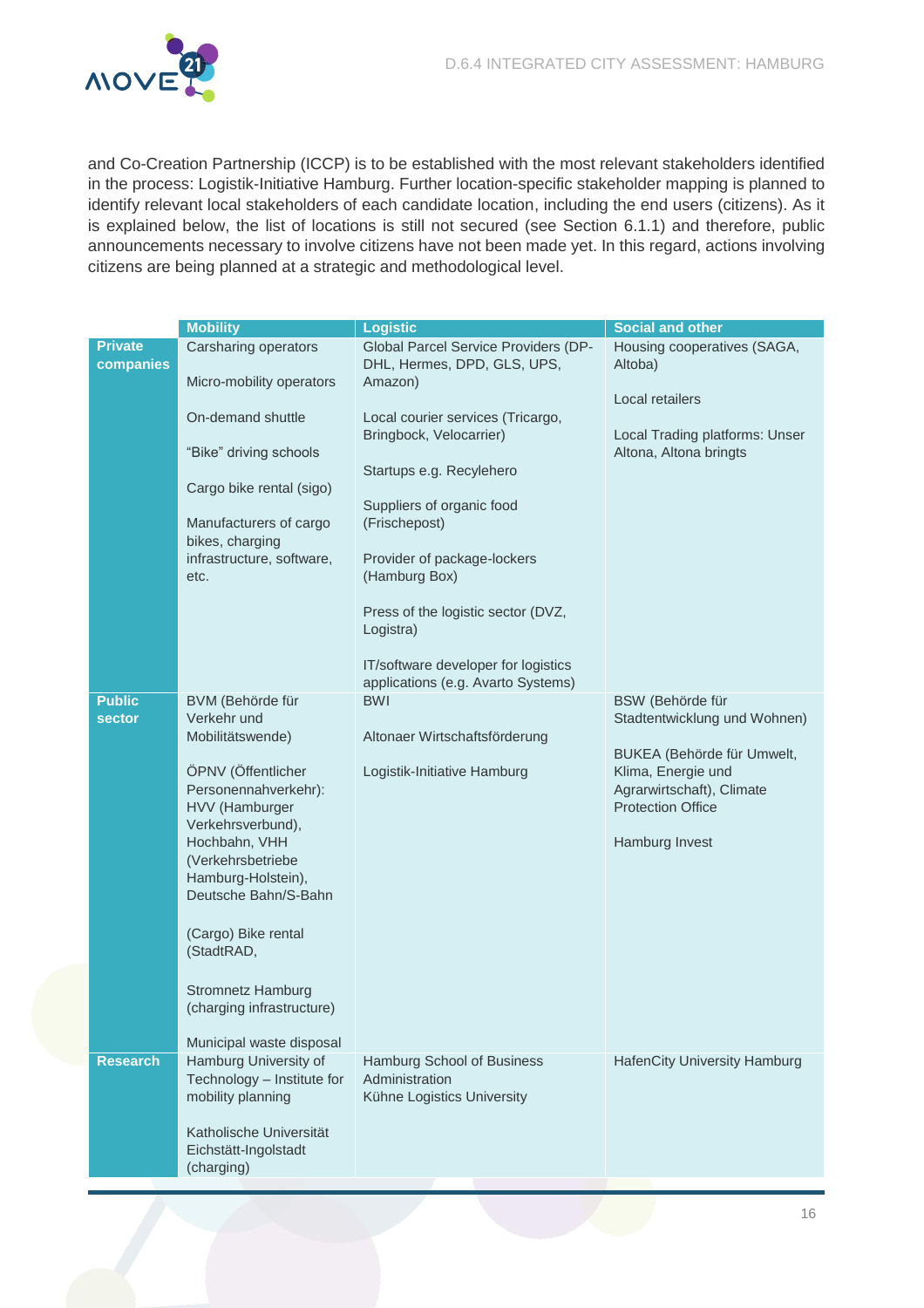

|                                  | <b>Mobility</b>                                                                                                                           | <b>Logistic</b>            | <b>Social and other</b>                                                                                          |
|----------------------------------|-------------------------------------------------------------------------------------------------------------------------------------------|----------------------------|------------------------------------------------------------------------------------------------------------------|
|                                  | <b>RWTH Aachen</b><br>(Rheinisch-Westfälische<br>Technische Hochschule)<br>(Duck train)<br>Bergische Universität<br>Wuppertal (emissions) |                            |                                                                                                                  |
| <b>Civil</b><br>society          | Neus Amt                                                                                                                                  |                            | HausDrei<br>Kebap<br>Social Aid Organizations<br>Advocacy groups on inclusion<br>and diversity<br>Fridays4Future |
| <b>Interest</b><br><b>groups</b> | <b>Chamber of Commerce</b>                                                                                                                | <b>Chamber of Commerce</b> | Neighborhood Associations<br>Nature conservation<br>associations                                                 |

Table 2. Result of the stakeholder mapping activities

### <span id="page-17-1"></span>4.2.2.3 Legitimacy

The objectives of MOVE21 and the local and national policy ambitions are aligned. This alignment is facilitated by the inclusion of public partners within the Hamburg Task Force, and enhancing the general legitimacy of the demonstration activities of MOVE21.

At a local level, the involvement of citizens is planned to be included in the design and implementation of actions in what is called the "social use-case", which aims at providing the test sites with social and cultural values. Similar experiences were successfully implemented in other Horizon 2020 projects in Altona (e.g. Cities4People), and lessons have been learnt from experiences that showed the existing tensions between mobility stakeholders and citizens (e.g. Ottensen Macht Platz). This highlights the need to include citizens to enhance the feeling of ownership and appropriation of the project activities and demonstrations.

#### 4.2.2.4 Resources and constraints

The project partners have adequate resources in place, especially regarding expertise and human resources. Regarding economic resources, the Task Force started to explore the options for additional funding sources. For instance, already in the summer of 2021, the BWI applied for national funding for a complementary logistic project – with a positive response received in November 2021. The ambition is that demonstrations have commercial viability, and not rely on public funding in the long run in order to enhance opportunities for upscaling and establishing viable and replicable business cases.

### <span id="page-17-0"></span>4.2.3 Future resources and constraints

The Living Labs enunciated several physical resource constraints and competition over space in different forms and for different reasons. D4.1 is aware that this could lead to conflicts and tensions in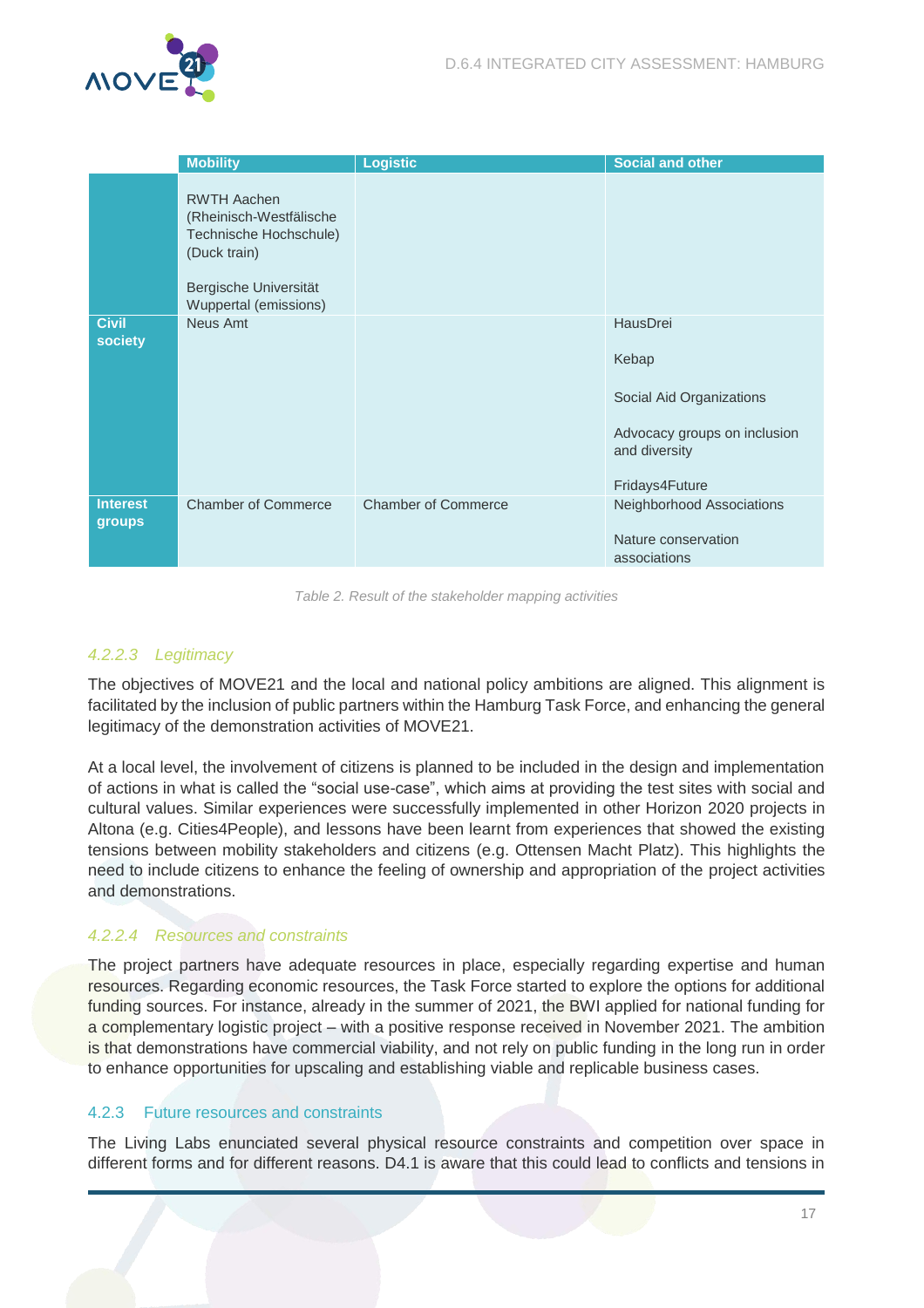

the future, especially between the public and the private sectors, creating a risk to impede the implementation of demonstration activities and their long-term feasibility.

Particularly in the case of Hamburg, one thing that was identified as a constraint is the availability of suitable and affordable space/land. While the use of public space for hubs is an option for temporary use, commercial operational hubs should rather be set on private land. This aspect becomes more relevant when a comprehensive network of hubs is to be established as a part of an upscaling plan because the pressure on the availability of public space is high in Hamburg.

Regarding economic resources, emphasis is placed on the long-term economic viability to be defined by business models that the Living Labs and MOVE21 partners will develop.

# <span id="page-18-0"></span>4.3 Technology Solutions and Integration

Deliverable D5.1 establishes a comprehensive overview of the technological needs of the solutions to be implemented in the Living Labs. In particular, D5.1 focuses on the potential for integration among these technological solutions.

# <span id="page-18-1"></span>4.3.1 Hamburg set-up

D5.1 defines the Hamburg case by its main ambition to develop multi-functional hubs *"that integrate*  solutions for freight and passenger transport and offers additional services" (Deliverable 5.1: 34). In practice, this ambition is to be achieved by a plan defined in three phases: (1) implementation of one or more hubs in the Eastern side of the District of Altona (Holstenstraße, and/or Kaltenkircher Platz), (2) connection of several hubs via real or simulated inter-hub traffic, and (3) integration of wholesale in the industrial area of Schnackenburgallee and additional services, as well as potentially an additional test site in a suburban area in the Western side of Altona (Lurup, Osdorf) along with the inter-hub traffic and real or simulated connection of passenger and freight transport. The realization of the three stated phases, however, is not to be understood in a strict chronological order. Instead, already from the beginning of the project, planning and discussions and negotiations with stakeholders have started for all areas. Yet, it is likely that these processes will be more time intensive in the areas named in phases 2 and 3 than in the other named areas. Further investigations in areas named in phases 2 and 3 are still ongoing and learnings from the first location will benefit the development of the other areas.

From this three-phase plan, it is understandable from D5.1 (although not mentioned explicitly) that the main technological integration potential of each phase lies on (1) space management and logistic operations –storage, delivery, and pick-up– in each hub individually, (2) alignment of operations of the individual hubs with inter-hub routing and exchange of packages, and (3) proper integration of a passenger-mobility model and freight-mobility model using the same fleet of vehicles on a demandbased time-share model.

# <span id="page-18-2"></span>4.3.2 Conclusions on technological solutions

The main points of D5.1 are about interconnectivity and interoperability. The Hamburg LL proposes case studies that plan on building and consolidating a network of hubs in the district, including transport between hubs and consolidation of cargo.

Additionally, D5.1 defines two key issues that are identified as central pathways for the development of demonstration activities in the three Living Labs, on the topic of technology solutions: (1) The integration between the ticketing (booking) systems used in public transportation with systems being used to book the used of on-demand transportation services (use of bicycles, e-scooters, taxis, and appropriate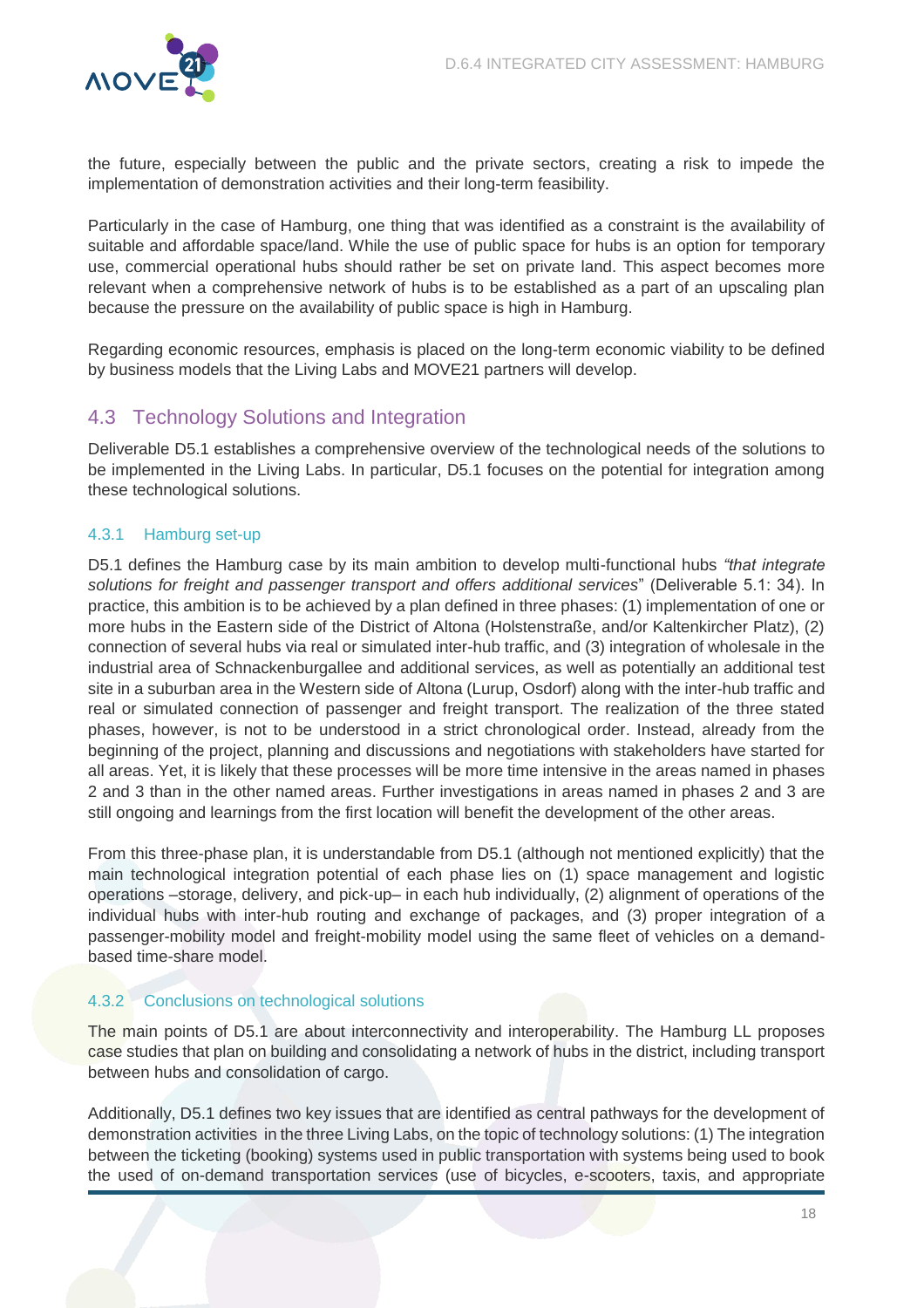

amenities in the Mobility Hubs) and (2) the establishment of a coherent infrastructure for urban distribution of freight, with special focus on the capabilities for cargo consolidation/reconstruction, including information systems to manage such operations. It is not clear, however, on the applicability of these pathways to the case of the Hamburg LL, as it does not envision further integration of public transport and private on-demand services as a part of MOVE21 (it is implemented on a functioning service available as the Switchh app). Consolidation and reconstruction of freight is planned to be included as one of the main use cases, the "intra-hub" traffic.

D5.1 also mentions a potential integration pathway relevant for the Hamburg LL in Phase 3. This applies to the utilization of passenger shuttle vehicles for the movement of cargo and identifies the requirement of an adaptation for the ticketing system, as well as "in-vehicle" (driver) solutions so that the status of movements and proof of delivery of goods can be recorded and reported electronically.

# <span id="page-19-0"></span>**5 Priority topics and Crossovers**

One of the main characteristics of the Hamburg LL development is a methodological and an actionfocus, which is focused on the definition of action plans and use-cases. This condition is given by the fact that all locations hosting demonstration activities are not fully settled (as of March 2022). In consequence, the Hamburg LL is planning actions of different nature, involving a different set of stakeholders each. These action types are referred to as "use-cases", and have a planned implementation that is described in Section 6: Action Plan. The "use-case" is designed as a deployment methodology to be further adapted to each specific test site, considering potential combination of different use-cases (i.e., mixed-use). These "use-cases" are designed with one topic focus and under a general umbrella of inter-connectedness.

# <span id="page-19-1"></span>5.1 Priority topics

In the context of "use-cases" described above, the priority topics are set as (1) those actions needed in order for the use-cases to succeed, (2) each of the use-cases themselves, and (3) the actions depending on the direct use-case implementation. Additionally, each priority topic has it emphasis on specific Work Packages.

| The settlement of a list of locations and the definitions of the demonstration<br>activities to implement in each of them, following a dynamic and iterative<br>approach. For those that are privately owned, property rental contracts are to<br>be signed. For those that are publicly owned, use agreements are to be<br>signed. Connection with WP4 is found in the governance agreements to settle<br>the property and usage contracts.                                                                                                                                  |
|-------------------------------------------------------------------------------------------------------------------------------------------------------------------------------------------------------------------------------------------------------------------------------------------------------------------------------------------------------------------------------------------------------------------------------------------------------------------------------------------------------------------------------------------------------------------------------|
|                                                                                                                                                                                                                                                                                                                                                                                                                                                                                                                                                                               |
| Small-scale mobility measures are to be implemented in some of the<br>locations that are candidates for hosting pilot demonstration activities. These<br>measures are addressed, for instance, to passenger micro-mobility, on-<br>demand solutions, or complementary to transportation measures, such as<br>bike workshops or service points. Connection with WP5 is found in the<br>integration of mobility services in multi-use infrastructure that also offers<br>freight transportation services, and with WP10 to ensure the use of the<br>solutions by the end users. |
| Neighborhood-scale logistic operations of storage, delivery, and pick-up are<br>considered to be implemented in the locations. Connection with WP5 is found<br>in the integration of logistic services at the levels of (1) multiple operators, (2)                                                                                                                                                                                                                                                                                                                           |
|                                                                                                                                                                                                                                                                                                                                                                                                                                                                                                                                                                               |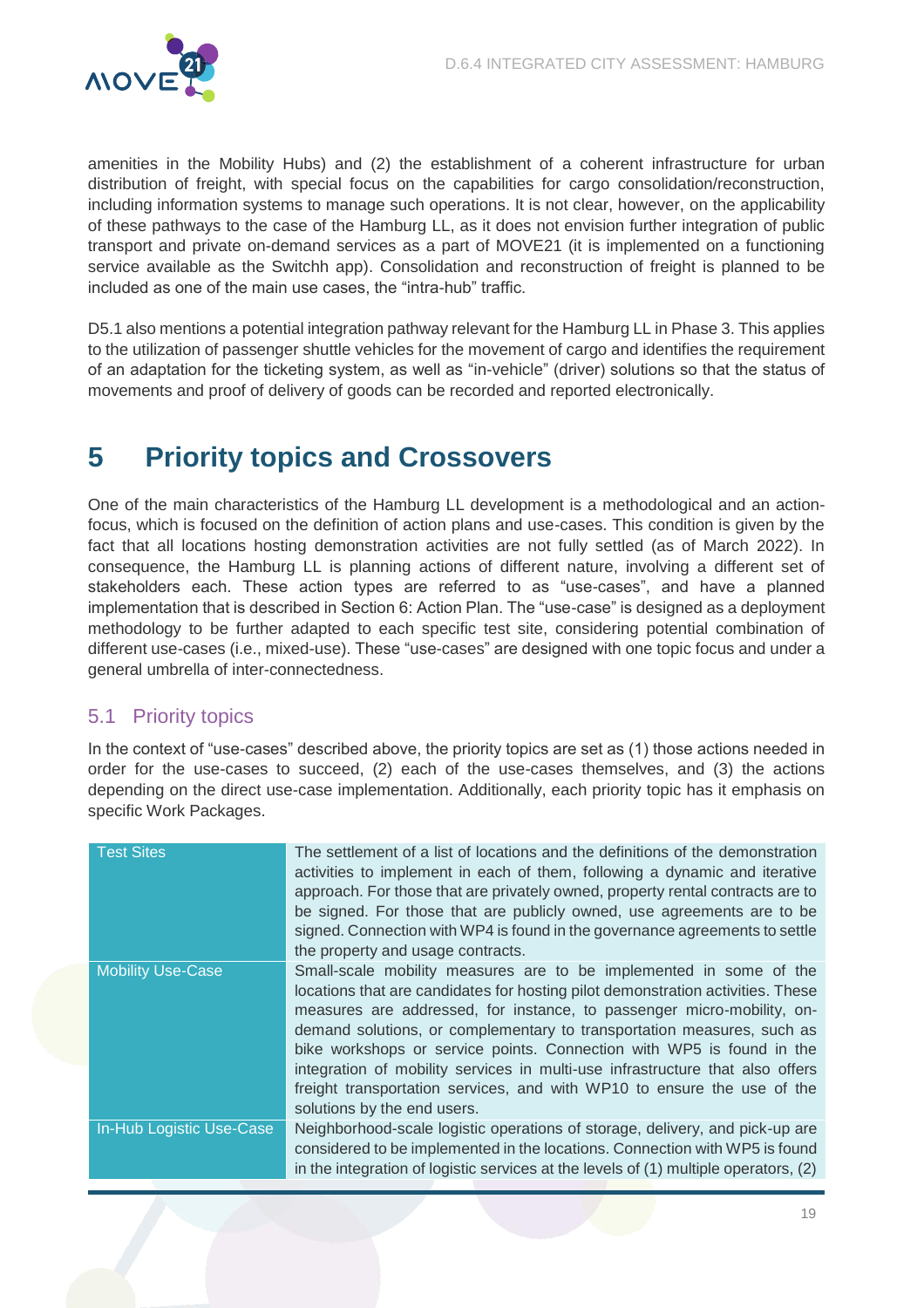

|                            | multiple hubs in a network, (3) multiple logistic uses in a hub, and (4) multiple<br>use-cases in each hub.                                                                                                                                                                                                                                                                                                                                                                                                                                                                                                         |
|----------------------------|---------------------------------------------------------------------------------------------------------------------------------------------------------------------------------------------------------------------------------------------------------------------------------------------------------------------------------------------------------------------------------------------------------------------------------------------------------------------------------------------------------------------------------------------------------------------------------------------------------------------|
| <b>Combined Transport</b>  | Combined transport of goods and people. This can take place at the same<br>time or at different times, with the same vehicle, in the same vehicle or in a<br>trailer, carried by that vehicle. The use of on-demand shuttles, is one option,<br>but also taxis or other services are being considered. Connection with WP5<br>is found in the integration of passenger and freight mobility using a single<br>infrastructure, with WP7 learning from the implementation in other cities, with<br>WP4 in the regulatory framework that needs to be created, and WP10 to<br>maximize stakeholder and end-user buy-in. |
| Inter-Hub Logistic Traffic | Logistic traffic between the hubs considering consolidation of cargo<br>(Deliverable 5.1 Annex B). To reduce the traffic of the individual carriers, the<br>incoming cargo is unloaded by the carriers at one hub, and then collected by<br>an "inter-hub"-carrier who distributes it to other hubs. Possibilities of using<br>additional hubs beyond the ones implemented under the MOVE21 framework<br>are being considered. The main connection is found with WP5 in the<br>establishment and consolidation of a network of multiple hubs, and WP4 in<br>the regulatory framework to manage several operators.   |
| <b>Social Use-Case</b>     | Specific uses involving social and cultural actions are planned to be<br>implemented in hubs with available space for actions of this type. These<br>uses aim at adding social value enhancing the social buy-in connected to<br>the feeling of ownership. The main connection is found with WP3 to<br>maximize positive social impact, WP10 for the engagement of citizens, and<br>WP2 to the correct treatment of people and their data.                                                                                                                                                                          |

Table 3. Definition of key priority topics in the Hamburg Living Lab.

<span id="page-20-3"></span>Additionally to the connections to the work packages mentioned above, all of the use-cases need to be aligned with WP7 to lean from other cities and to replicate successful in other cases, WP8 to monitor the process and results, WP9 to establish and consolidate sustainable business cases.

# <span id="page-20-0"></span>5.2 Cross-overs

# <span id="page-20-1"></span>5.2.1 To the different priority topics

The detection of a potential technological integration pathway at the end of D5.1 describes the need to establish solutions for the in-vehicle systems when sharing vehicles for cargo and passengers, as one particular action planned by the Hamburg LL. The Hamburg case is planning to test inter-hub logistic operations using passenger vehicles outside peak-hours. In order to plan for a definition of a use case that connects hub locations, hub locations need to be secured. Similarly, the proper definition of in-hub logistic operations is subject to the spatial conditions of the site (e.g., parking spaces, sizes of rooms, personnel and public access, etc.) as well as the feasibility of operators operating in each area. The areas also determine the mobility needs of the people living and visiting them, which defines the mobility solutions that might need to be in place. Due to the high diversity of socio-economic and spatial urban types in the District of Altona different social needs may arise at different locations i.e., determined by the type of urban fabric. In sum, the interlinkages across priority topics are connected to the selections and establishment of sites and property contracts.

# <span id="page-20-2"></span>5.2.2 To the different work packages

The Social Use-Case is strongly connected to WP3 and establishes an action framework on several levels of citizen participation. The role of citizens in the project is developed in WP3 and WP10, and the open civil society is planned as an active partner of the Social Use-Case. More specifically, D10.3 will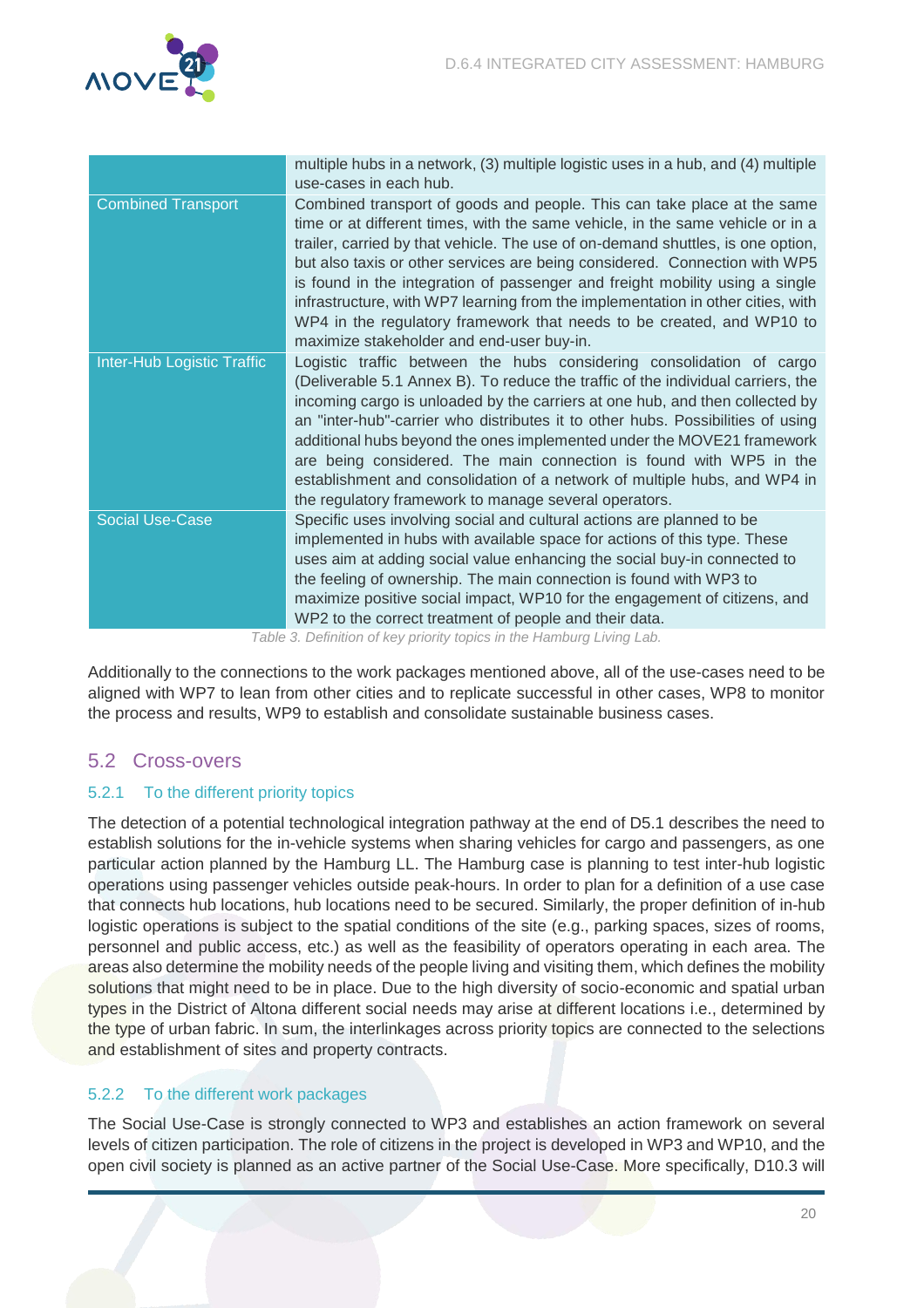

not only focus on local communication but also local end user and stakeholder involvement and buy-in, citizens being one category of end user/stakeholder. Tools and surveys developed in WP3 therefore need to be mentioned in D10.3 and vice versa.

WP4 envisioned a preliminary stakeholder mapping that is relevant to all of the use cases. For example, the stakeholders detected in the field of logistics are relevant to both the In-Hub and the Inter-Hub Logistic Use-Cases. It is also the case for the stakeholders identified in the other fields as well as the other uses. At the moment, a connection has been established with the Logistic Initiative of Hamburg in this regard. WP4 also includes a policy description that is relevant to keep an overview of the ways of sub-contracting an operator for inter-hub traffic and combined transport.

WP5 and the technological integration needs are directly related to the In-hub and Inter-hub logistic use-cases.

# <span id="page-21-0"></span>**6 Innovation Agenda**

In order to implement the mixed-use operation in the test sites, the envisioned priority topics are treated as separate use case plans that converge on a common action plan and a common time schedule. An inter-dependence of tasks from each use case plan within the common action plan framework is detected (Figure 2) and reflects the priorities detected in the section above. The figure represents the interdependencies between these use cases. Each location has different specific steps and timing.

Special emphasis is to be put on the Property Contract, as the establishment of fixed and final locations for the demonstration activities determines the operators and actions of the Social Use-Case. The spatial adaptations of the properties determine the operational capabilities and the time restrictions of the Logistics Use-Case. The spatial resources and the location of the properties are connected to specific mobility needs, which result in the design of an individualized context-based Mobility Use-Case. Finally, the establishment of a list of locations in which hubs are to be implemented establishes the specific routes of Inter-Hub Traffic operations and therefore determines the feasibility of specific operational plans i.e., the shared use of shuttle vehicles.

The Innovation Agenda establishes procedures to develop these Priority Topics, with awareness of these interconnections.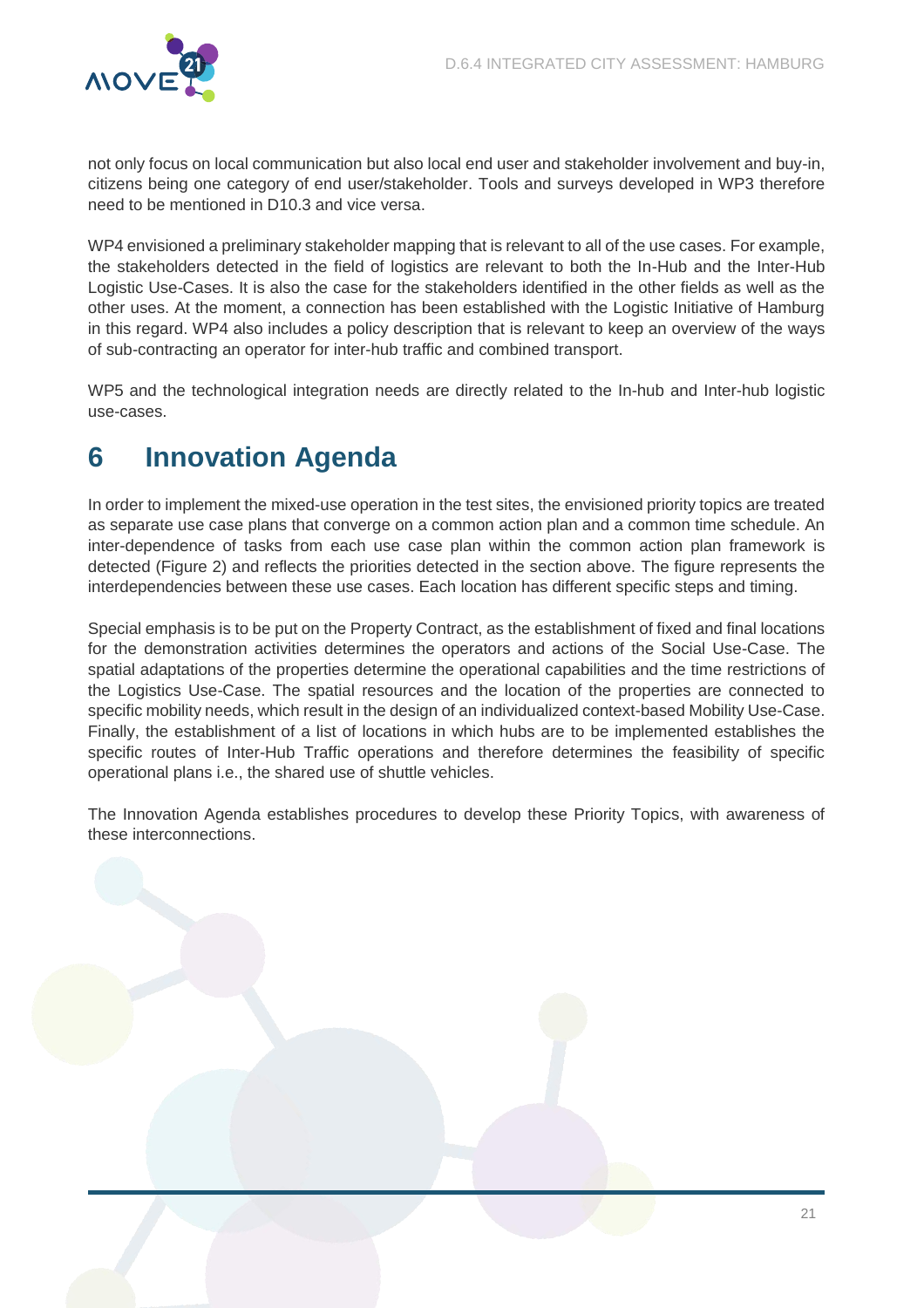



Figure 2. Scheme of the common action plan and interdependence of use-cases

# <span id="page-22-1"></span><span id="page-22-0"></span>6.1 Action plan

The Hamburg LL envisions implementation planning at several levels that are designed by following a scientific approach. A common methodological framework is established horizontally for all of the priority topics. A topical division in the different priority topics allows the parallel development, which is subject to the interdependencies described in the section above.

| <b>Pilot Sites</b> | Mobility Use-case | In-Hub Use-case | Inter-Hub Use-case | <b>Combined Transport</b> | Social Use-case |
|--------------------|-------------------|-----------------|--------------------|---------------------------|-----------------|
| Done               | Done              | Done            | Done               | Done                      | Done            |
| Done               | In progress       | Done            | Done               | Done                      | Done            |

#### Opportunity funnel

In this phase, the Task Force explores and selects concrete (local and regional) actors that are already active in the city, and potential partners with whom to implement "solution modules".

#### Area search

Initial conditions

Initial conditions

The Task Force lists the areas that have already been identified in the past, and can be utilized in partial solutions or offer available space for implementing "solution modules".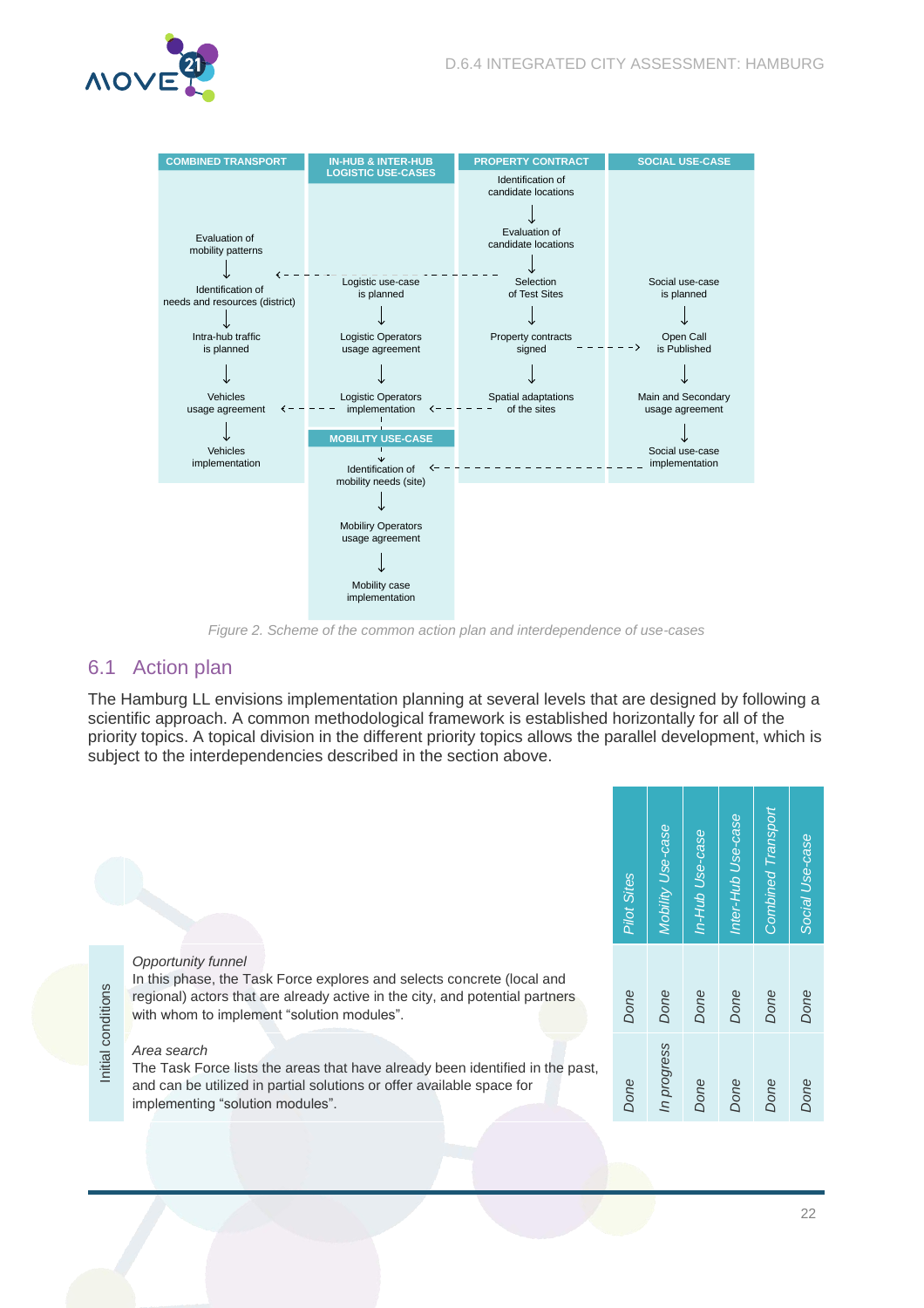

| Hypothesis                                                 | <b>Hypothesis formation</b><br>In this process, matchmaking of "solution modules" and areas is performed<br>to decide in which areas which solution should/could be implemented in the<br>context of MOVE21. In this phase, a hypothesis is built where special<br>attention is put to the concept of intersectionality (e.g. logistics and mobility):<br>Which solutions can be implemented, work well, and bring results.<br>Verification<br>Dialogues with partners on their experiences and readiness for<br>implementation, including data-driven analyses. In this phase, the details of<br>the implementation planning are defined and agreed upon with the third-<br>party actors. |             |             | Done        | In progress | In progress | Done        |
|------------------------------------------------------------|--------------------------------------------------------------------------------------------------------------------------------------------------------------------------------------------------------------------------------------------------------------------------------------------------------------------------------------------------------------------------------------------------------------------------------------------------------------------------------------------------------------------------------------------------------------------------------------------------------------------------------------------------------------------------------------------|-------------|-------------|-------------|-------------|-------------|-------------|
| Methodology                                                |                                                                                                                                                                                                                                                                                                                                                                                                                                                                                                                                                                                                                                                                                            |             | In progress | In progress | In progress | In progress | In progress |
|                                                            | Implementation planning<br>Formalization of deployment details involving third parties via the signature<br>of contracts, assignments, and usage agreements.                                                                                                                                                                                                                                                                                                                                                                                                                                                                                                                               | In progress |             | In progress |             |             |             |
| Experiment                                                 | Realization<br>Implementation of the "solution modules" in the locations.                                                                                                                                                                                                                                                                                                                                                                                                                                                                                                                                                                                                                  |             |             |             |             |             |             |
| Results                                                    | First experiences and follow-up of the implementation<br>(4-6 weeks after start)                                                                                                                                                                                                                                                                                                                                                                                                                                                                                                                                                                                                           |             |             |             |             |             |             |
| Discussion                                                 | Hypothesis testing and knowledge transfer<br>(Hamburg, MOVE21 consortium)                                                                                                                                                                                                                                                                                                                                                                                                                                                                                                                                                                                                                  |             |             |             |             |             |             |
| Conclusion                                                 | Stabilization and replication plan<br>filling the possibility funnel again and again                                                                                                                                                                                                                                                                                                                                                                                                                                                                                                                                                                                                       |             |             |             |             |             |             |
| Table 4. Description of the action plan in the LL Hamburg. |                                                                                                                                                                                                                                                                                                                                                                                                                                                                                                                                                                                                                                                                                            |             |             |             |             |             |             |

# <span id="page-23-1"></span><span id="page-23-0"></span>6.1.1 Test Sites

The Hamburg LL envisions phase-based planning of the property set-up and implementation of measures. They consider several candidate locations, whose settings and contextual factors have been analyzed in Deliverables D3.1, D4.1, and D5.1. The phase-based plan results, again, in the possibility of parallel development for each of the test sites and allows the inclusion of iterative processes, while keeping some common aspects for horizontal negotiation. For example, each property contract can be negotiated and signed independently, while the Inter-Hub logistic transportation needs to be planned across several hub locations. The phase-based planning envisions four phases (Figure 1):

**Phase 1**: Establishment of hubs on the eastern side of the Altona district.

- o Phase 1A: Establishment of the first hub in Holsternstrasse for mobility, in-hub logistics, and social use cases.
- o Phase 1B: Enhancement of the depo at Harkortstrasse and establishment of a second hub at Kaltenkircher Platz.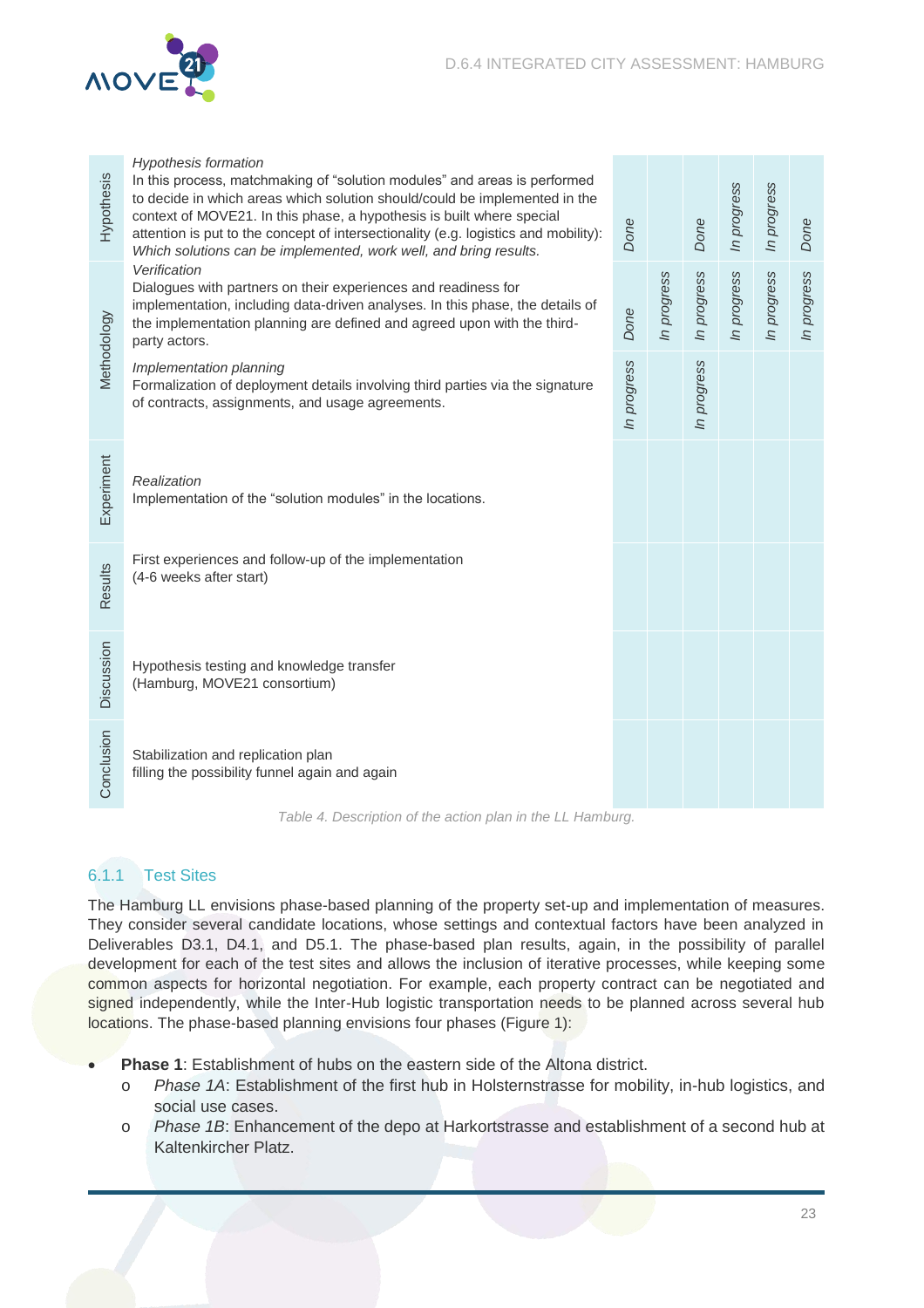

- o Phase 1C: Reorganize the area of Altona Train Station for enhancing mobility and in-hub logistic services.
- **Phase 2**: Start operations of Inter-hub traffic between the three hubs mentioned in 1a, 1b, and 1c, with the start / end-station in 1b (Kaltenkircher Platz).
- **Phase 3**: Extension of the inter-hub traffic operations to the area of Schackenburgallee (site to be defined).
- **Phase 4**: Extension of the inter-hub model to external locations in the west of Altona, with additional functions for mobility, in-hub, and social use-cases to be defined.

# Holstenstraße (Phase 1A)

The first and main test site is located in a building in Holstenstraße 20. The building has several rooms that are planned to be designated for several use-cases. At the moment, at least one of the rooms will host a social use-case, while the other rooms will host mobility and logistic uses. At the moment (March 2022) a contract with SAGA is being negotiated. Due to the planned demolition of the building, the maximum duration of the contract is 2 years, meaning that the deployment will end while the MOVE21 project is still running.

In the contract with SAGA, the rental costs are agreed upon, and other essential points are in discussion. The building adaptation, rental period, and possibilities for subletting have been fully understood and accepted by all parts. Dependent on the contract signature, the hub in Holstenstraße is planning to implement the following use cases:

| <b>Mobility Use-Case</b>                                                                                                                                       | <b>In-hub Logistic Use-</b><br><b>Case</b>                                                                    | Inter-hub Logistic Use-<br>Case                                                                                      | <b>Social Use-Case</b>                                                                                                            |
|----------------------------------------------------------------------------------------------------------------------------------------------------------------|---------------------------------------------------------------------------------------------------------------|----------------------------------------------------------------------------------------------------------------------|-----------------------------------------------------------------------------------------------------------------------------------|
| A tailored mobility use-<br>will be planned.<br>case<br>SAGA conducted a survey<br>on mobility patterns and<br>needs, which will be used<br>as the main input. | Micro depot (storage and<br>consolidation) for parcel<br>services<br>Open package station is<br>in discussion | Include the hub as a stop in<br>the first inter-hub traffic<br>phase (triangulation) and in<br>the subsequent routes | One<br>social<br>main<br>use<br>established by social proxy<br>Secondary social uses from<br>public<br>bottom-up<br>participation |
|                                                                                                                                                                |                                                                                                               |                                                                                                                      | Increase the quality of stay<br>seating<br>and<br>with<br>green<br>spaces.                                                        |

Table 5. Actions planned in Holstenstraße

# <span id="page-24-0"></span>Harkorstraße (Phase 1B)

The project envisions the enhancement of a hub in Harkortstraße. The BWI has received national funding from the BWVI to build up and establish a micro-hub for logistic use. The implementation is expected for Fall 2022 and has a running time of four years. The Hamburg LL aims at extending the services of the hub to include additional mobility, inter-hub logistic, and social solutions.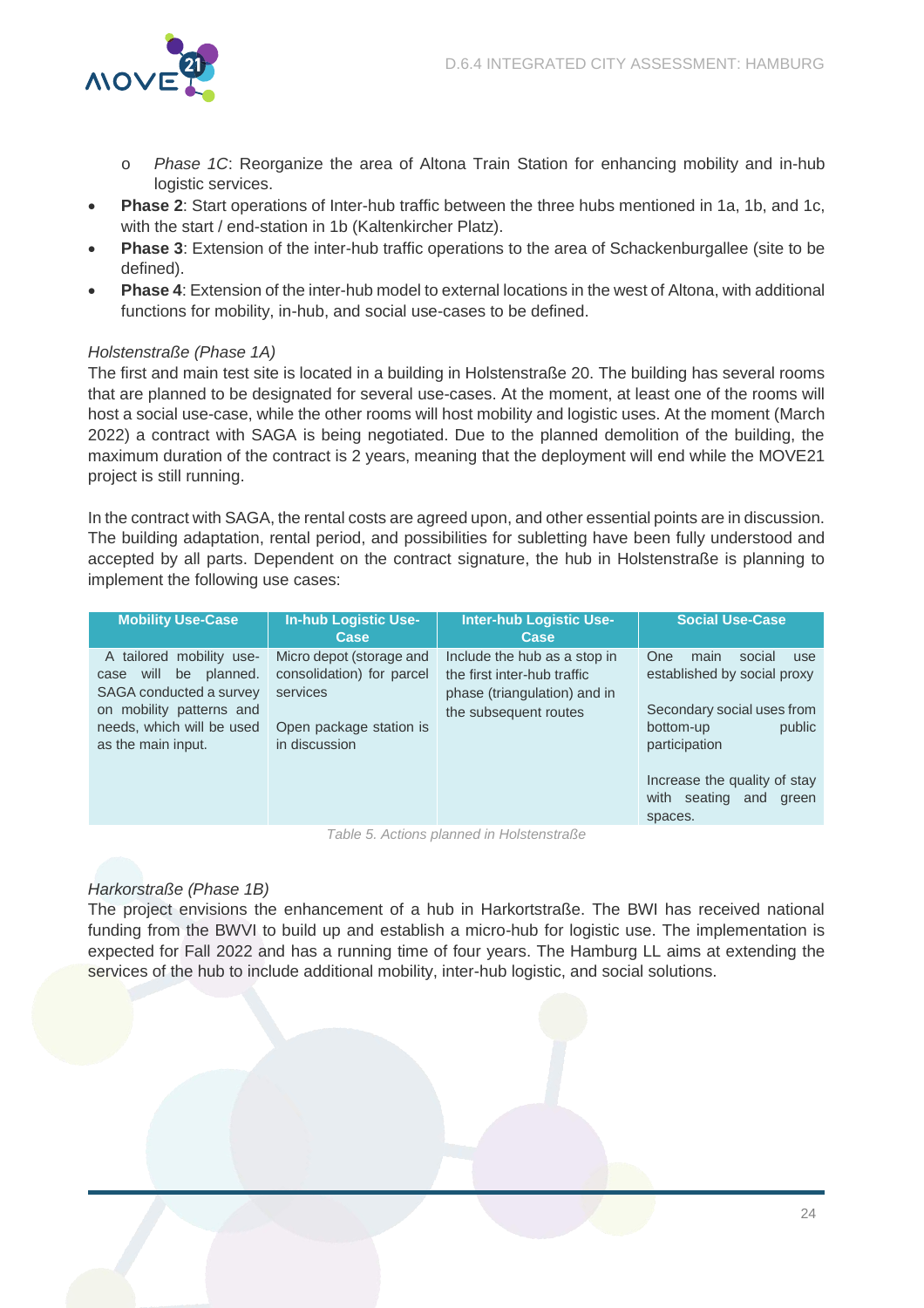| <b>Mobility Use-Case</b><br>(MOVE21)                                                                  | <b>In-hub Logistic Use-</b><br><b>Case (part of BMVI)</b>                                                 | <b>Inter-hub Logistic Use-</b><br>Case (MOVE21)                                                                      | <b>Social Use-Case</b><br>(MOVE21)                                                                                 |
|-------------------------------------------------------------------------------------------------------|-----------------------------------------------------------------------------------------------------------|----------------------------------------------------------------------------------------------------------------------|--------------------------------------------------------------------------------------------------------------------|
| mobility<br><b>Passenger</b><br><b>in</b><br>discussion<br><b>Bike</b><br>cargo-bike<br>and<br>rental | <b>Parcel Service</b><br><b>Other Courier Services</b><br><b>Parcel station</b><br>including pickup to be | Include the hub as a stop in<br>the first inter-hub traffic<br>phase (triangulation) and in<br>the subsequent routes | Possibility to use the hall<br>for social and cultural<br>events, potentially<br>connected to the<br>Quartierspark |
| exchange<br><b>Battery</b><br>stations                                                                | discussed                                                                                                 |                                                                                                                      | Increase the quality of<br>space by adding seating<br>and greenery                                                 |
|                                                                                                       |                                                                                                           | Table 6. Actions planned in Harkorstraße                                                                             |                                                                                                                    |

#### <span id="page-25-0"></span>Kaltenkircher Platz (Phases 1B and 2)

A hub is planned at the corner intersection between Plöner Str and Kaltenkircher Platz. The main importance of this hub is the connection between the commercial and industrial areas of Schnackenburgallee and Diebsteich. This applies to the transport of goods within the foreseen interhub traffic as a supplement to the hub network. At the same time, the Kaltenkircher Platz serves as a node for passenger transport between residential areas, especially in the south and east of Klatenkircherplatz, and the named commercial and industrial areas in the north and west.

| <b>Mobility Use-Case</b>                                                                            | <b>In-hub Logistic Use-</b><br>Case                | <b>Inter-hub Logistic Use-Case</b>                                                                                   | <b>Social Use-Case</b>                                                                                |  |
|-----------------------------------------------------------------------------------------------------|----------------------------------------------------|----------------------------------------------------------------------------------------------------------------------|-------------------------------------------------------------------------------------------------------|--|
| Car sharing station (based<br>on Switchh)<br>Battery exchange stations<br>Charging<br>points<br>for | Parcel station including<br>pickup to be discussed | Include the hub as a stop in<br>the first inter-hub traffic<br>phase (triangulation) and in<br>the subsequent routes | the<br>quality of<br>Increase<br>space by adding seating<br>and greenery<br>Consider climate aspects. |  |
| carsharing and vans, to be<br>discussed                                                             |                                                    |                                                                                                                      |                                                                                                       |  |
|                                                                                                     | Table 7 Actions planned in Kaltenkircher Platz     |                                                                                                                      |                                                                                                       |  |

Table 7. Actions planned in Kaltenkircher Platz

# <span id="page-25-1"></span>Altona Train Station (Phase 1C)

 $\overline{a}$ 

The Hamburg LL plans several actions at the central station of Altona, at Präsident-Krahn-Strasse. These actions are understood within the framework of the (1) spatial reorganization of further passenger mobility services at the station, (2) consolidation of the existing logistics hub in the basement of the station, (3) integration of the retail in Ottenser Hauptstraße and Große Bergstraße into the MOVE21 network<sup>2</sup> , (4) the creation of additional mobility offers for retail, service companies, customers, commuters, and residents, and (5) the integration of the train station in the analyses for the expansion of the use of ioki shuttles. In the particular case of the Altona Train Station, no specific social use-case is defined yet. The remaining use-cases are planned with a vision in three different time horizons: short, medium, and long terms.

<sup>&</sup>lt;sup>2</sup> In a boarder sense, as users of the logistic services, beneficiaries of sustainable people mobility, and multipliers for the overall idea of connecting mobility of people and goods in urban areas e.g. cargo bikes that can be used by customers, be at the shops for deliveries, or parcel pick-up points in shopping areas.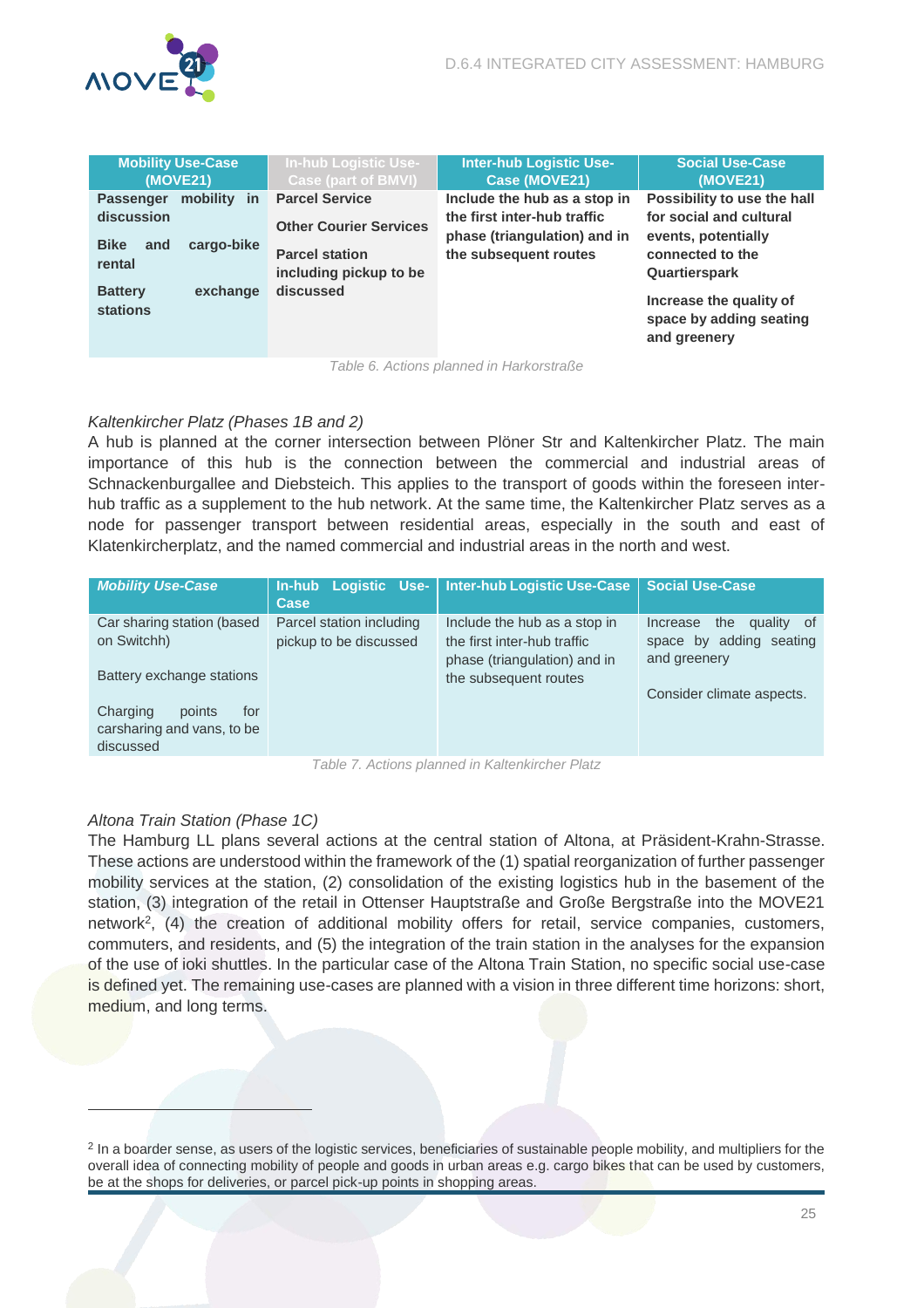

|                        | <b>Mobility use-case</b>                                                                                | In and Inter Logistic use-<br>case                                                                    | e-charging solutions                                                                             |
|------------------------|---------------------------------------------------------------------------------------------------------|-------------------------------------------------------------------------------------------------------|--------------------------------------------------------------------------------------------------|
| <b>Short-term</b>      | <b>Analysis</b><br>for<br>the<br>reorganization of<br>mobility<br><b>offers</b>                         | <b>Installation Hamburg Box</b><br>2.0<br><b>Resumption of freight</b>                                | Use of the freeloading lane for<br>charging points or flexible<br>service points for cargo bikes |
|                        | <b>Installation</b><br>additional<br>οf<br><b>bikes</b><br>rental<br>cargo<br>(StadtRAD or e.g., Klara) | handling in the station<br>basement                                                                   | Installation of charging locker<br>for commercial/private cargo<br>bikes/pedelecs                |
|                        | Altona Station as a node in<br>ioki analysis                                                            |                                                                                                       |                                                                                                  |
| <b>Medium-</b><br>term | Development of<br><b>FABIRA</b><br>(bicycle library)                                                    | Include the hub as a stop in<br>the first inter-hub traffic                                           | Reservable e-charging spaces                                                                     |
| <b>Long-term</b>       | reorganization<br><b>Spatial</b><br>of<br>mobility services<br>Depending on the result of               | <b>Establishment of a cargo</b><br>bike delivery service for<br>local retailers                       |                                                                                                  |
|                        | the ioki analysis, expansion<br>of the joki business area to<br>operate in Altona Station               | Integration of the station<br>into combined passenger<br>and freight transport<br>(possibly via ioki) |                                                                                                  |

Table 8. Actions planned in Altona Train Station

#### <span id="page-26-0"></span>Schackenburgallee (Phase 3)

The industrial area of Schackenburgallee has strong potential to host a node in a cargo distribution network, as the inter-hub traffic scheme is envisioned. The area is well connected with major arteries, and it already hosts logistic functions for private industrial actors. Therefore, a cargo consolidation center is planned as part of MOVE21 in the third Phase. However, no specific use case or location is in place yet, as a development program of the area (the Reallabor "Standortbezogenes Mobilitätsmanagement" an der Schnackenburgallee) that is aiming at the implementation of site-based mobility management has started in early 2022. First analyses will be started mid-2022. As this program is developed by the district of Altona, results from the analyses can be used already at the early stages of MOVE21, and vice versa, the concepts developed in MOVE21 in Hamburg will be directly brought into the processes and dialogues with the local companies and other relevant stakeholders. In addition to the logistic aspects, also the mobility of people will be considered in MOVE21 and the mentioned development program. The goal is to develop mobility services together with the local companies that allow the employees to move sustainably through the commercial and industrial areas. This includes among others the improvement of public transport services and increasing the attractiveness of active forms of mobility.

#### Osdorfer Born / Lurup (Phase 4)

The location of hubs in suburban areas in the context of MOVE21 takes place in the western district with a very defined residential fabric and lower diversity of amenities and services. In these locations, a hub could function as a necessary service within a walkable distance for neighbors, and possibilities of the combination of use-cases can be explored in cooperation with RISE (Framework Program Integrated Urban District Development). Additionally, western districts (Iserbrook, Sülldorf, and Rissen) are also being considered for the fourth phase. However, no specific use case or location is in place yet.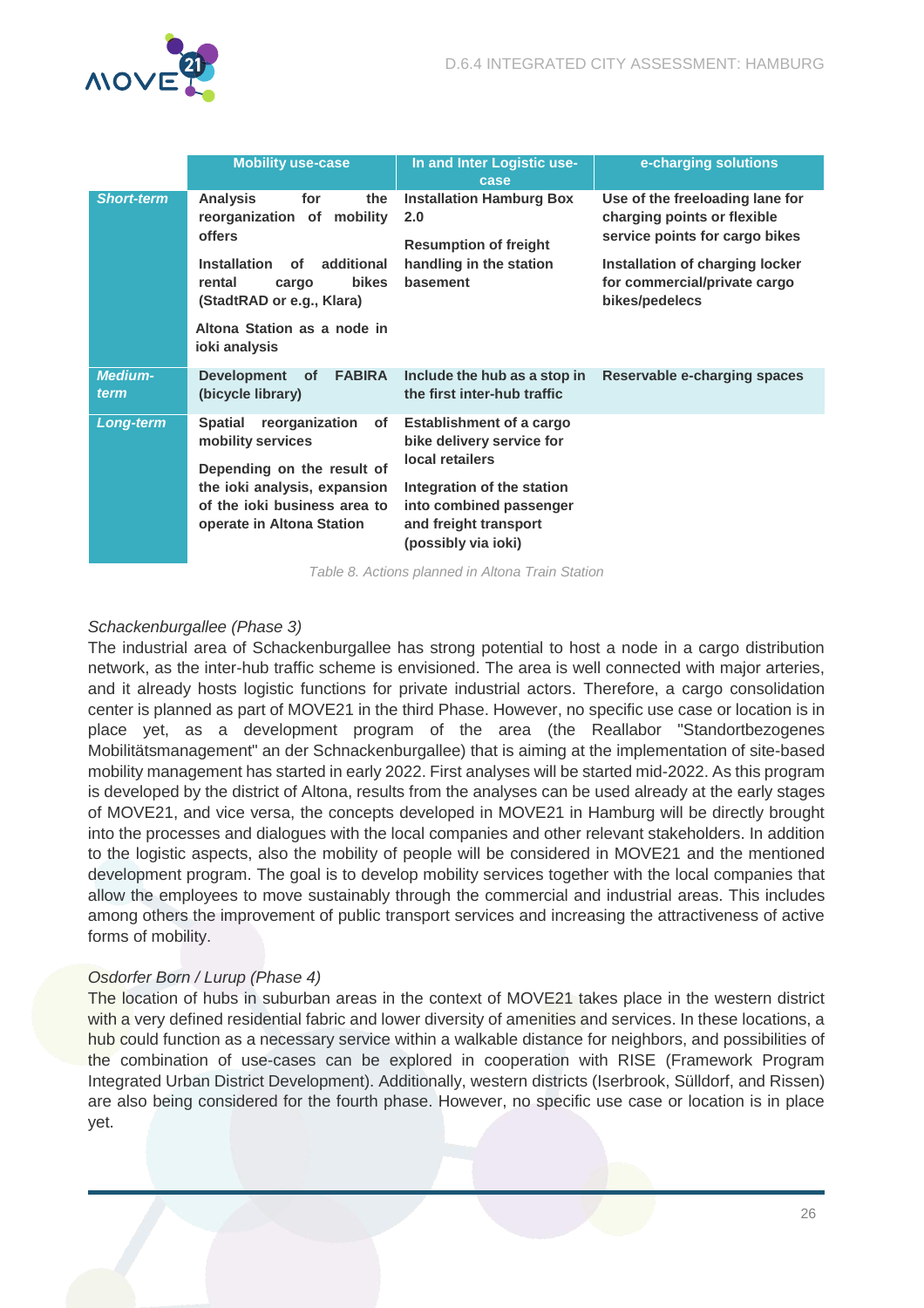

# <span id="page-27-0"></span>6.1.2 Mobility Use-Case

The mobility use case of the hubs planned by the Hamburg LL is designed as "urban acupuncture actions" (small actions with low intervention impact and high outcome) on the mobility conditions of the areas around the test sites. At the moment, the following passenger mobility possibilities are being considered, conditioned by the availability of properties:

- HVV switchh: To include station-based and free floating car-sharing and as link to the multi-modal platform
- StadtRAD: As station-based bike sharing operator (incl. cargo-pedelecs)
- Private cargo bike sharing services that can be considered when private property is available.
- Improvements with regards to public transport should be considered, such as enhancing the attractiveness of the surrounding of stops that are close to some hubs by offering urban furniture, additional information etc.
- On-demand shuttle services. It could be possible to have not only virtual, but fixed stops for MOIA or ioki at the MOVE21 hubs
- Exchange battery stations. In this regard, micro-mobility operators TIER and Felyx are being considered.

The inclusion of services to private micro-mobility operators will be explored as a financing option to define the business cases, in which both charging stations and battery exchange stations are managed of third-party operators e.g., Apcoa, and available for rent to retailers and private users.

# <span id="page-27-1"></span>6.1.3 In-Hub Logistic Use-Case

A plan for logistic operations and maintenance operations for logistic vehicles is envisioned. At the moment, several conversations are in place with logistic operators, establishing a series of services that the hubs aim at including in the first phase of the project.

#### Holstenstraße:

- Micro-Depot (consolidation and storage)
- E-Sprinter Charging station
- **Parking**
- **Maintenance**
- Open packet station (for pickup)

#### Kaltenkircher Platz:

- Parking & Charging for E-Sprinter
- **Parking**
- **Maintenance**
- Battery exchange center for eCargobikes

#### Altona Train Station:

- **Parking**
- **Charging station**
- Maintenance: Battery exchange center for eCargobikes

# <span id="page-27-2"></span>6.1.4 Inter-Hub Logistic Traffic

The logistics traffic between the hubs is being planned with freight consolidation in mind. To decrease individual carrier traffic, arriving goods is unloaded at one hub, then collected by a "inter-hub" carrier,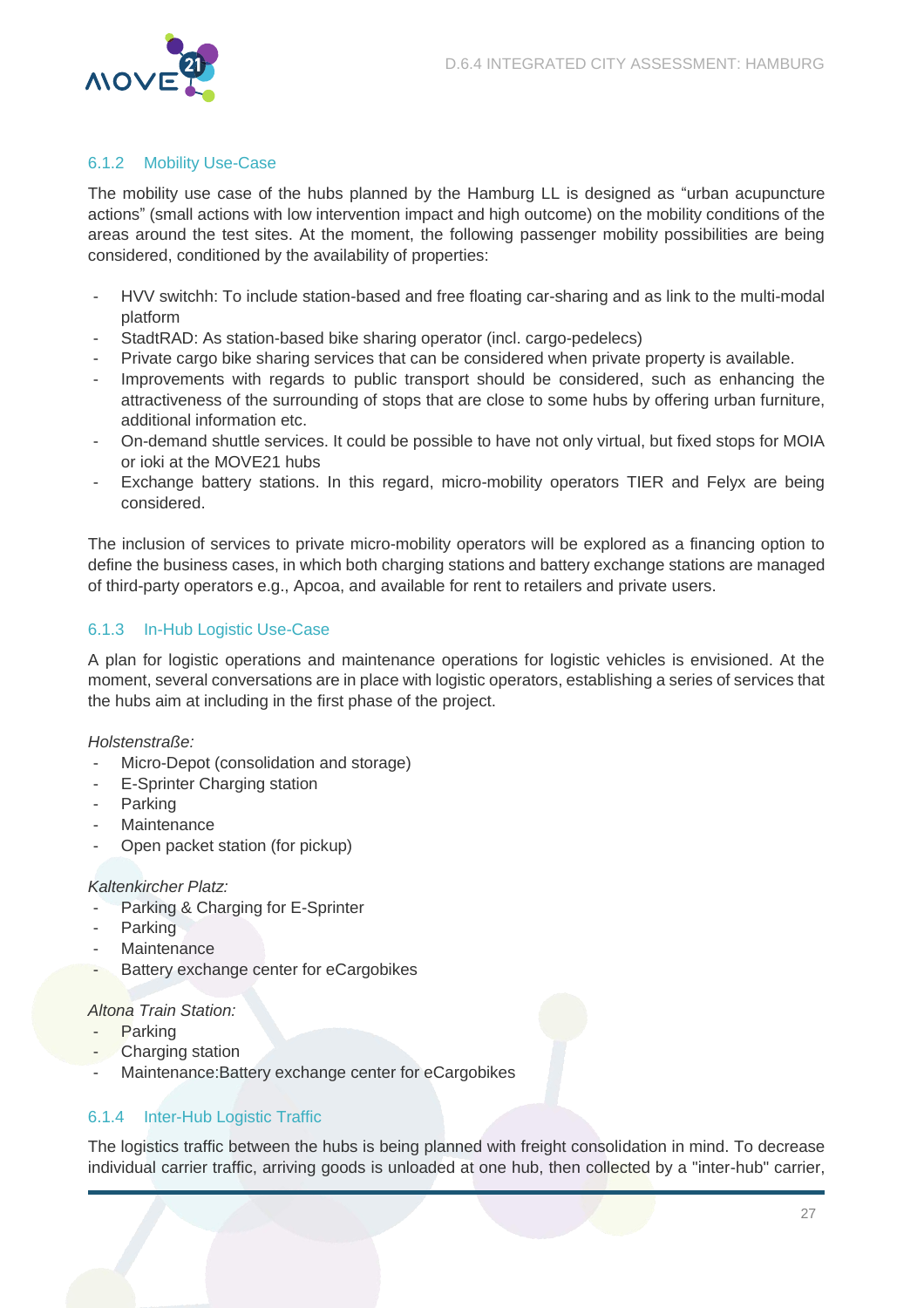

who distributes it to other hubs. Additional hubs, in addition to those constructed under the MOVE21 architecture, are being studied.

# <span id="page-28-0"></span>6.1.5 Combined Traffic

A use-case of combined transport is being planned using vehicles to transport people and freight, either simultaneously or with a time-share scheme. Utilizing passenger vehicles during off-peak hours is being considered. An in-depth analysis of passenger mobility demand and logistic volume prediction is being performed in order to detect the areas where the usage of vehicles for mobility could be reduced. The use of those vehicles could be transferred to a different area to perform an exchange of deliveries between hubs that are in place. As of today (March 2022), the analysis is undergoing.

Preliminary results of the analysis performed by SmartCity DB for the district of Altona show certain gaps in accessibility to public transport, with lower accessibility to public transport stops and stations in the western parts of Altona. To compensate for this accessibility deficit, an "on-demand" shuttle solution could be viable. To keep a consistent service that acts on-demand, the demand peak hours are also analyzed. Windows of off-demand hours are being established and recommended as suitable time slots for logistic use.

In the Grant Agreement of MOVE21, the company VHH with IT-services of Ioki was mentioned as the envisioned service provider. However, the continuation of the current services in the areas of Lurup and Osdorf beyond 2023 has not been confirmed yet. Thus, an expansion to further areas, that could be required for the use-case in MOVE21, is in doubt. Discussions with VHH/Ioki and other mobility providers are planned, including an assessment of the operation areas based on the aforementioned analysis by SmartCity DB, which is planned to conclude in May 2022.

- The consideration of Iserbrook, Sülldorf, and Rissen for passenger mobility.
- The Schnackenburgallee area should also be considered the connections here may not only be the Diebsteich S-Bahn, but also the Bahrenfeld S-Bahn (or new Ottensen station) as shuttle start/endpoints to be considered (background: parallel funding projects)
- A comparison and parameter-check with the existing Lurup and Osdorf operating areas with the relevant key data would be desirable in order to learn from the current Ioki operations in terms of capacities and usage periods.

# <span id="page-28-1"></span>6.1.6 Social Use-Case

The project MOVE21 intends to provide incentives for public-public and public-private cooperation and for the involvement of civil society. The project deploys innovation actions in the Living Labs by the implementation of a Quadruple Helix Innovation Model. In this, the involvement of citizens and civil society organizations is specifically pursued by inviting local citizen associations, collectives, and people who live in the area (and thus are experts with local knowledge). The involvement of citizens and civil society within the Innovation and Co-Creation Partnership (ICCP) is intended to create short-term social, economic, and wellbeing impacts, as well as to support the uptake of smart urban mobility solutions. As mentioned several times in the Grant Agreement, MOVE21 will apply strong citizen engagement in its co-creation and co-design processes. The involvement of citizens and society in MOVE21 is considered in a direct and indirect form. Direct involvement implies active participation and/or an active role in the deployment of solutions in the place. It also promotes the inclusion of citizens (as proxies) within the project organizational framework as part of the ICCPs. Indirect involvement would encompass the consideration of information generated by citizens, without an explicit connection between citizens and the Task Forces. In this context, several involvement levels are defined. The direct and active involvement of both citizens and representatives of civil society including representatives of vulnerable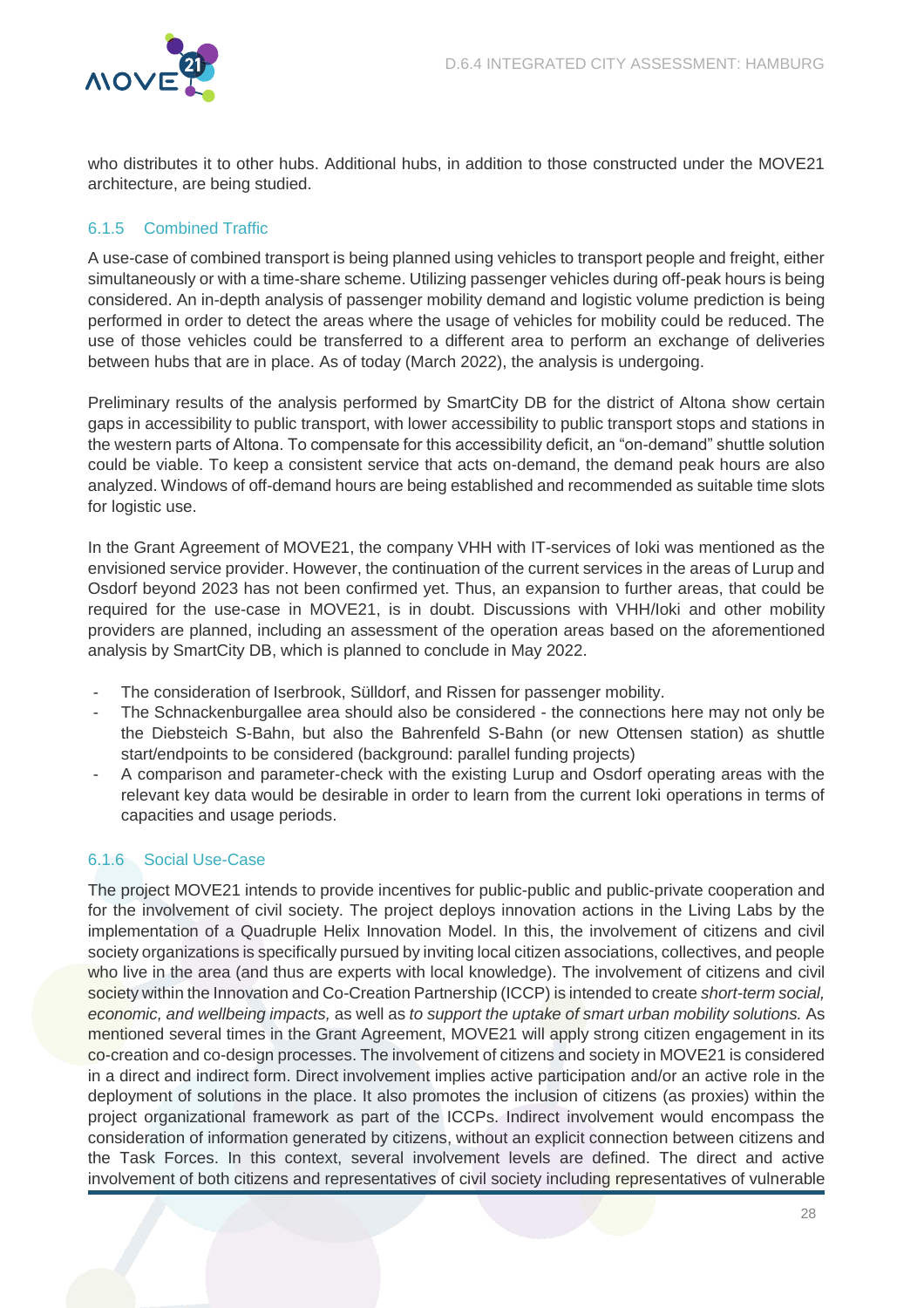

groups recognized by the EC (referred to as proxies) is planned at levels 2 and 3. Indirect involvement of citizens and proxies as surveys and/or data monitoring is planned at levels 1 and 4.

# Level 1: Surveying and status quo mapping

In order to define the status quo of the locations where the living labs are implemented, the involvement of social data is envisioned to tailor use-case solutions to each specific social context. This status quo definition is represented by the context analysis that involves social and spatial indicators together, and it is currently published as D3.1. In addition, part of the status quo analysis is included in the ex-ante measurements included in the Impact Analysis Framework, referring to the values measured before implementing the solutions.

#### Level 2: Active voice selecting a use-case

The project envisions the involvement of people framed as *active citizen engagement* during the definition of policies and solutions through inclusive co-creation models. Involving open citizenship through a dynamic and open innovation process helps better define needs, barriers, and challenges bringing citizens, policymakers, and experts together. Participation in the use-case selection is relevant when creating a sense of ownership of solutions that ultimately allows for wide acceptance and uptake of said solutions.

### Level 3: Implementation of the use-case

The ICCP framework involves the design and implementation of self-sustainable business solutions including the involvement of civil society. In addition, the project objectives include the involvement of Quadruple Helix actors in the deployment, replication, and upscaling of solutions. In particular MOVE21 plans to perform specific activities geared toward citizens to take up MOVE21 solutions.

#### Level 4: Impact monitoring

The Impact Analysis Framework (D8.1) involves a set of indicators that are related to civil society. These indicators combine a series of direct monitoring of impact, such as pedestrian flow increase, as well as perceptual factors such as perceived level of security. The monitoring of these impacts is performed before, during, and after the MOVE21 solutions are deployed.

In the case of the Hamburg LL, a specific use-case dedicated to social aspects is defined as one of the main uses of the hub located in Holstenstraße 20. The project aims at implementing a social or cultural use to be hosted in parts of the building, of ca. 60 sqm, with access to kitchen and bathroom facilities in the building. This social use-case is planned to be combined with two additional use-cases in the same building: mobility of goods and mobility of people. The social use-case in Hamburg is framed under the direct and active participation levels (2 and 3) including use-case selection and implementation. This is addressed with the concept of a mixed social-use scheme that envisions a combination of multiple uses and operators in the room dedicated to the social use-case.

The scheme of multiple social use-cases envisions one "main" use-case and operator, and additional "secondary" use-cases, potentially offered by additional operators.

A property rental contract is to be signed between the property owner and the District of Altona, which establishes the conditions to use the building for MOVE21. Smart City DB will be the main operator of the hub with reference to its main uses in logistics and mobility. The District of Altona and Smart City DB will conclude a separate agreement to arrange the conditions and obligations that have to be considered for the operation of the hub. Subsequently, additional usage agreements are to be signed by Smart City DB and the operators of the mobility of people and goods. The responsibilities for the establishment and supervision of the social-use-case, however, are planned to stay at the District of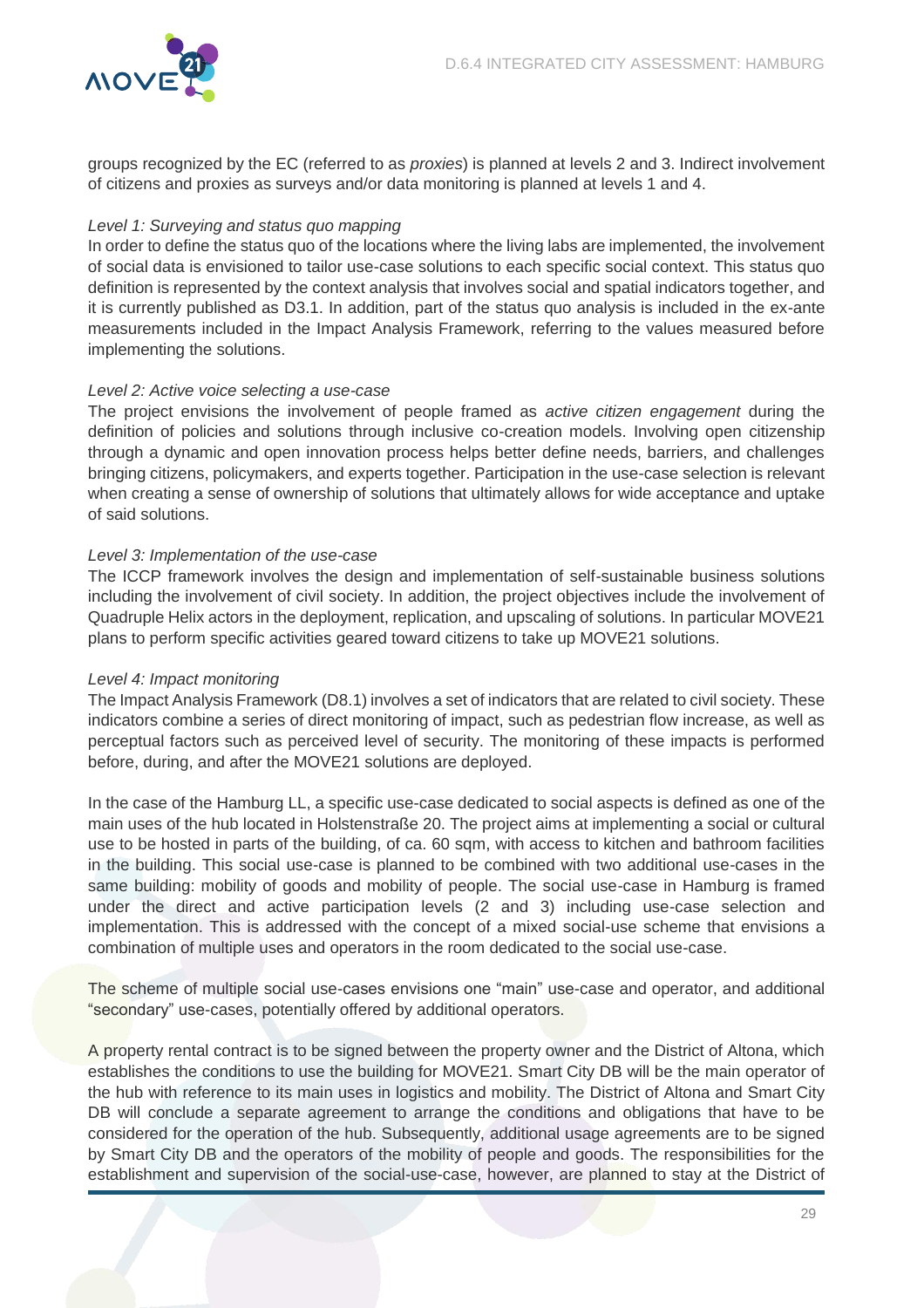

Altona. For the implementation and coordination of the social uses, a "main" social-operator is planned to be found.

The "main" social-operator is offered to use shared and exclusive space on a reduced or free of charge. The "main" social-operator should be responsible for the maintenance of the shared rooms used by the public (kitchen, floor, WC), as well as organizing and guaranteeing the operability of the "secondary" use-cases.

The "secondary" use cases are subject to the conditions established by the "main" operator in additional usage agreements.

| <b>Main Use</b>                                      | <b>Secondary Use(s)</b>                     |  |
|------------------------------------------------------|---------------------------------------------|--|
| Medium-long term planning                            | Periodic or limited length (shorter)        |  |
| Full length of the rental period (18 Months)         | Scheduled or on-demand                      |  |
| Depending on MOVE21                                  | Depending on the "main" use-case            |  |
| Operated by Proxies / main associations              | Operated by Citizens / smaller associations |  |
| Top-down approach                                    | Bottom-up approach                          |  |
| Table O Description of the different uses envisioned |                                             |  |

Table 9. Description of the different uses envisioned

### <span id="page-30-0"></span>6.1.6.1 Main use-case

The room is to be used within the framework of a patronage model to create an open offer for people from the district. In this sense, basic equipment is to be provided that can be used by local actors for different target groups. Such equipment essentially includes sufficient chairs, tables, dishes, cooking facilities, as well as tools for craft and artistic activities.

The goal of the social use is to create low-threshold access to cultural education and leisure activities for people of all ages. In addition, the project is intended to promote positive contact between new and old residents and local cooperation in the district, as well as to support social cohesion.

Within the framework of networking various initiatives, individual actors, and existing institutions, a platform is to be created on the basis of which the discussion of contemporary social processes as well as environmental and climate change related issues can be stimulated. Within the framework of the promotion of artistic and manual skills, creative forms of expression and thus the self-confidence of children and young people are strengthened. The project also builds bridges to cultural and social institutions that extend beyond the duration of the interim use. The social use designed in this way promotes inclusion and social development in the district.

The "main" use-case is to be operated by the main organizations of civil society, and it needs to be compatible with the other use-cases in the building being (1) the mobility of goods and people in other rooms of the building and potentially outdoor spaces, and (2) other social use-cases to be combined with the same room at different timeframes.

# 6.1.6.2 Secondary use-case/-s

The secondary use-case(s) definition is planned to be the result of a scouting process in the form of an open-call initiative that aims at opening the possibility of participating to all civil society and citizens that are interested in the definition and implementation of social use. The room dedicated to the social usecase in Holstenstraße 20 would be offered to test bottom-up initiatives for short periods and shall be taken as an opportunity to test operational models for small associations, start-ups, and individual citizens.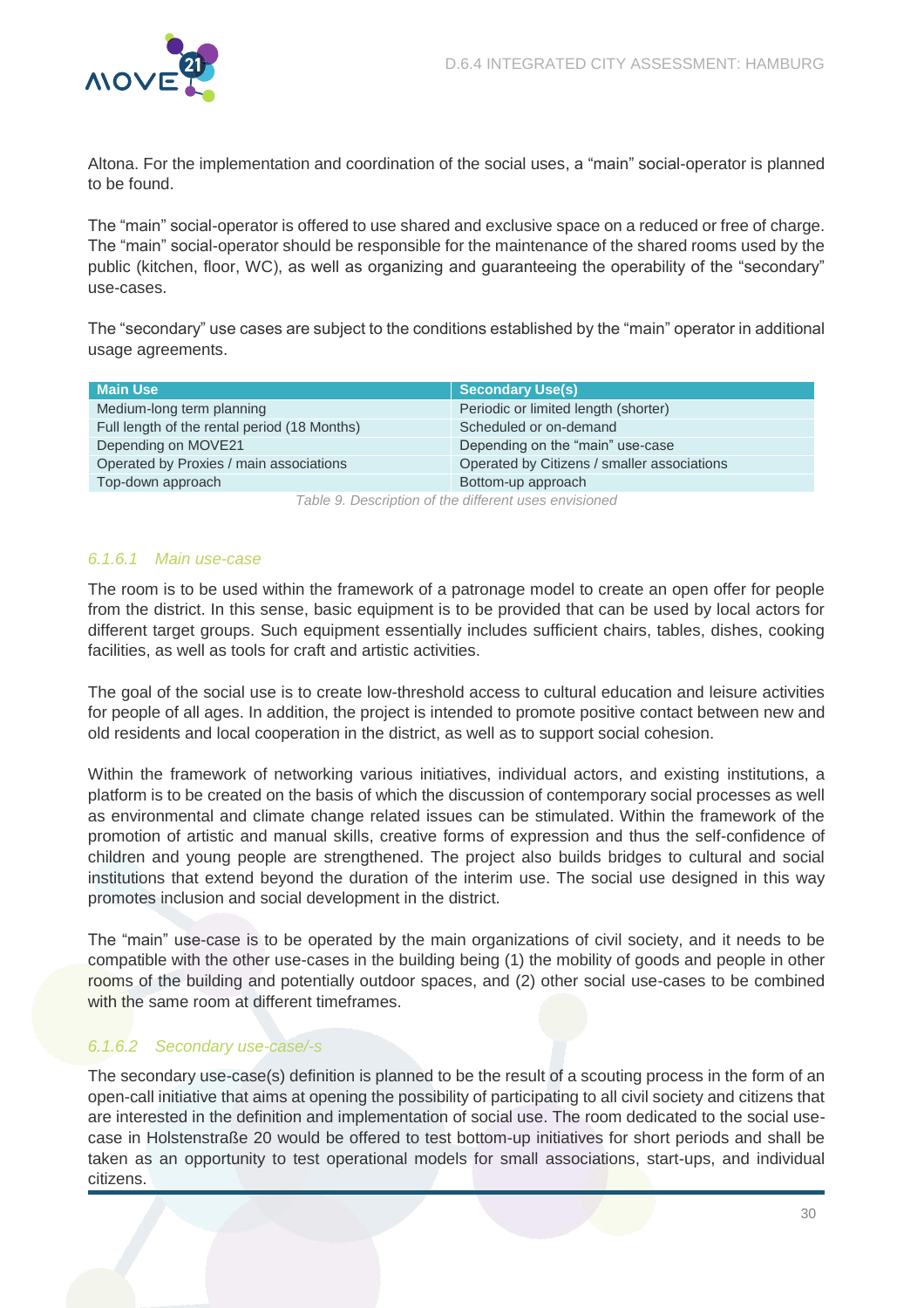

The secondary use-case(s) need to be temporally and spatially compatible with the "main" use-case. The secondary use-case(s) is intended to be shorter and easy to implement as a "plug and play" solution. This implies that the solution would be highly replicable, meeting the MOVE21 ambition of testing and replicating, and being highly innovative.

#### Phase 1: Open Call

Participants are identified, contacted, and offered to join bilateral meetings with the Task Force. An open call is published, to call for additional initiatives and ensure the open accessibility of the room for the citizens.

#### Phase 2: Preparation

A selection of social uses is announced, and a schedule of integration is proposed to the winners. A utilization contract is created and necessary basic equipment for the diverse use of the rooms is listed and made available in the room. The cost coverage of additional equipment is to be defined.

### Phase 3: Operation

The rooms are used by various initiatives and actors. It is desirable that these uses are interlocked in the course of time so that a mixing of the target groups can take place. To this end, there will be regular meetings of the initiatives offering social uses. During these meetings, challenges in the use of the rooms and possible solutions will also be discussed.

### Phase 4: Documentation and replication potential

In the last period, the social use will be reflected upon. The focus will be on successes, challenges, and failures in achieving the above goals. Both the "main" and the "secondary" use-case operators are required to submit a report after their operation, collecting key lessons learned in order to be able to replicate solutions in the future, beyond the project framework. Furthermore, possibilities to maintain created networks and offers in the district will be discussed. It is intended to conclude the social use case with a joint closing event with the operators.

# <span id="page-31-0"></span>6.2 Knowledge Brokering needs

This section briefly describes the opportunities and needs for knowledge brokerage derived from the Crossovers and the Innovation Agenda presented in the sections above. These needs are established in relation to the main topics of the Action Plan. Currently, the Hamburg LL is planning the development of the overall concept for each test site with the TF. How exactly other stakeholders will contribute still needs to be discussed and decided.

The knowledge brokerage processes will

- deliver timely and relevant state-of-the-art knowledge,
- analyze the current situation,
- provide support for the co-creation of innovations and
- help to design possible interventions.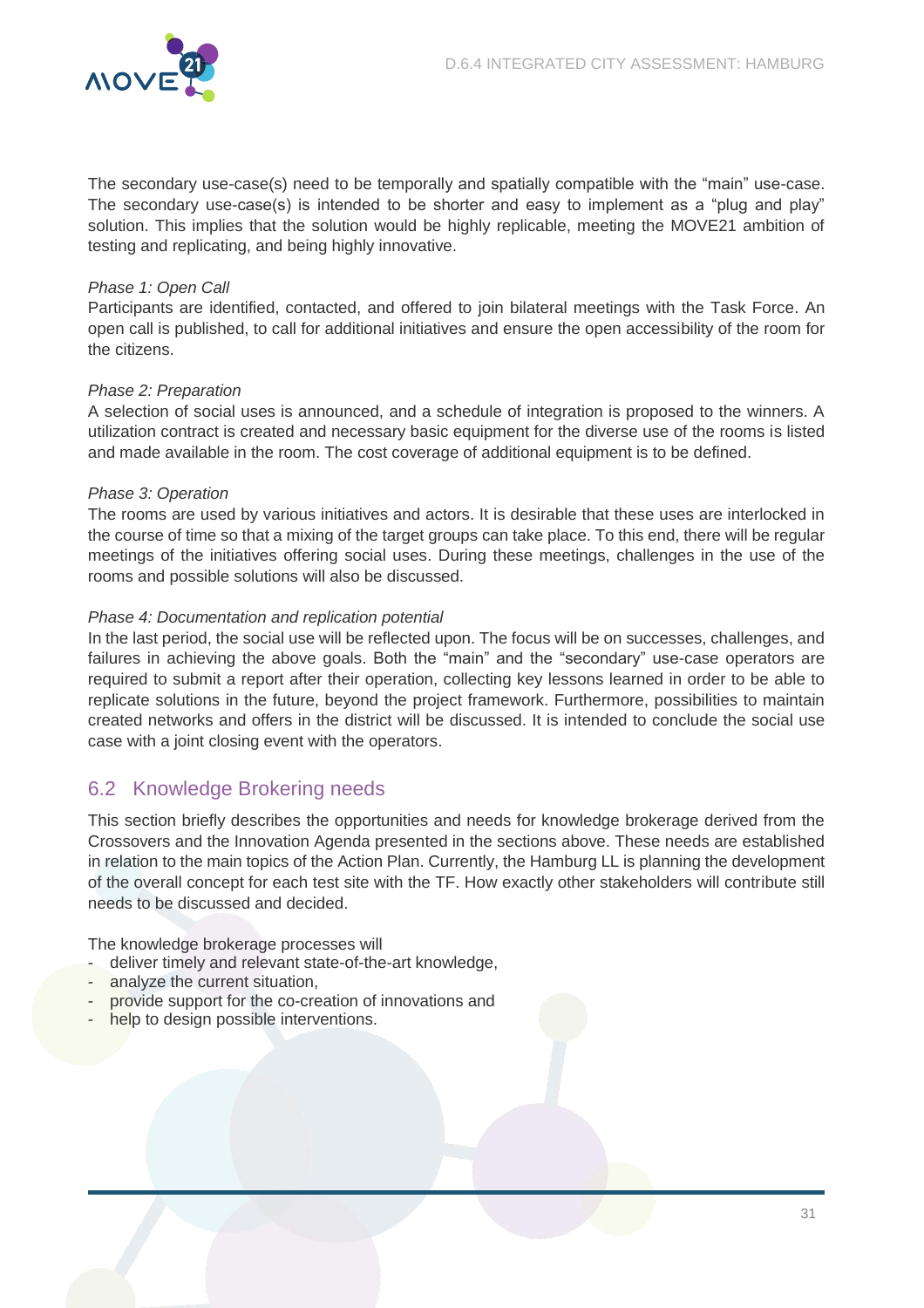

|                                         | <b>Hamburg LL</b><br>TF & ICCP                                                                                  | <b>MOVE21 and WPs</b><br><b>M21 &amp; WPs</b>                                                                                                                           |
|-----------------------------------------|-----------------------------------------------------------------------------------------------------------------|-------------------------------------------------------------------------------------------------------------------------------------------------------------------------|
| <b>Test Sites</b>                       | Property Owner and TF: Adoption of<br>common mission and vision.                                                | TF, WP3 and WP6: Workshop on spatial challenges and<br>solutions to find locations.                                                                                     |
|                                         | Property Owner and TF: Adoption of an<br>operational time schedule.                                             | TF and WP4: Governance agreements made between<br>Property Owner and TF: how to overcome (spatial and<br>governance) challenges.                                        |
|                                         |                                                                                                                 | TF and WP10: Local communication at the level of general<br>public communication about the project.                                                                     |
| <b>Mobility</b><br>Use-Case             | <b>Mobility operator and Logistic operator:</b><br>Space management and needs.                                  | TF and WP5: Digital Twinning to simulate patterns, use,<br>and impact of the mobility offer.                                                                            |
|                                         | Mobility operator and TF: Adoption of<br>common mission and vision.                                             | TF, WP5 and WP7: Input for integration of small mobility<br>solutions in logistic hubs with reference to other cities,                                                  |
|                                         | <b>Mobility operator and District of Altona:</b><br>Establishment of usage agreement and                        | TF and WP8: Monitoring procedures and KPI reporting.                                                                                                                    |
|                                         | time conditions.<br><b>Mobility operator and TF-PM: Adoption</b>                                                | TF and WP10: Local communication to maximize visibility<br>and end-user buy-in to ensure that the mobility services in<br>the hubs are used by citizens.                |
| In-Hub                                  | of an operational time schedule.<br>In-Hub Logistic operator and TF:                                            | TF, WP4 and WP6: Responsibilities and involvement of                                                                                                                    |
| Logistic<br>Use-Case                    | Adoption of common mission and vision.                                                                          | the logistic operators in the ICCP structure, as well as<br>governance agreements.                                                                                      |
|                                         | In-Hub Logistic operator and District of<br>Altona: Establishment of usage<br>agreement and time conditions.    | <b>TF and WP4:</b> Ensure correct balance between logistic<br>stakeholder interest and the other stakeholders                                                           |
|                                         | In-Hub Logistic operator and TF-PM:                                                                             | (passenger mobility and social uses).                                                                                                                                   |
|                                         | Adoption of an operational time schedule.                                                                       | TF and WP5: Assessment of the solutions and their<br>integration with the other use-cases considering multiple<br>operators.                                            |
|                                         |                                                                                                                 | TF and WP7: Input from other cities activities considering<br>the adaptation of the Hamburg model. Output from<br>Hamburg LL to other cities to facilitate replication. |
|                                         |                                                                                                                 | TF and WP8: Monitoring procedures and KPI reporting.                                                                                                                    |
|                                         |                                                                                                                 | <b>TF and WP10:</b> Local communication at the level of<br>information to the public. Citizen buy-in will be needed in<br>those cases including parcel delivery.        |
| Inter-Hub<br>Logistic<br><b>Traffic</b> | Inter-Hub Logistic operator and TF:<br>Adoption of common mission and vision.                                   | TF, WP4 and WP6: Responsibilities and involvement of<br>the logistic operators in the ICCP structure, as well as<br>governance agreements.                              |
|                                         | Inter-Hub Logistic operator and TF-PM:<br>Adoption of an operational time schedule.                             | TF and WP5: Digital Twinning to simulate patterns, use,<br>and impact                                                                                                   |
|                                         | TF and BVM, BWI: Establishment of a<br>regulatory framework for multiple<br>operators of cargo in an integrated | TF, WP5 and WP9: Establishment of a business model<br>sustained beyond the project lifetime.                                                                            |
|                                         | infrastructure.                                                                                                 | TF and WP8: Monitoring procedures and KPI reporting.                                                                                                                    |
|                                         |                                                                                                                 | <b>TF and WP10:</b> Local communication at the level of<br>information to the public.                                                                                   |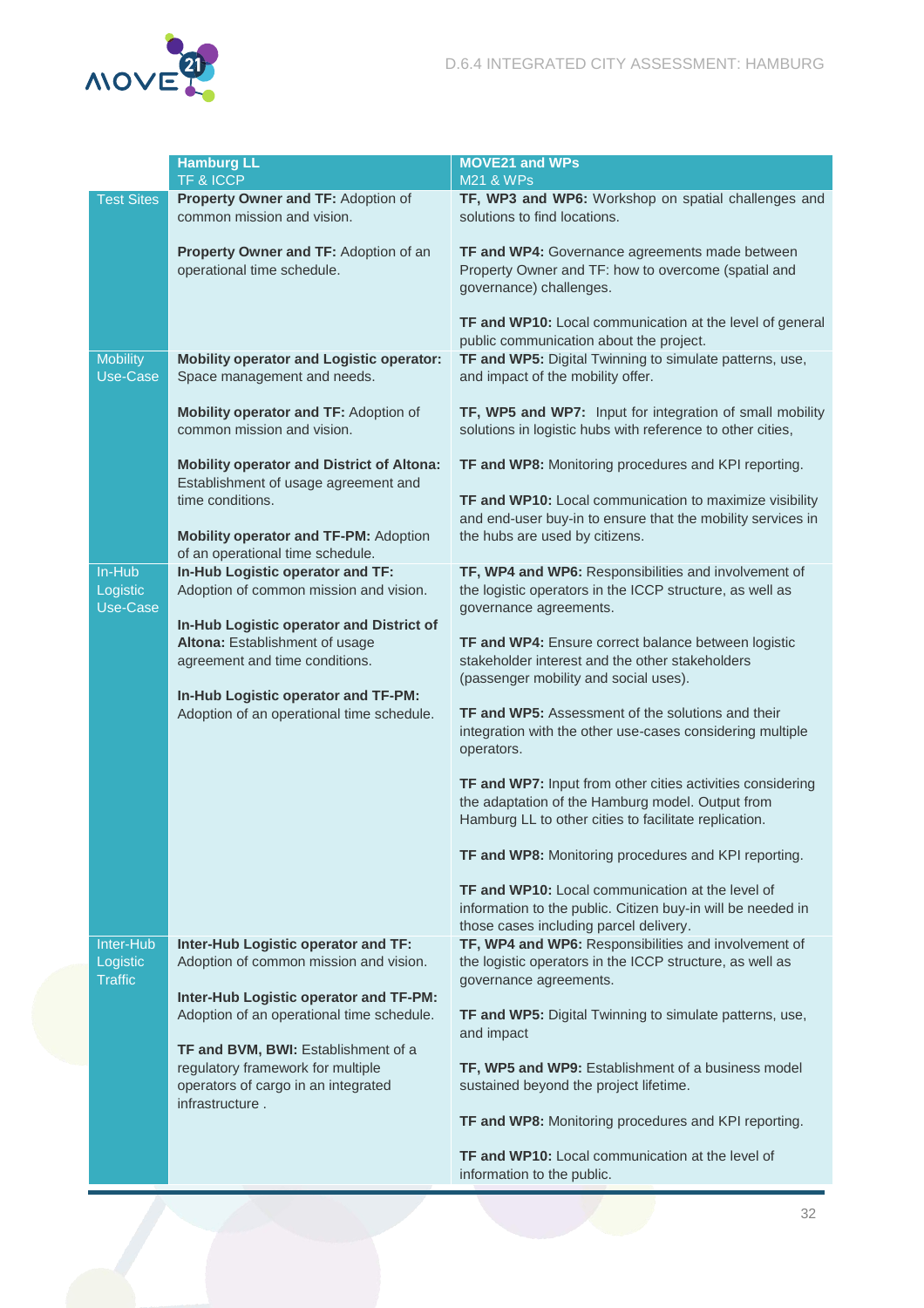

| Combined<br><b>Traffic</b> | <b>Combined traffic operator and TF:</b><br>Adoption of common mission and vision. | TF and WP5: Digital Twinning to simulate patterns, use,<br>and impact, and assessment in consolidation of freight. |
|----------------------------|------------------------------------------------------------------------------------|--------------------------------------------------------------------------------------------------------------------|
|                            |                                                                                    |                                                                                                                    |
|                            | <b>Combined traffic operator and TF-PM:</b>                                        | TF and WP8: Monitoring procedures and KPI reporting.                                                               |
|                            | Adoption of an operational time schedule.                                          |                                                                                                                    |
|                            |                                                                                    | TF and WP9: Ensure the mixed-use vehicle business                                                                  |
|                            | TF and BVM, BWI: Establishment of a                                                | model self-sustainability and exploitation beyond the                                                              |
|                            | regulatory framework for integrated use of                                         | project lifetime.                                                                                                  |
|                            | people and freight in the same vehicles.                                           | <b>TF and WP10:</b> Local communication of activities and                                                          |
|                            | Testing and concluding user readiness.                                             |                                                                                                                    |
|                            | TF and ÖPNV: Alignment with existing                                               | public opinion management to ensure public acceptance of<br>the demonstration actions.                             |
|                            | infrastructure of public transport, public                                         |                                                                                                                    |
|                            | opinion and open usage.                                                            |                                                                                                                    |
| Social                     | <b>Social operator and Logistic operator:</b>                                      | TF and WP2: Ensure proper treatment of users/proxies                                                               |
| Use-Case                   | Space management and needs.                                                        | and data.                                                                                                          |
|                            |                                                                                    |                                                                                                                    |
|                            | Social operator and TF: Adoption of                                                | HH-TF and WP3: Overview and guidelines of the social                                                               |
|                            | common mission and vision.                                                         | use-case. Assessment in the multi-user model operation.                                                            |
|                            |                                                                                    | Potential additional educational uses to be considered.                                                            |
|                            | <b>Social operator and District of Altona:</b>                                     |                                                                                                                    |
|                            | Establishment of usage agreement and                                               | TF, WP3, WP4, and WP6:                                                                                             |
|                            | time conditions.                                                                   | Responsibilities and involvement of the social operators in                                                        |
|                            |                                                                                    | the ICCP structure, as well as governance agreements.                                                              |
|                            | Social operator and TF-PM: Adoption of<br>an operational time schedule.            | TF, WP3 and WP8: Monitoring procedures with special                                                                |
|                            |                                                                                    | focus on perceived qualities.                                                                                      |
|                            | Social operator and other social                                                   |                                                                                                                    |
|                            | operators: Alignment in operational phase                                          | TF, WP3 and WP10: Local communication and                                                                          |
|                            | and compatibility of uses.                                                         | stakeholder involvement. Establishment of the site's                                                               |
|                            |                                                                                    | identity. Maximize citizen buy-in. Special target to the                                                           |
|                            |                                                                                    | hyper-local social environment (immediate surroundings).                                                           |
|                            |                                                                                    | TF, WP7: Replication scheme for integration of social and                                                          |
|                            |                                                                                    | cultural uses in available spaces in other cities.                                                                 |

Table 10. Description of main Knowledge Brokerage needs

# <span id="page-33-1"></span><span id="page-33-0"></span>6.3 Timing of the Knowledge Brokering process in the Living Lab

The timing of the knowledge brokerage process in the Hamburg LL is linked to the establishment of the Innovation and Co-Creation Partnerships that will ensure the extension of measures after the end of the project. MOVE21 intends to develop long-term, scalable business models in direct collaboration with users and additional actors in the framework of an expert network. For the conception and design of the ICCP, the task force held several internal workshops in order to develop a common vision and mission. In addition, the task force had initial meetings with LI-HH to discuss and agree on the objectives and the organizational structure of the ICCP. The results of these workshops and the current status of the ICCP development are summarized below.

# 6.3.1.1 Vision statement

The ICCP prepares the ground for integrated mobility and logistics innovations and launches them in Hamburg. The ICCP works as an advisor, facilitator, and networker to manifest the MOVE21 goals "on the ground" and creates the local conditions through its know-how and broad network for sustainable urban mobility and logistics transformation.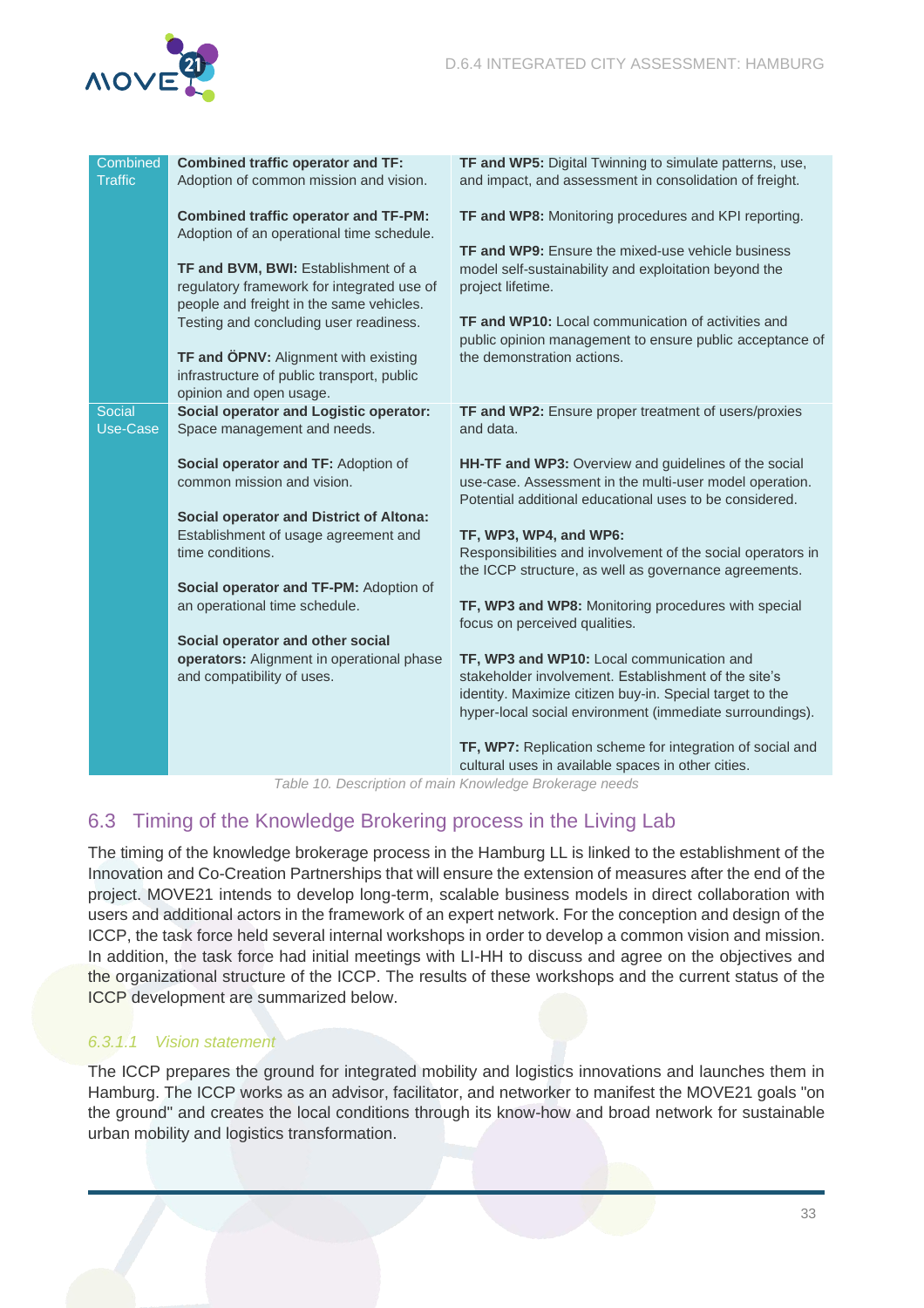

### The ICCP:

- Strengthens local acceptance and anchoring of MOVE21;
- Operates an active network to achieve the goals;
- Assumes a central exchange and advisory function due to its expertise;
- Supports the development and implementation of integrated mobility and logistics innovations;
- Ensures the establishment, connectivity, and market acceptance of the solutions developed;
- Takes up developed approaches and innovations for replication and upscaling and continues them beyond the project duration.

### 6.3.1.2 Mission statement

The ICCP actively contributes to achieving MOVE21s goals on a broad basis.

### The ICCP:

- Is in exchange with local stakeholders and actively involves them from the beginning;
- Works together in a transparent and results-oriented manner;
- Keeps an overview of the different concerns and interests:
- Tests and trials the marketability of innovations;
- Develops its own business cases and functional solutions based on the approaches of MOVE21;
- Identifies appropriate funding programs.

# <span id="page-34-0"></span>6.3.2 Objectives of the ICCP

The ICCP will be launched during the duration of the MOVE21 project to promote knowledge exchange and collaboration among stakeholders who are (or want to become) active in the thematic field of integrated urban logistics and people mobility. In this regard, the ICCP builds with the LI-HH on an already existing network to leverage existing expertise in the topic area of logistics innovation and the integration of logistics and people mobility. Another reason for connecting to an existing network is to enable continuation beyond the lifetime of the project. In order to create a good basis for innovation, the ICCP should be composed of different local actors (quadruple helix) from the public and private sectors as well as academia and civil society. The ICCP will discuss topics such as local innovation potentials, as well as technological, economic, legal, and organizational hurdles and possible solutions.

In order to achieve these goals, stakeholders from the following areas have been identified by the Hamburg task force to be part of the ICCP working group (Arbeitskreis): specialized authorities (BVM and BSW), public transport, the housing industry, charging infrastructure, municipal. Recycling/Disposal, Chamber of Commerce, Chamber of Crafts, as well as science and civil society.

# 6.3.2.1 Organizational structure of the Arbeitskreis (draft).

A new LI-HH board /working group for the topic area of Urban Logistics/Last Mile under the leadership of BWI was identified as a suitable common starting point for the Innovation Co-Creation Partnership. The board/working group should serve as an opportunity for networking and exchange within the branch in order to promote the implementation of the resolution on Last Mile (*Drucksache*). The linkage between logistics and people mobility needs to be further elaborated, as it is less established than lastmile logistics and there is a greater intersection with other stakeholders (e.g., New Mobility Solutions, BVM). In addition, specifically suitable partners still have to be identified for the field of personal mobility (e.g., from the BVM). As the leader of the board/working group and through its participation in the MOVE21 project, BWI contributes the relevant project topics from MOVE21 to the working group. Topics relevant to MOVE21 beyond logistics and people mobility, such as the involvement of social and cultural stakeholders, will be addressed in separate workshops organized by the MOVE21 task force.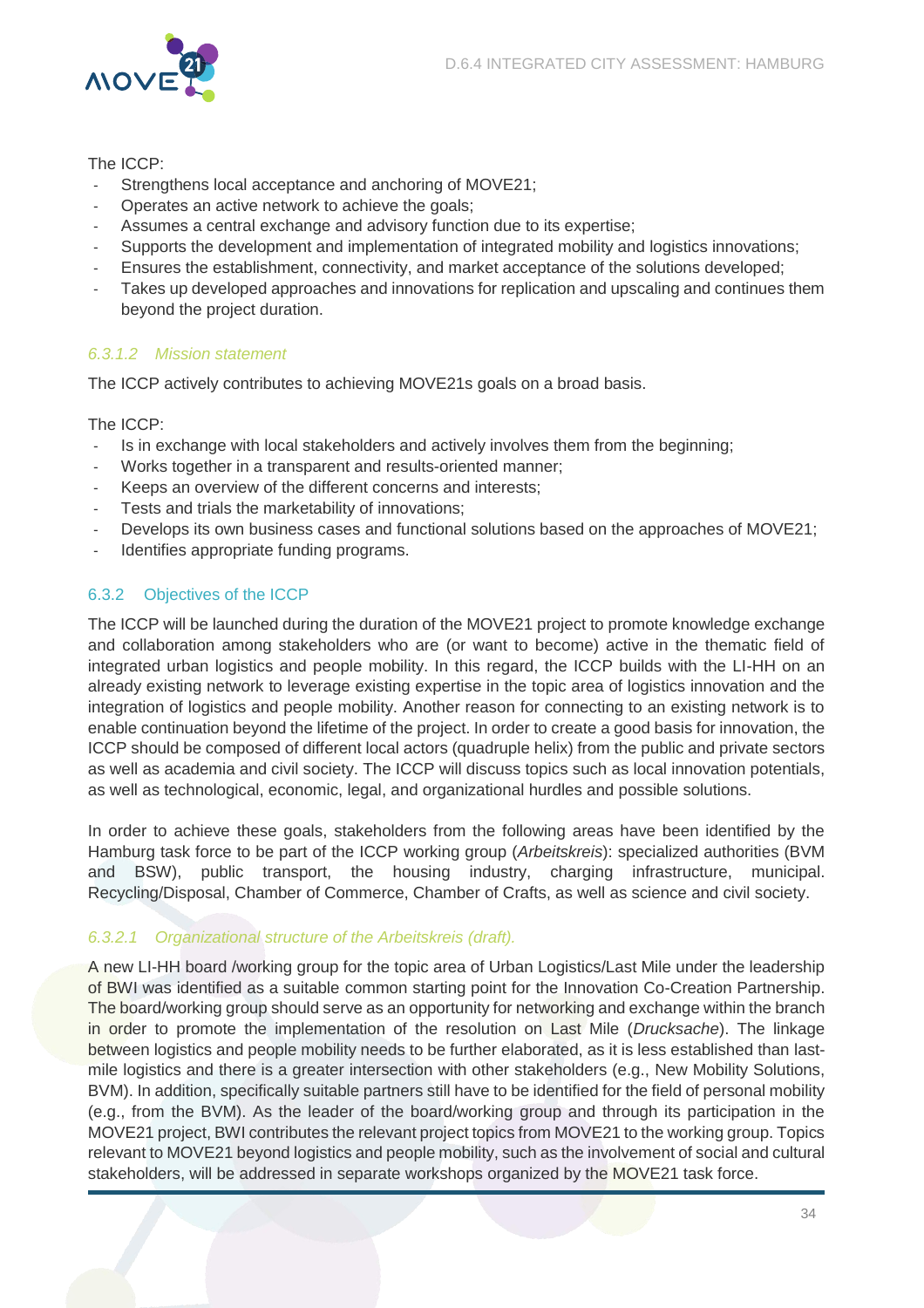

### <span id="page-35-0"></span>6.3.3 Action timeline

The Living Lab Hamburg established a timeline that incorporates the Knowledge Brokerage events that are envisioned for the upcoming development of the project. As stated above, the timeline is conditioned by the establishment of the ICCP, the incorporation of additional actors to the ICCP, and the accomplishment of the project milestones. Additionally, the interdependencies between priority topics described above also have a potential impact on the timeline development, since key facts such as the signature of contracts with the property owners might condition the possibilities of establishing more concrete work plans. The intended timeline for the year 2022 in terms of TF, ICCP, and MOVE21 exchanges in the context of the Hamburg LL (as of March 2022) is depicted in Figure 3.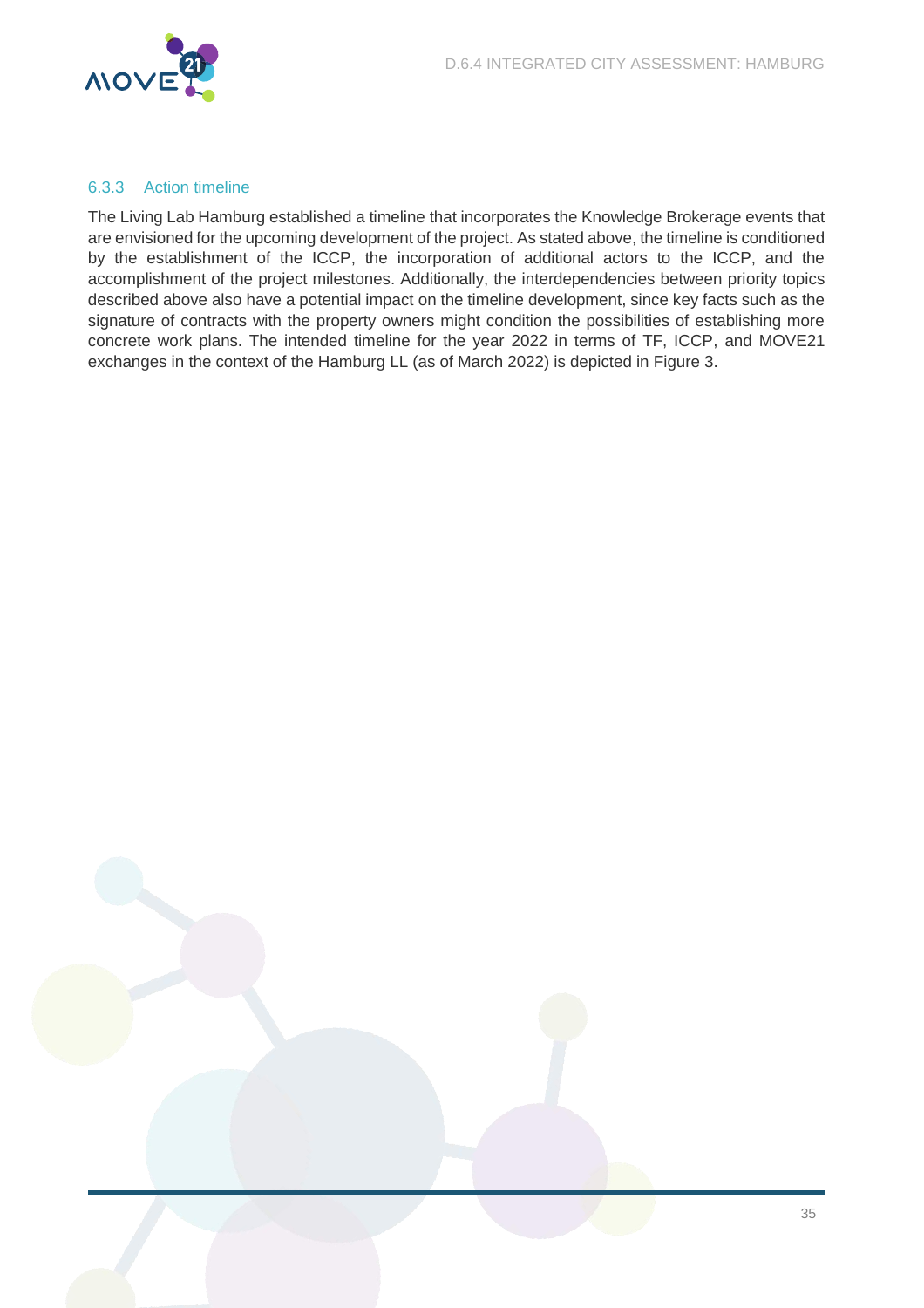



# <span id="page-36-1"></span><span id="page-36-0"></span>**7 Conclusions**

With a comprehensive view of the priority topics defined in the Hamburg Living Lab, and in light of the inter-dependences between several tasks that integrate the activities of these priority topics, the current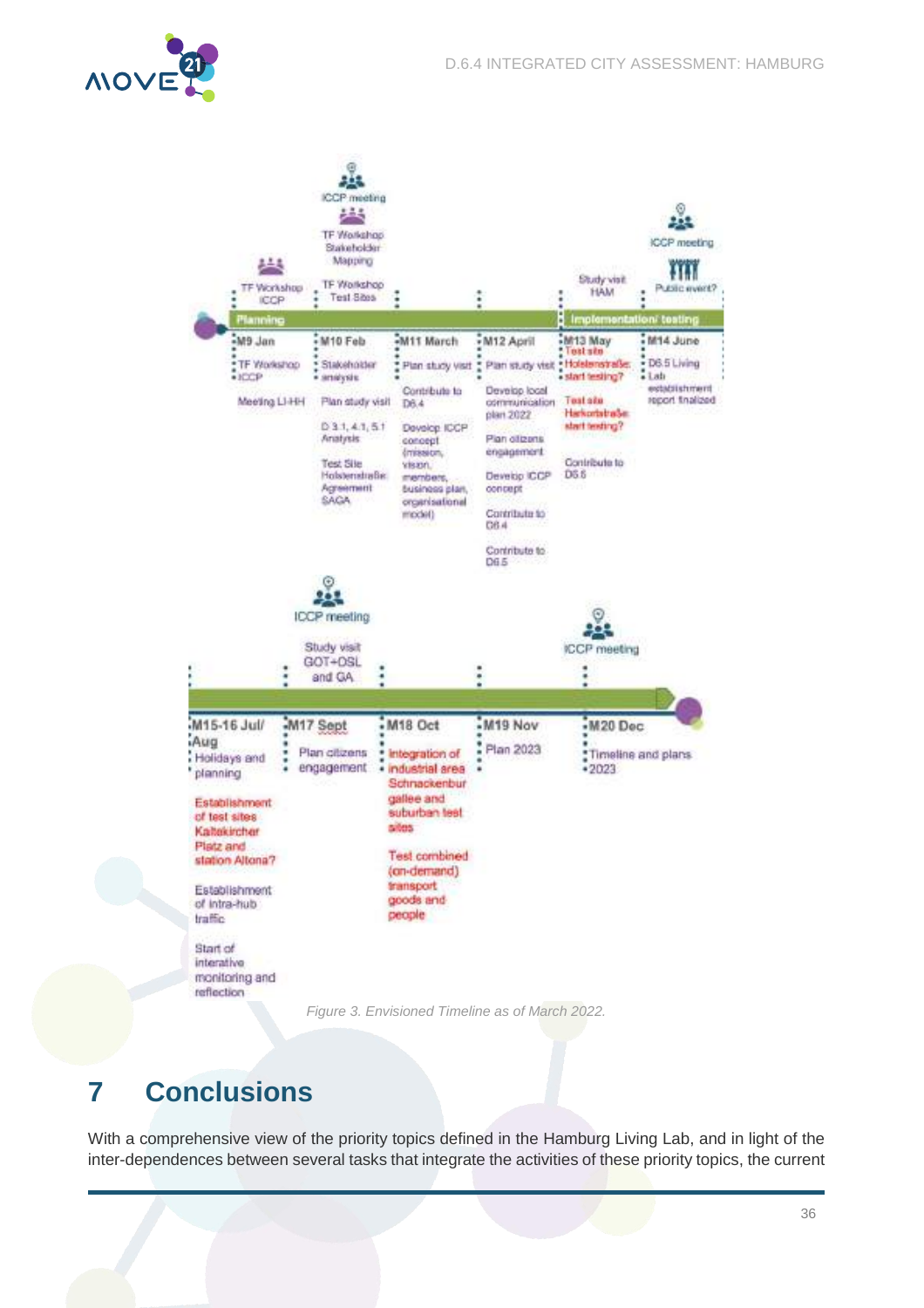

status and upcoming development of the Hamburg LL are assessed with an integrated SWOT diagnosis.

# **Strengths**

- The priority topics are actions of different nature, involving a different set of stakeholders each. These actions (use-cases) are not designed for a specific site, but as a deployment methodology with an individual topic focus, and under a general umbrella of inter-connectedness. Therefore, each action can be planned independently and progress can be made by different actors in parallel.
- The involvement of one of the main stakeholders at the city-scale, the Logistik-Initiative Hamburg, at the early stage of the ICCP establishment is a strength, as it will consolidate the elemental organizational and communication structure of the ICCP and will be ready for further actors.

#### **Weaknesses**

- Even though the "use-cases" are able to be planned independently, there is still a strong dependence on the selection of a site. While the use-cases are designed as methodologies, there are still implementation measures that need to be considered and adapted to a specific context. The TF aims at developing a set of "building blocks" to be implemented in the different test sites, but not necessarily all. They are to be a basis for upscaling actions beyond the MOVE21 project.
- Even though the ICCP is in place with a major actor in the field of logistics, there is still a noticeable lack of involvement of other actors in the ICCP, especially in the field of passenger mobility. While a plan to involve a "social" operator in the ICCP is in place with HausDrei, there is no defined strategy to include "mobility" actors yet. In order to address this issue, the involvement of further actors will be discussed in the near future.

#### **Opportunities**

- As stated above, the methodologies defined following a use-case approach constitute the opportunity for an easier replication and upscaling, close to a "plug-and-play" type of solution.
- Once the building models are defined and the solutions are operating, the proper documentation will establish a direct correlation between method and results, constituting a legitimate corpus of collective scientific knowledge.
- Knowledge Brokering could potentially speed up processes and decision-making, for instance, offering results of simulation scenarios or involving best practices in governance innovation.

#### **Threats**

As the test sites have not been fully secured yet, the main threat relies on the fact that there is no assurance of the actions or "use-cases" to be able to be deployed regardless of the spatial conditions. Furthermore, extensive delay in the securement of the test sites might result in the need of redesigning the "use-cases" themselves, as the actors might have re-evaluated their interest, or the use-cases supplied by MOVE21 might have been covered by other external actors in the landscape.

This deliverable is intended to provide insights into the contextual factors that need to be taken into account for the development and deployment of the proposed MOVE21 solutions. D6.4 gives an overview of key subjects that are being addressed, and will be addressed in the future. This deliverable also emphasizes the interdependencies between those key topics, and the connections to WPs in MOVE21 and their respective expertise. For this reason, we see a need for exchange, discussion, learning, and collaboration between the Hamburg LL and the WPs.

To have a successful knowledge brokerage process, the Hamburg LL needs to be aligned with WP3, WP4 and WP5, especially to develop specific aspects of each use-case. Again, the expertise of WP3